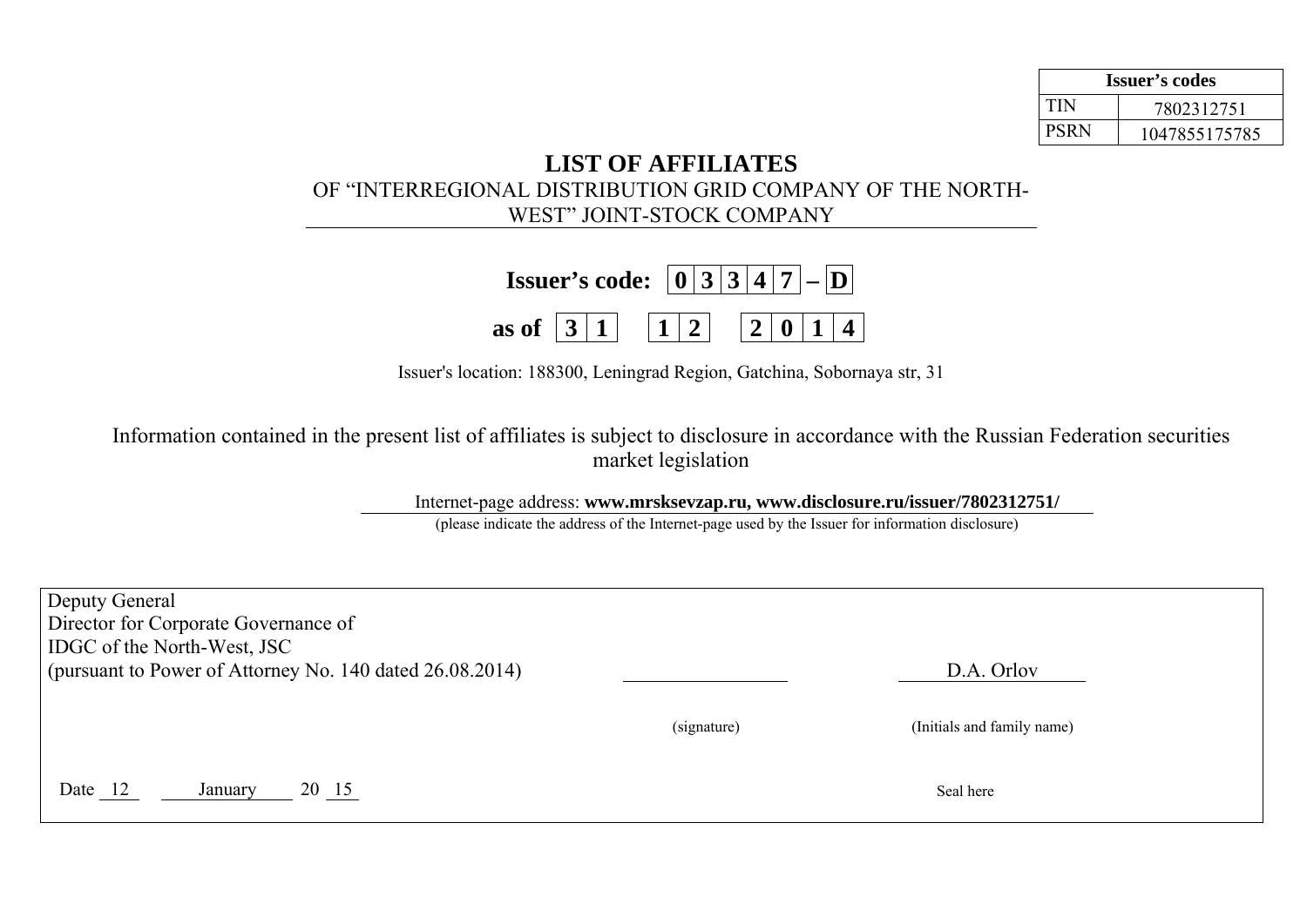|                                    |                                                             |                                                      |                  |                          | <b>Issuer's codes</b>      |  |                            |
|------------------------------------|-------------------------------------------------------------|------------------------------------------------------|------------------|--------------------------|----------------------------|--|----------------------------|
| 1. Composition of affiliates as of |                                                             |                                                      |                  |                          | TIN                        |  | 7802312751                 |
|                                    |                                                             | $1 \mid 4$                                           |                  |                          | <b>PSRN</b>                |  | 1047855175785              |
|                                    | Full business name (registered<br>name for a non-commercial | Location of legal entity or<br>place of residence of | Reason(s)<br>tor | Date of the<br>reason(s) | Fraction of<br>affiliate's |  | Fraction of<br>joint-stock |

Item

| No.            | name for a non-commercial       | place of residence of      | for                          | reason(s)  | affiliate's          | joint-stock    |
|----------------|---------------------------------|----------------------------|------------------------------|------------|----------------------|----------------|
|                | organization)                   | individual (indicated only | person to be                 | occurrence | participation in     | company's      |
|                | <b>or</b>                       | upon the concerned         | qualified as affiliate       |            | joint-stock          | ordinary       |
|                | given name, patronymic and      | individual's               |                              |            | company's            | shares held by |
|                | family name                     | consent)                   |                              |            | chartered capital, % | affiliate, %   |
|                | of affiliate                    |                            |                              |            |                      |                |
|                | $\overline{2}$                  | $\overline{3}$             | $\overline{4}$               | 5          | 6                    | $\overline{7}$ |
|                |                                 |                            | Member of the Board of       | 25.06.2014 |                      |                |
| 1.             | Zharikov, Alexey Nikolayevich   | No consent given           | Directors of the joint-stock |            | 0,00                 | 0,00           |
|                |                                 |                            | company                      |            |                      |                |
|                |                                 |                            | Member of the Board of       |            |                      |                |
| 2.             | Dronova, Tatyana Petrovna       | No consent given           | Directors of the joint-stock | 25.06.2014 | 0,00                 | 0,00           |
|                |                                 |                            | company                      |            |                      |                |
|                |                                 |                            | Member of the Board of       |            |                      |                |
| 3 <sub>1</sub> | Lavrova, Marina Alexandrovna    | No consent given           | Directors of the joint-stock | 25.06.2014 | 0,00                 | 0,00           |
|                |                                 |                            | company                      |            |                      |                |
|                |                                 |                            | Member of the Board of       |            |                      |                |
| 4.             | Filkin, Roman Alexeyevich       | No consent given           | Directors of the joint-stock | 25.06.2014 | 0,00                 | 0,00           |
|                |                                 |                            | company                      |            |                      |                |
|                |                                 |                            | Member of the Board of       |            |                      |                |
| 5.             | Sofyin, Vladimir Vladimirovich  | No consent given           | Directors of the joint-stock | 25.06.2014 | 0,00                 | 0,00           |
|                |                                 |                            | company                      |            |                      |                |
|                |                                 |                            | Member of the Board of       |            |                      |                |
| 6.             | Erdyniyev, Anton Alexandrovich  | No consent given           | Directors of the joint-stock | 25.06.2014 | 0,00                 | 0,00           |
|                |                                 |                            | company                      |            |                      |                |
|                |                                 |                            | Member of the Board of       |            |                      |                |
| 7.             | Chevkin, Dmitry Alexandrovich   | No consent given           | Directors of the joint-stock | 25.06.2014 | 0,00                 | 0,00           |
|                |                                 |                            | company                      |            |                      |                |
| 8.             | Zholnerchik, Svetlana Semenovna | No consent given           | Member of the Board of       | 25.06.2014 | 0.00                 | 0.00           |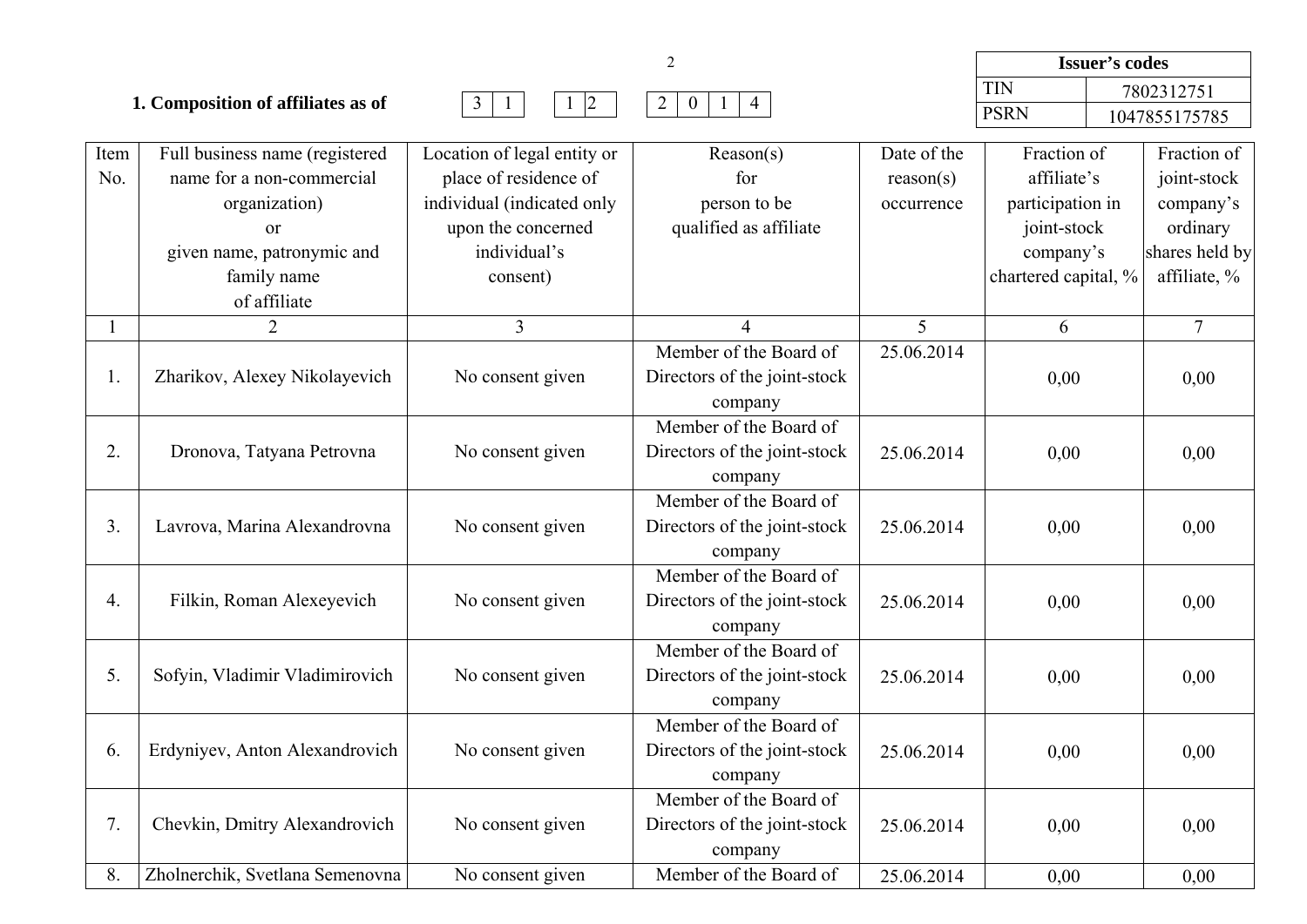|     |                                 |                     | Directors of the joint-stock  |            |      |      |
|-----|---------------------------------|---------------------|-------------------------------|------------|------|------|
|     |                                 |                     | company                       |            |      |      |
|     |                                 |                     | Member of the Board of        |            |      |      |
| 9.  | Pokrovsky, Sergey Vadimovich    | No consent given    | Directors of the joint-stock  | 25.06.2014 | 0,00 | 0,00 |
|     |                                 |                     | company                       |            |      |      |
|     |                                 |                     | Member of the Board of        |            |      |      |
| 10. | Saukh, Maxim Mikhaylovich       | No consent given    | Directors of the joint-stock  | 25.06.2014 | 0,00 | 0,00 |
|     |                                 |                     | company                       |            |      |      |
|     |                                 |                     | Member of the Board of        | 25.06.2014 |      |      |
|     |                                 |                     | Directors of the joint-stock  |            |      |      |
| 11. | Titov, Sergey Gennadyevich      | No consent given    | company                       | 21.11.2014 | 0,00 | 0,00 |
|     |                                 |                     | The person belongs to the     |            |      |      |
|     |                                 |                     | group the joint-stock         |            |      |      |
|     |                                 |                     | company belongs to            |            |      |      |
|     |                                 |                     | The person exercises the      |            |      |      |
|     |                                 |                     | authorities of Sole Executive | 25.04.2014 |      |      |
|     |                                 |                     | Body of the joint-stock       |            |      |      |
|     |                                 | Letyagin, Alexander |                               | company    |      |      |
| 12. | Vyacheslavovich                 | No consent given    | Member of the Collegial       |            | 0,00 | 0,00 |
|     |                                 |                     | <b>Executive Body</b>         | 25.04.2014 |      |      |
|     |                                 |                     | The person belongs to the     | 25.04.2014 |      |      |
|     |                                 |                     | group the Company belongs     |            |      |      |
|     |                                 |                     | to                            |            |      |      |
|     | Mikhalkov, Alexander            |                     | Member of the Collegial       |            |      |      |
| 13. | Vladimirovich                   | No consent given    | Executive Body of the joint-  | 10.04.2008 | 0,00 | 0,00 |
|     |                                 |                     | stock company                 |            |      |      |
|     |                                 |                     | Member of the Collegial       |            |      |      |
| 14. | Orlov, Denis Alexandrovich      | No consent given    | Executive Body of the joint-  | 01.09.2014 | 0,00 | 0,00 |
|     |                                 |                     | stock company                 |            |      |      |
|     |                                 |                     | Member of the Collegial       |            |      |      |
| 15. | Lutskovich, Viktor Yevgenyevich | No consent given    | Executive Body of the joint-  | 31.07.2014 | 0,00 | 0,00 |
|     |                                 |                     | stock company                 |            |      |      |
| 16. | Mizgin-Somov, Anatoly           | No consent given    | Member of the Collegial       | 31.07.2014 | 0,00 | 0,00 |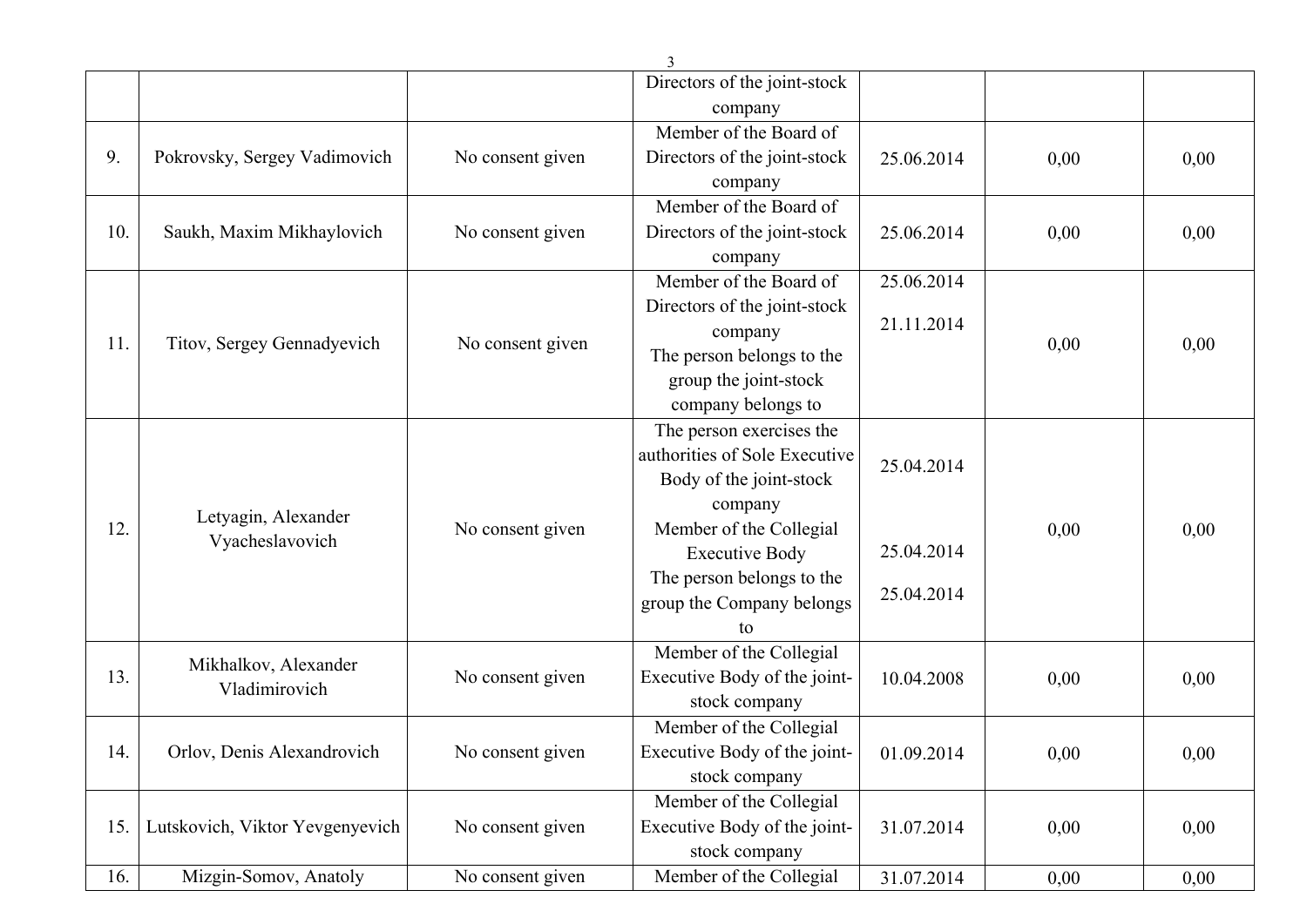|     | Alexeyevich                     |                                         | Executive Body of the joint-  |            |       |       |
|-----|---------------------------------|-----------------------------------------|-------------------------------|------------|-------|-------|
|     |                                 |                                         | stock company                 |            |       |       |
|     |                                 |                                         | Member of the Collegial       |            |       |       |
| 17. | Nikiforov, Dmitry Sergeyevich   | No consent given                        | Executive Body of the joint-  | 31.07.2014 | 0,00  | 0,00  |
|     |                                 |                                         | stock company                 |            |       |       |
|     |                                 |                                         | Member of the Collegial       |            |       |       |
| 18. | Nikonov, Alexander Dmitriyevich | No consent given                        | Executive Body of the joint-  | 17.09.2014 | 0,00  | 0,00  |
|     |                                 |                                         | stock company                 |            |       |       |
|     |                                 |                                         | The person is entitled to     |            |       |       |
|     |                                 |                                         | dispose of more than 20% of   |            |       |       |
|     |                                 |                                         | the voting shares             |            |       |       |
| 19. | Joint Stock Company "Rosseti"   | 121353, Moscow,<br>Belovezhskaya str, 4 | of the joint-stock company    | 01.07.2008 | 55,38 | 55,38 |
|     |                                 |                                         | The person belongs to the     |            |       |       |
|     |                                 |                                         | group the joint-stock         |            |       |       |
|     |                                 |                                         | company belongs to            |            |       |       |
|     | Joint-Stock Company "Federal    | 117630, Moscow,                         | The person belongs to the     |            |       |       |
| 20. | Grid Company of the Unified     | Academician Chelomey str,               | group the joint-stock         | 10.07.2012 | 0,00  | 0,00  |
|     | Energy System"                  | 5A                                      | company belongs to            |            |       |       |
|     |                                 |                                         | The joint-stock company is    |            |       |       |
|     |                                 |                                         | entitled to dispose of more   |            |       |       |
|     |                                 |                                         | than 20% of the total number  |            |       |       |
|     |                                 |                                         | of votes as per the shares    |            |       |       |
|     | Joint-Stock Company "Lesnaya    | Russian Federation, Republic            | (fractions, contributions)    |            |       |       |
| 21. | Skazka"                         | of Karelia, Pryazha District,           | constituting the chartered    | 01.04.2008 | 0,00  | 0,00  |
|     |                                 | Sargilahta Village                      | (share) capital of the person |            |       |       |
|     |                                 |                                         | in question                   |            |       |       |
|     |                                 |                                         | The person belongs to the     |            |       |       |
|     |                                 |                                         | group the joint-stock         |            |       |       |
|     |                                 |                                         | company belongs to            |            |       |       |
|     |                                 | 180006,                                 | The joint-stock company is    |            |       |       |
| 22. | Joint-Stock Company             | Pskov,                                  | entitled to dispose of more   | 01.04.2008 | 0,00  | 0,00  |
|     | "Pskovenergoagent"              | Staro-Textilnaya str, 32                | than 20% of the total number  |            |       |       |
|     |                                 |                                         | of votes as per the shares    |            |       |       |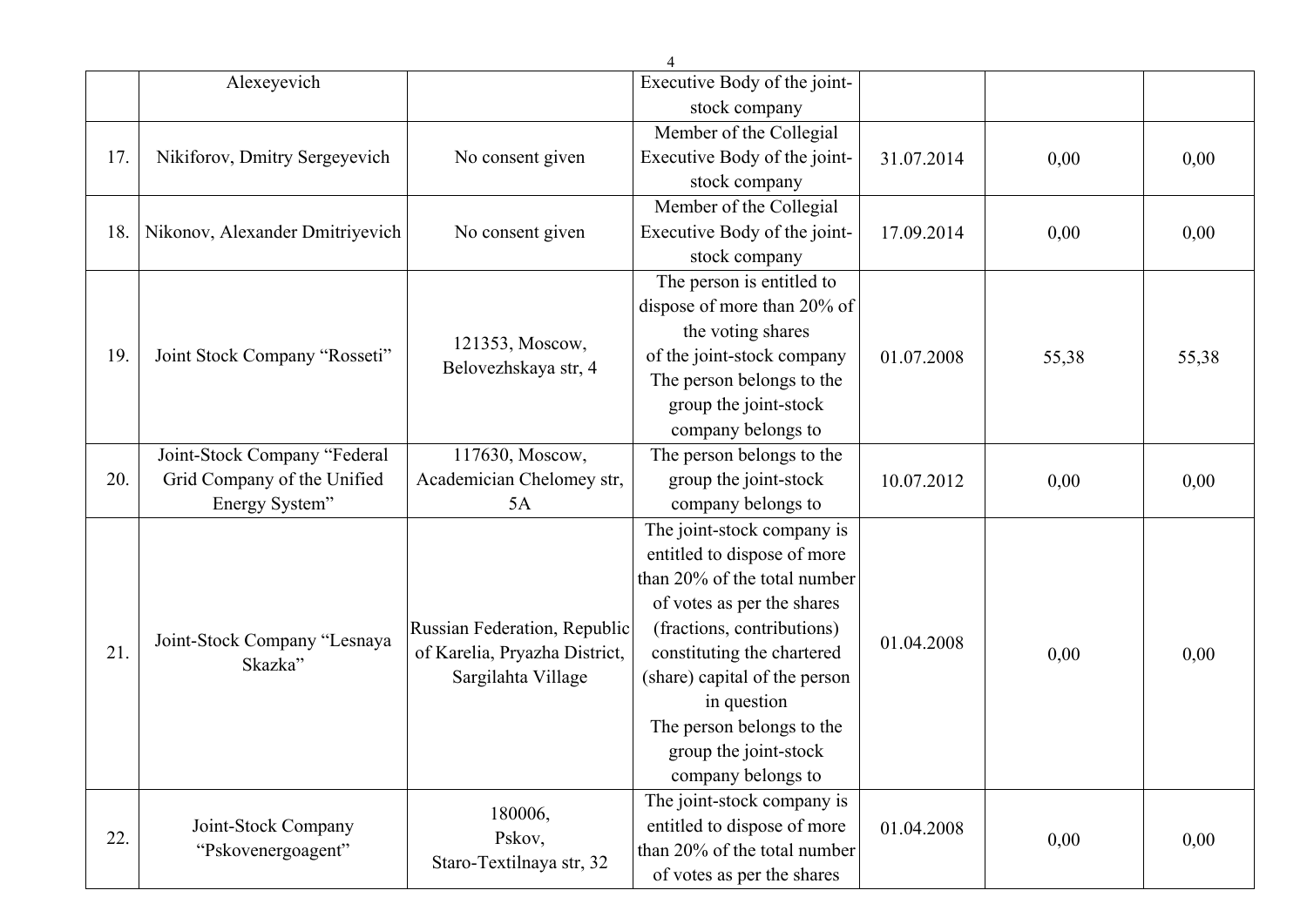|     |                                          |                             | 5                             |            |      |      |
|-----|------------------------------------------|-----------------------------|-------------------------------|------------|------|------|
|     |                                          |                             | (fractions, contributions)    |            |      |      |
|     |                                          |                             | constituting the chartered    |            |      |      |
|     |                                          |                             | (share) capital of the person |            |      |      |
|     |                                          |                             | in question                   |            |      |      |
|     |                                          |                             | The person belongs to the     |            |      |      |
|     |                                          |                             | group the joint-stock         |            |      |      |
|     |                                          |                             | company belongs to            |            |      |      |
|     |                                          |                             | The joint-stock company is    |            |      |      |
|     |                                          |                             | entitled to dispose of more   |            |      |      |
|     |                                          |                             | than 20% of the total number  |            |      |      |
|     |                                          |                             | of votes as per the shares    |            |      |      |
|     |                                          | 180004,                     | (fractions, contributions)    | 01.04.2008 |      |      |
| 23. | Joint-Stock Company<br>"Pskovenergosbyt" | Pskov,                      | constituting the chartered    |            | 0,00 | 0,00 |
|     |                                          | Zavodskaya str, 24          | (share) capital of the person |            |      |      |
|     |                                          |                             | in question                   |            |      |      |
|     |                                          |                             | The person belongs to the     |            |      |      |
|     |                                          |                             | group the joint-stock         |            |      |      |
|     |                                          |                             | company belongs to            |            |      |      |
|     |                                          |                             | The joint-stock company is    |            |      |      |
|     |                                          |                             | entitled to dispose of more   |            |      |      |
|     |                                          |                             | than 20% of the total number  |            |      |      |
|     |                                          |                             | of votes as per the shares    |            |      |      |
|     |                                          |                             | (fractions, contributions)    |            |      |      |
| 24. | Joint-Stock Company                      | 188300, Leningrad Region,   | constituting the chartered    | 28.01.2011 | 0,00 | 0,00 |
|     | "Energoservice of the North-West"        | Gatchina, Sobornaya str, 31 | (share) capital of the person |            |      |      |
|     |                                          |                             | in question                   |            |      |      |
|     |                                          |                             | The person belongs to the     |            |      |      |
|     |                                          |                             | group the joint-stock         |            |      |      |
|     |                                          |                             | company belongs to            |            |      |      |
|     |                                          | 184355, Murmansk Region,    | The joint-stock company is    |            |      |      |
|     | Limited Liability Company                | Kola District, Murmashi     | entitled to dispose of more   | 31.07.2012 |      |      |
| 25. | "Murmashi" Cable TV Studio"              | Urban-type Settlement,      | than 20% of the total number  |            | 0,00 | 0,00 |
|     |                                          | Misyakov str, 1             | of votes as per the shares    |            |      |      |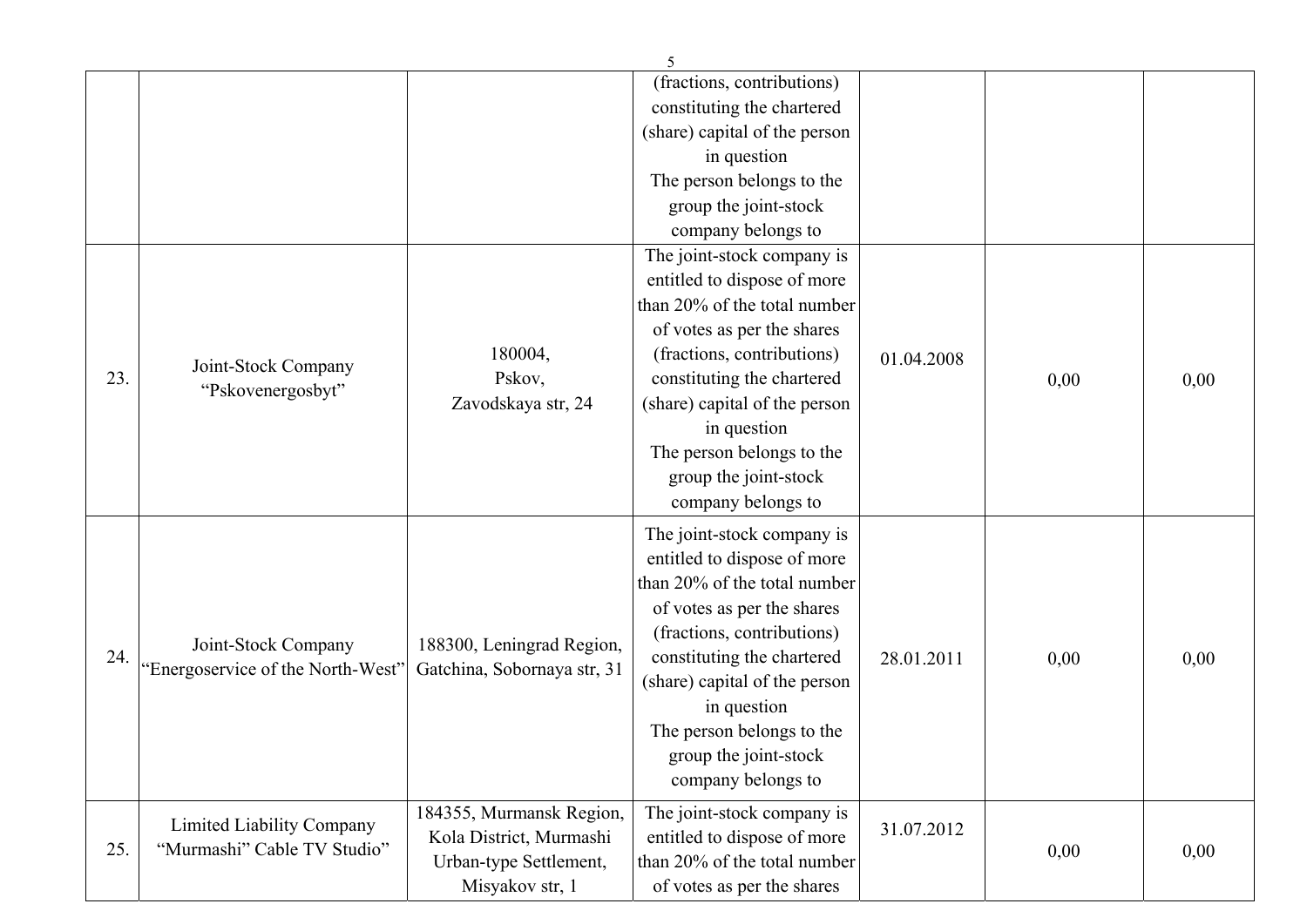|     |                                                                               |                                                                                     | 6                                                                        |            |      |      |
|-----|-------------------------------------------------------------------------------|-------------------------------------------------------------------------------------|--------------------------------------------------------------------------|------------|------|------|
|     |                                                                               |                                                                                     | (fractions, contributions)                                               |            |      |      |
|     |                                                                               |                                                                                     | constituting the chartered                                               |            |      |      |
|     |                                                                               |                                                                                     | (share) capital of the person                                            |            |      |      |
|     |                                                                               |                                                                                     | in question                                                              |            |      |      |
| 26. | Joint-Stock Company<br>"Interregional Distribution Grid<br>Company of Center" | 127018, Russia, Moscow,<br>2nd Yamskaya str, 4                                      | The person belongs to the<br>group the joint-stock<br>company belongs to | 01.07.2008 | 0,00 | 0,00 |
| 27. | Joint-Stock Company "Energetik"                                               | Tambov Region,<br>Novaya Lyada District<br>Center Settlement,<br>Sanatornaya str, 1 | The person belongs to the<br>group the joint-stock<br>company belongs to | 01.07.2008 | 0,00 | 0,00 |
| 28. | Joint Stock Company "Yaroslavl<br>Electric Power Grid Company"                | 150042,<br>Yaroslavl,<br>Blucher str, 26                                            | The person belongs to the<br>group the joint-stock<br>company belongs to | 01.07.2008 | 0,00 | 0,00 |
| 29. | Joint Stock Company "Moscow<br>United Electric Power Grid<br>Company"         | 115114,<br>Moscow,<br>2nd Paveletsky secondary<br>street, 3, Building 2             | The person belongs to the<br>group the joint-stock<br>company belongs to | 01.07.2008 | 0,00 | 0,00 |
| 30. | Joint-Stock Company<br>"Energocenter"                                         | 142117,<br>Moscow Region,<br>Podolsk, Kirov str, 65                                 | The person belongs to the<br>group the joint-stock<br>company belongs to | 01.07.2008 | 0,00 | 0,00 |
| 31. | Joint-Stock Company<br>"Interregional Distribution Grid<br>Company of Ural"   | 620026,<br>Yekaterinburg, Mamin-<br>Sibiryak str,<br>140                            | The person belongs to the<br>group the joint-stock<br>company belongs to | 01.07.2008 | 0,00 | 0,00 |
| 32. | Joint-Stock Company<br>"Yekaterinburgenergosbyt"                              | 620144,<br>Yekaterinburg,<br>Surikov str, 48                                        | The person belongs to the<br>group the joint-stock<br>company belongs to | 01.07.2008 | 0,00 | 0,00 |
| 33. | Limited Liability Company<br>"Uralenergotrans"                                | 620026,<br>Yekaterinburg,<br>Mamin-Sibiryak str, 140                                | The person belongs to the<br>group the joint-stock<br>company belongs to | 09.08.2010 | 0,00 | 0,00 |
| 34. | Joint Stock Company<br>"Yekaterinburg Electric Power                          | 6200014,<br>Yekaterinburg,                                                          | The person belongs to the<br>group the joint-stock                       | 01.07.2008 | 0,00 | 0,00 |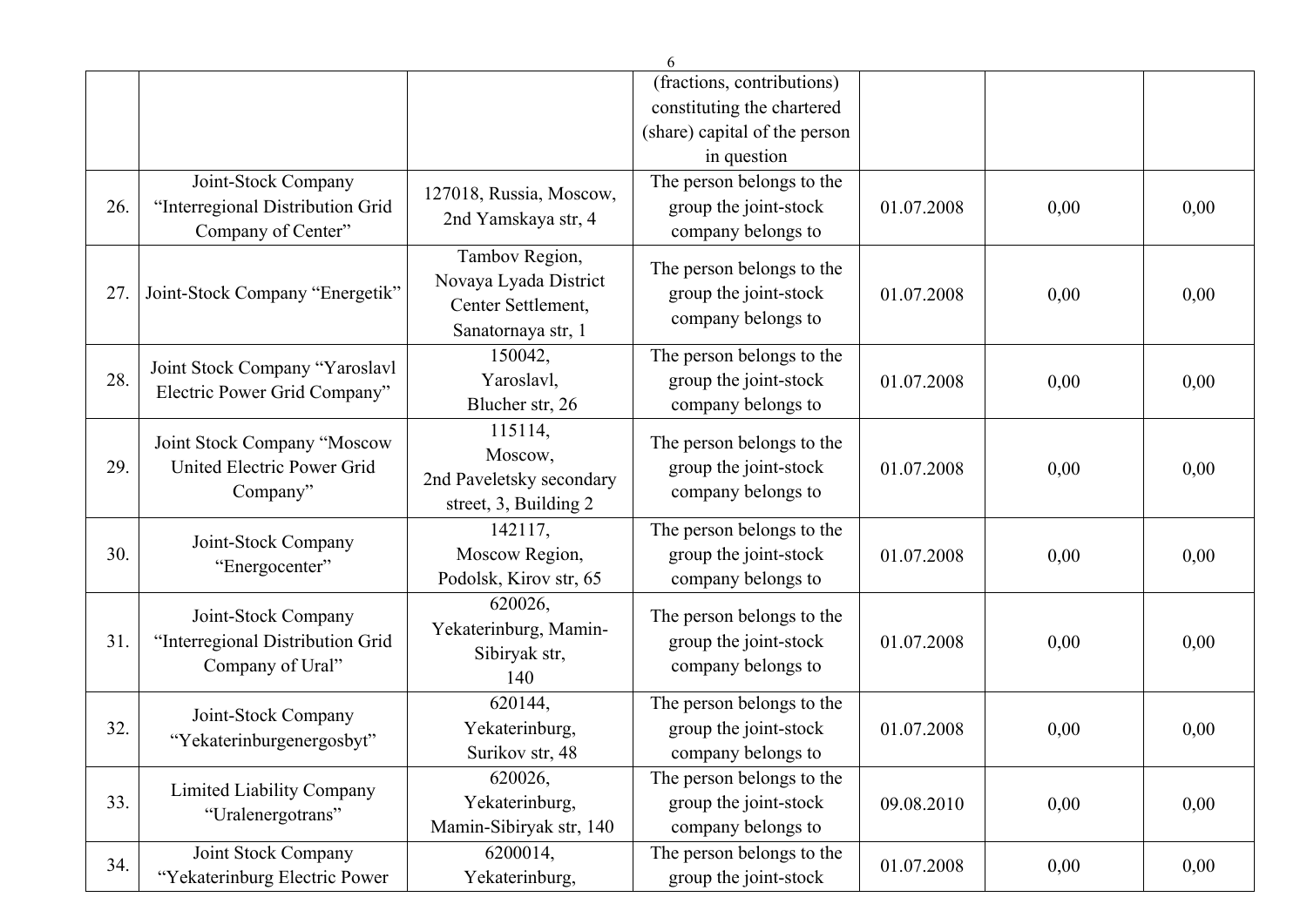|     |                                  |                              | 7                         |            |          |      |
|-----|----------------------------------|------------------------------|---------------------------|------------|----------|------|
|     | Grid Company"                    | Boris Yeltsin str, 1         | company belongs to        |            |          |      |
|     | Joint-Stock Company              | 660021,                      | The person belongs to the |            |          |      |
| 35. | "Interregional Distribution Grid | Krasnoyarsk,                 | group the joint-stock     | 01.07.2008 | 0,00     | 0,00 |
|     | Company of Siberia"              | Bograd str, 144 a            | company belongs to        |            |          |      |
|     | Joint-Stock Company              | 667001, Russian Federation,  | The person belongs to the |            |          |      |
| 36. | "Tyvaenergo"                     | Republic of Tyva, Kyzyl,     | group the joint-stock     | 01.07.2008 | 0,00     | 0,00 |
|     |                                  | Rabochaya str, 4             | company belongs to        |            |          |      |
|     |                                  | 357506, Stavropol Territory, | The person belongs to the |            |          |      |
| 37. | Limited Liability Company        | Pyatigorsk,                  | group the joint-stock     | 13.06.2012 | 0,00     | 0,00 |
|     | "Yurenergoconsult"               | 295 Strelkovoy Divizii str,  | company belongs to        |            |          |      |
|     |                                  | 18                           |                           |            |          |      |
|     | Joint-Stock Company              | 650021, Kemerovo Region,     | The person belongs to the |            |          |      |
| 38. | "Sibirsetremont"                 | Kemerovo, Stantsionnaya str, | group the joint-stock     | 01.07.2008 | 0,00     | 0,00 |
|     |                                  | 17                           | company belongs to        |            |          |      |
|     |                                  | 644518, Omsk Region,         | The person belongs to the |            |          |      |
| 39. | Joint-Stock Company "Sotssfera"  | Omsk District,               | group the joint-stock     | 01.07.2008 | 0,00     | 0,00 |
|     |                                  | Chernoluchye Settlement,     | company belongs to        |            |          |      |
|     |                                  | Strelnikov recreation center |                           |            |          |      |
|     | Joint-Stock Company              | 660062, Krasnoyarsk,         | The person belongs to the |            |          |      |
| 40. | "Sibirelektrosetservice"         | Vilskoy str, 7               | group the joint-stock     | 01.07.2008 | 0,00     | 0,00 |
|     |                                  |                              | company belongs to        |            |          |      |
|     | Joint-Stock Company              | 603950,                      | The person belongs to the |            |          |      |
| 41. | "Interregional Distribution Grid | Nizhny Novgorod,             | group the joint-stock     | 01.07.2008 | 0,00     | 0,00 |
|     | Company of Center and            | Rozhdestvenskaya str, 33     | company belongs to        |            |          |      |
|     | Privolzhye"                      |                              |                           |            |          |      |
|     |                                  | Kirov Region, Orichi         | The person belongs to the |            |          |      |
| 42. | Joint Stock Company "Motor       | District,                    | group the joint-stock     | 01.07.2008 | $0,\!00$ | 0,00 |
|     | <b>Transport Facilities</b> "    | Orichi Settlement,           | company belongs to        |            |          |      |
|     |                                  | Yuzhnaya str, 50             |                           |            |          |      |
|     | Joint-Stock Company              | Udmurt Republic,             | The person belongs to the |            |          |      |
| 43. | "Sanatorium-Preventorium         | Izhevsk,                     | group the joint-stock     | 01.07.2008 | 0,00     | 0,00 |
|     | "Energetik"                      | Aviatsionnaya str, 10        | company belongs to        |            |          |      |
| 44. | Closed Joint-Stock Company       | 606440, Nizhny Novgorod      | The person belongs to the | 01.07.2008 | 0,00     | 0,00 |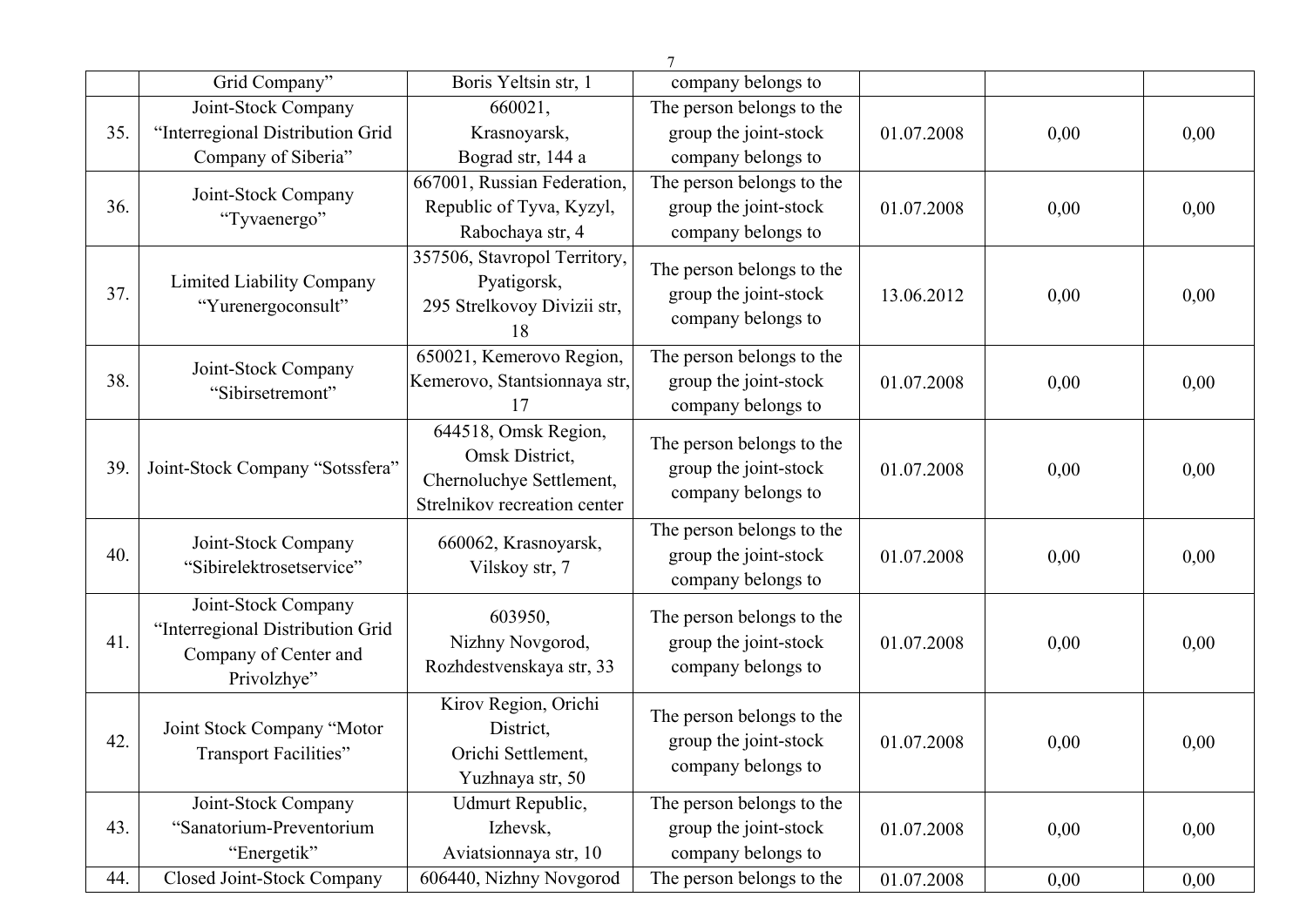|     |                                                                              |                                                                                               | $8\,$                                                                    |            |      |      |
|-----|------------------------------------------------------------------------------|-----------------------------------------------------------------------------------------------|--------------------------------------------------------------------------|------------|------|------|
|     | "Svet"                                                                       | Region, Bor, Lunacharsky                                                                      | group the joint-stock                                                    |            |      |      |
|     |                                                                              | str, 8                                                                                        | company belongs to                                                       |            |      |      |
| 45. | Joint-Stock Company<br>"Berendeyevskoye"                                     | 606241, Nizhny Novgorod<br>Region,<br>Lyskovo District,<br>Berendeyevka Rural<br>Settlement   | The person belongs to the<br>group the joint-stock<br>company belongs to | 01.07.2008 | 0,00 | 0,00 |
| 46. | Joint-Stock Company<br>"Interregional Distribution Grid<br>Company of Volga" | Saratov,<br>Pervomaiskaya str,<br>42/44                                                       | The person belongs to the<br>group the joint-stock<br>company belongs to | 01.07.2008 | 0,00 | 0,00 |
| 47. | Joint-Stock Company "Social<br>Sphere - M"                                   | 430003,<br>Mordovia,<br>Saransk,<br>Lenin pr, 50                                              | The person belongs to the<br>group the joint-stock<br>company belongs to | 01.07.2008 | 0,00 | 0,00 |
| 48. | Joint-Stock Company<br>"Sanatorium-Preventorium<br>"Solnechny"               | 460023,<br>Orenburg,<br>Turbinnaya str, 58                                                    | The person belongs to the<br>group the joint-stock<br>company belongs to | 01.07.2008 | 0,00 | 0,00 |
| 49. | Joint Stock Company "Chuvash<br>Motor Transport Company"                     | 429954.<br>Novocheboksarsk,<br>Promyshlennaya str, 21                                         | The person belongs to the<br>group the joint-stock<br>company belongs to | 01.07.2008 | 0,00 | 0,00 |
| 50. | Joint-Stock Company<br>"Interregional Distribution Grid<br>Company of South" | 344002, Rostov-on-Don,<br>Bolshaya Sadovaya str, 49                                           | The person belongs to the<br>group the joint-stock<br>company belongs to | 01.07.2008 | 0,00 | 0,00 |
| 51. | Joint-Stock Company<br>"Volgogradsetremont"                                  | 400066,<br>Volgograd,<br>Granovitaya str, 1a                                                  | The person belongs to the<br>group the joint-stock<br>company belongs to | 01.07.2008 | 0,00 | 0,00 |
| 52. | Joint-Stock Company "A.A.<br>Grechko Agricultural Enterprise"                | Rostov Region, Kuibyshevo<br>District, Kuibyshevo Rural<br>Settlement,<br>Teatralnaya str, 21 | The person belongs to the<br>group the joint-stock<br>company belongs to | 01.07.2008 | 0,00 | 0,00 |
| 53. | Joint Stock Company<br>"Sokolovskoye" Agricultural<br>Enterprise"            | Rostov Region,<br>Novoshakhtinsk-10,<br>Sokolovo-Kundryuchensky                               | The person belongs to the<br>group the joint-stock<br>company belongs to | 01.07.2008 | 0,00 | 0,00 |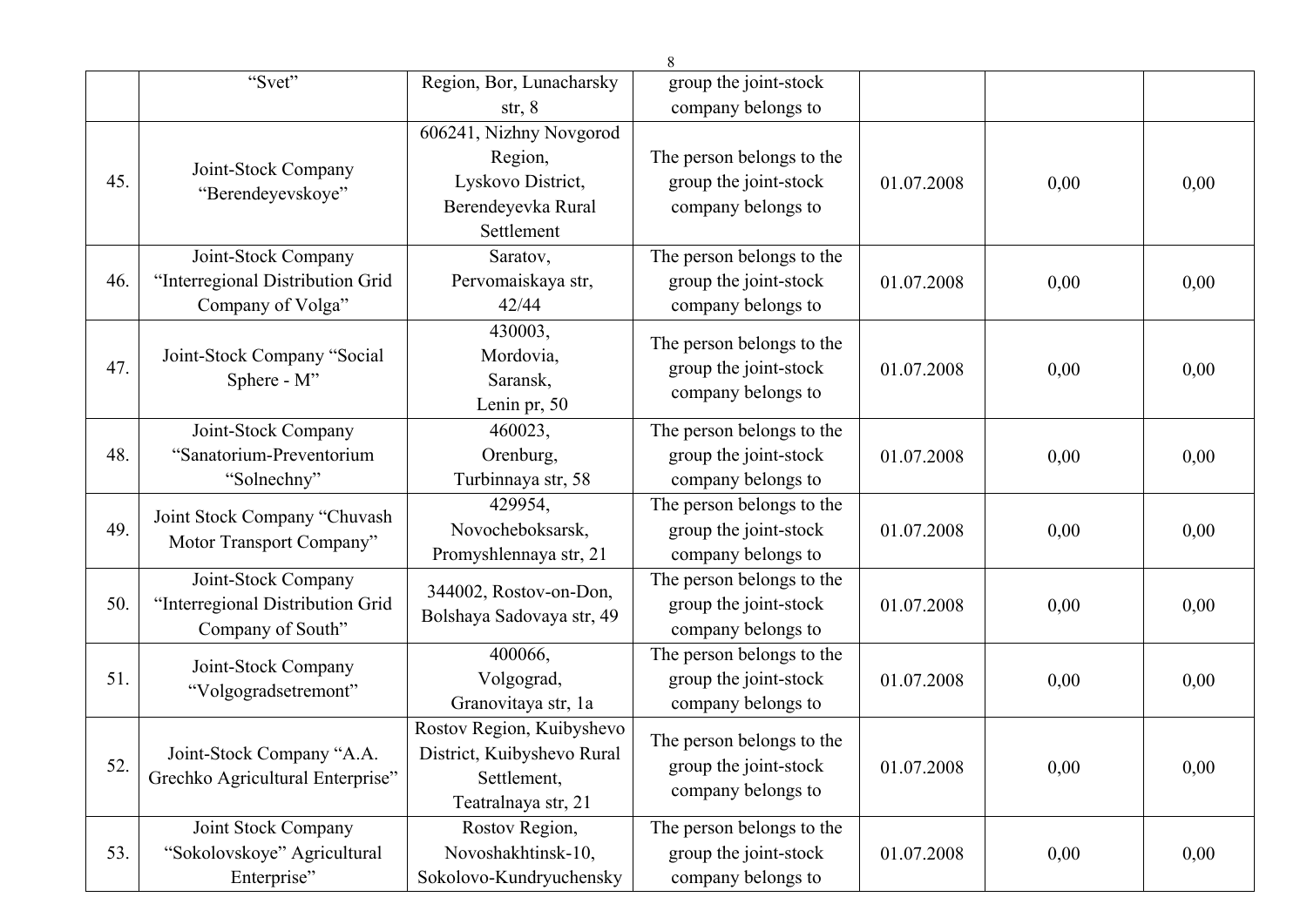|      |                                                                                                         | Settlement,<br>Kurskaya str, 32                                                         |                                                                          |            |      |      |
|------|---------------------------------------------------------------------------------------------------------|-----------------------------------------------------------------------------------------|--------------------------------------------------------------------------|------------|------|------|
| 54.  | Joint-Stock Company "Energetik"<br>Recreation Center"                                                   | 352818, Krasnodar Territory,<br>Tuapse District, Shepsi<br>Station,<br>Shkolnaya str, 3 | The person belongs to the<br>group the joint-stock<br>company belongs to | 01.07.2008 | 0,00 | 0,00 |
| 55.  | Joint-Stock Company "Research<br>Engineering Center of<br>Interregional Distribution Grid<br>Companies" | 105062,<br>Moscow,<br>Chaplygin str, 6                                                  | The person belongs to the<br>group the joint-stock<br>company belongs to | 15.09.2010 | 0,00 | 0,00 |
| 56.  | Joint-Stock Company<br>"VNIPIenergoprom Association"                                                    | 105094, Moscow,<br>Semenovskaya emb., 2/1                                               | The person belongs to the<br>group the joint-stock<br>company belongs to | 01.07.2008 | 0,00 | 0,00 |
| 57.1 | Joint-Stock Company "VTI<br>Thermal Power Equipment Special<br>Design Bureau"                           | Moscow, 3rd Avtozavodsky<br>secondary street, 4, Block 1                                | The person belongs to the<br>group the joint-stock<br>company belongs to | 01.07.2008 | 0,00 | 0,00 |
| 58.  | Joint-Stock Company for Power<br>Industry and Electrification<br>"Lenenergo"                            | 196247,<br>Saint Petersburg, Konstitutsii<br>sq., $1$                                   | The person belongs to the<br>group the joint-stock<br>company belongs to | 01.07.2008 | 0,00 | 0,00 |
| 59.  | Closed Joint-Stock Company<br>"Lenenergospetsremont"                                                    | 191180,<br>Saint Petersburg, Vasilevsky<br>Island, Line 12, 43, Lit. A                  | The person belongs to the<br>group the joint-stock<br>company belongs to | 01.07.2008 | 0,00 | 0,00 |
| 60.  | Joint-Stock Company for Power<br>Industry and Electrification<br>"Yantarenergo"                         | Kaliningrad,<br>Teatralnaya str, 34                                                     | The person belongs to the<br>group the joint-stock<br>company belongs to | 01.07.2008 | 0,00 | 0,00 |
| 61.  | Joint-Stock Company<br>"Yantarenergosbyt"                                                               | Kaliningrad,<br>Darwin str, 10                                                          | The person belongs to the<br>group the joint-stock<br>company belongs to | 01.07.2008 | 0,00 | 0,00 |
| 62.  | Joint Stock Company "Kaliningrad<br>Generating Company"                                                 | Kaliningrad, Pravaya emb.,<br>10a                                                       | The person belongs to the<br>group the joint-stock<br>company belongs to | 01.07.2008 | 0,00 | 0,00 |
| 63.  | Kabardino-Balkarian Joint-Stock<br>Company for Power Industry and                                       | 360000,<br>Kabardino-Balkarian                                                          | The person belongs to the<br>group the joint-stock                       | 01.07.2008 | 0,00 | 0,00 |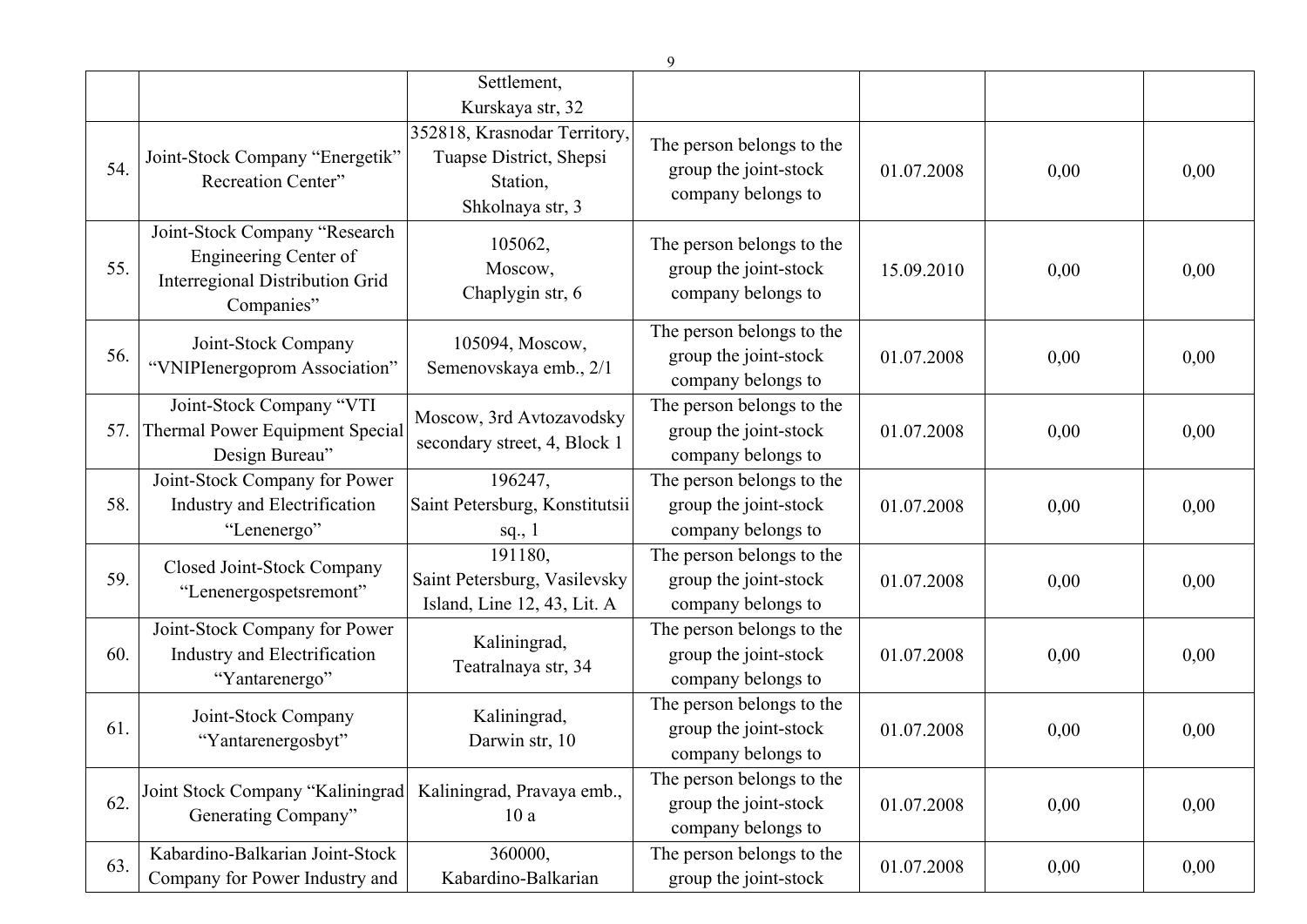|     |                                                                                                                                                                     |                                                                                                          | 10                                                                       |            |      |      |
|-----|---------------------------------------------------------------------------------------------------------------------------------------------------------------------|----------------------------------------------------------------------------------------------------------|--------------------------------------------------------------------------|------------|------|------|
|     | Electrification                                                                                                                                                     | Republic, Nalchik,                                                                                       | company belongs to                                                       |            |      |      |
|     |                                                                                                                                                                     | Shchors str, 6                                                                                           |                                                                          |            |      |      |
| 64. | Joint-Stock Company<br>"Karachayevo-Cherkesskenergo"                                                                                                                | Karachay-Cherkess<br>Republic,<br>Cherkessk, Osman Kasayev<br>str, $3$                                   | The person belongs to the<br>group the joint-stock<br>company belongs to | 01.07.2008 | 0,00 | 0,00 |
| 65. | Joint-Stock Company<br>"Kalmenergosbyt"                                                                                                                             | 358000,<br>Republic of Kalmykia,<br>Elista,<br>Lermontov str, 7-a                                        | The person belongs to the<br>group the joint-stock<br>company belongs to | 01.07.2008 | 0,00 | 0,00 |
| 66. | Joint-Stock Company<br>"Interregional Distribution Grid<br>Company of North Caucasus"                                                                               | 357506, Stavropol Territory,<br>Pyatigorsk,<br>Energetik Settlement,<br>Podstantsionnaya str, 13a        | The person belongs to the<br>group the joint-stock<br>company belongs to | 01.07.2008 | 0,00 | 0,00 |
| 67. | Joint Stock Company "Tomsk<br>Distribution Company"                                                                                                                 | 634041,<br>Tomsk, Kirov pr., 36                                                                          | The person belongs to the<br>group the joint-stock<br>company belongs to | 01.07.2008 | 0,00 | 0,00 |
| 68. | Joint-Stock Company for Power<br>Industry and Electrification<br>"Tyumenenergo"                                                                                     | 628406, Surgut,<br>Tyumen Region,<br>Khanty-Mansi Autonomous<br>Area - Yugra,<br>Universitetskaya str, 4 | The person belongs to the<br>group the joint-stock<br>company belongs to | 01.07.2008 | 0,00 | 0,00 |
| 69. | Joint-Stock Company<br>"Tyvaenergosbyt"                                                                                                                             | 667010, Republic of Tyva,<br>Kyzyl, Zavodskaya str, 2 a                                                  | The person belongs to the<br>group the joint-stock<br>company belongs to | 01.07.2008 | 0,00 | 0,00 |
| 70. | Joint-Stock Company<br>"Administration for Fiber-Optic<br>Communication Lines on<br>Overhead Transmission Lines of<br>Interregional Distribution Grid<br>Companies" | 107023, Moscow,<br>Semyonov lane, 15                                                                     | The person belongs to the<br>group the joint-stock<br>company belongs to | 15.04.2011 | 0,00 | 0,00 |
| 71. | Joint-Stock Company "North-<br>Western Energy EC Real Estate"                                                                                                       | 191036,<br>Saint Petersburg, Nevsky pr.,                                                                 | The person belongs to the<br>group the joint-stock                       | 01.07.2008 | 0,00 | 0,00 |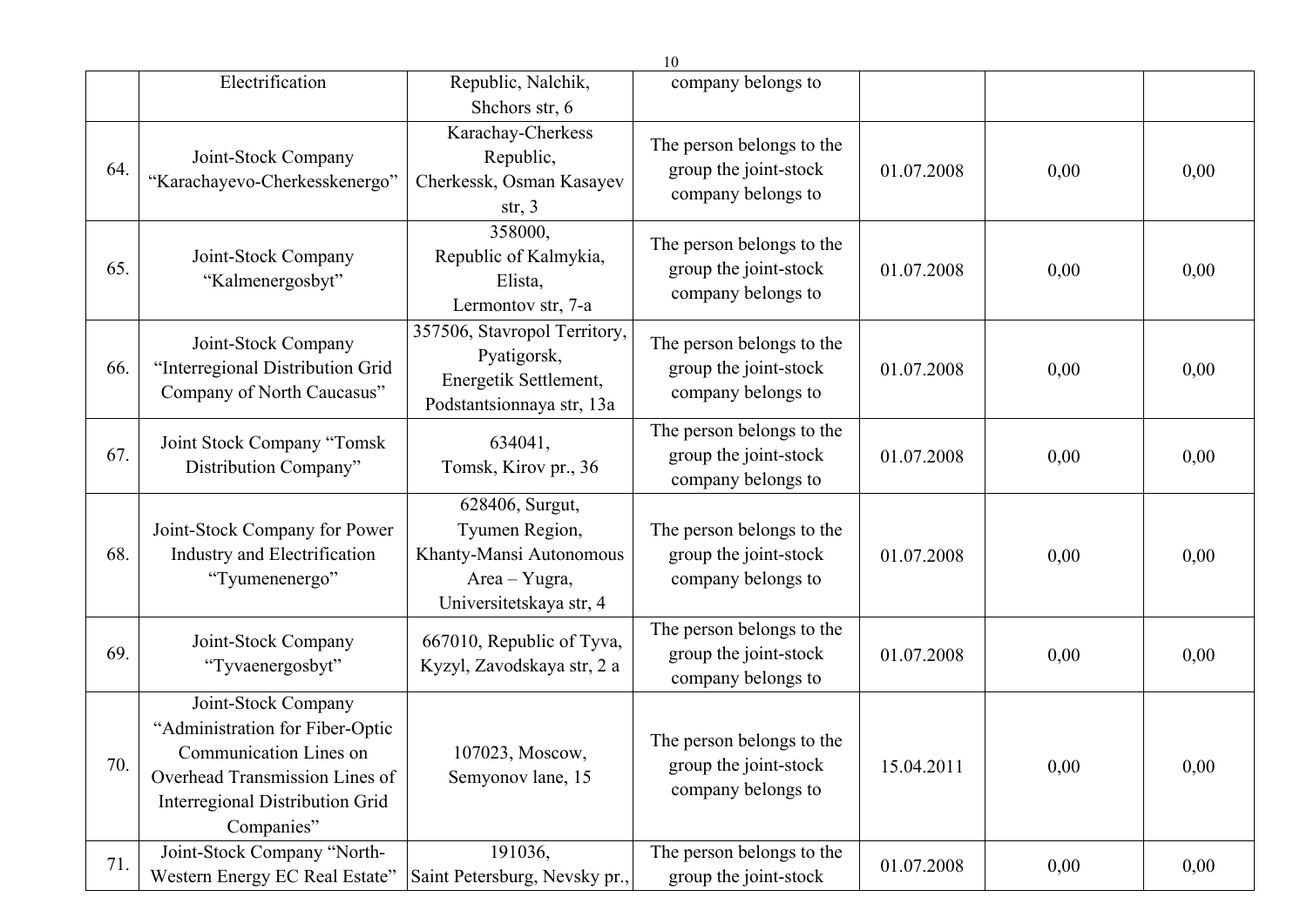|     |                                                                     |                                                                   | 11                                                                       |            |      |      |
|-----|---------------------------------------------------------------------|-------------------------------------------------------------------|--------------------------------------------------------------------------|------------|------|------|
|     |                                                                     | 111/3                                                             | company belongs to                                                       |            |      |      |
| 72. | Joint-Stock Company "Southern<br>Energy EC Real Estate"             | 344002, Rostov-on-Don,<br>Budenovsky pr, 2, Office 105            | The person belongs to the<br>group the joint-stock<br>company belongs to | 01.07.2008 | 0,00 | 0,00 |
| 73. | Joint-Stock Company "Ural<br>Energy EC Real Estate"                 | 620075,<br>Yekaterinburg,<br>Pervomaiskaya str, 56                | The person belongs to the<br>group the joint-stock<br>company belongs to | 01.07.2008 | 0,00 | 0,00 |
| 74. | Joint-Stock Company "Siberian<br>Energy STC Real Estate"            | 630132,<br>Novosibirsk,<br>Dimitrov pr, 7                         | The person belongs to the<br>group the joint-stock<br>company belongs to | 01.07.2008 | 0,00 | 0,00 |
| 75. | Joint-Stock Company<br>"VNIPIenergoprom Real Estate"                | 105094,<br>Moscow, Semenovskaya<br>emb., $2/1$                    | The person belongs to the<br>group the joint-stock<br>company belongs to | 01.07.2008 | 0,00 | 0,00 |
| 76. | Joint-Stock Company "Povolzhye<br>Energy EC Real Estate"            | 443045, Samara, Aurora str,<br>148                                | The person belongs to the<br>group the joint-stock<br>company belongs to | 01.07.2008 | 0,00 | 0,00 |
| 77. | Joint-Stock Company "UES EC<br>Real Estate"                         | 125933,<br>Moscow, Volokolamskoye<br>highway, 2                   | The person belongs to the<br>group the joint-stock<br>company belongs to | 01.07.2008 | 0,00 | 0,00 |
| 78. | Joint-Stock Company<br>"Moskabelenergoremont"                       | 111539, Moscow,<br>Reutovskaya str, 7B                            | The person belongs to the<br>group the joint-stock<br>company belongs to | 01.07.2008 | 0,00 | 0,00 |
| 79. | Joint-Stock Company<br>"Moskabelsetmontazh"                         | 115088, Moscow,<br>Yuzhnoportovaya str, 17                        | The person belongs to the<br>group the joint-stock<br>company belongs to | 01.07.2008 | 0,00 | 0,00 |
| 80. | Joint-Stock Company<br>"Electrotechnical Equipment<br>Repair Plant" | 152201, Moscow,<br>Starokashirskoye highway,<br>4A                | The person belongs to the<br>group the joint-stock<br>company belongs to | 01.07.2008 | 0,00 | 0,00 |
| 81. | Joint-Stock Company<br>"Chechenenergo"                              | Chechen Republic,<br>Grozny,<br>Staropromyslovskoye<br>highway, 6 | The person belongs to the<br>group the joint-stock<br>company belongs to | 01.07.2008 | 0,00 | 0,00 |
| 82. | Joint-Stock Company "North-                                         | 191167, Saint Petersburg,                                         | The person belongs to the                                                | 01.07.2008 | 0,00 | 0,00 |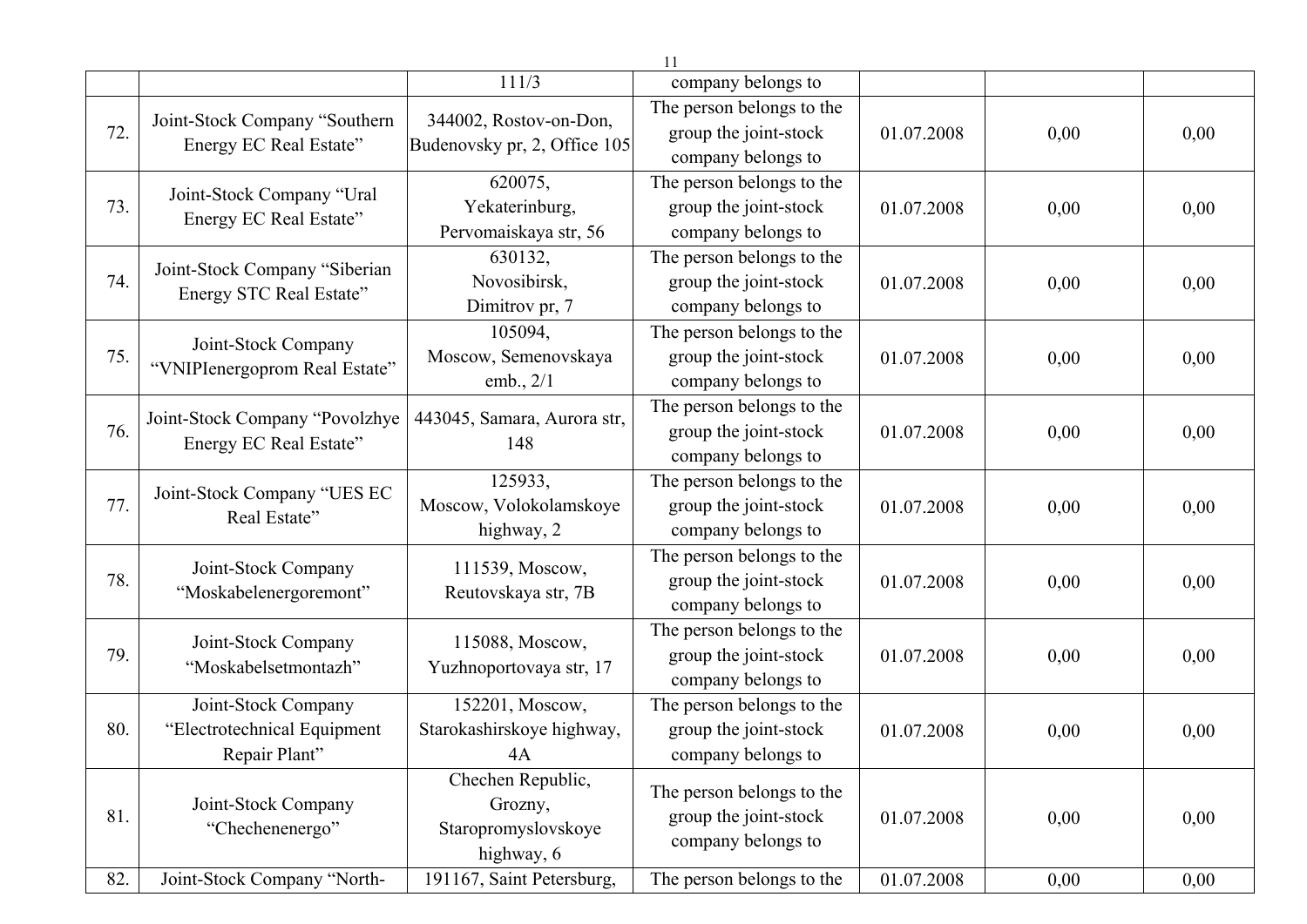|     |                                                                                    |                                                                                          | 12                                                                          |            |      |      |
|-----|------------------------------------------------------------------------------------|------------------------------------------------------------------------------------------|-----------------------------------------------------------------------------|------------|------|------|
|     | Western Energy Management                                                          | Alexander Nevsky sq., 2,                                                                 | group the joint-stock                                                       |            |      |      |
|     | Company"                                                                           | Lit. B                                                                                   | company belongs to                                                          |            |      |      |
| 83. | Joint Stock Company "Dagestan<br>Retail Energy Company"                            | Makhachkala,<br>Dakhadayev str, 73                                                       | The person belongs to the<br>group the joint-stock<br>company belongs to    | 01.07.2008 | 0,00 | 0,00 |
| 84. | Joint-Stock Company for Power<br>Industry and Electrification<br>"Ingushenergo"    | 386101, Republic of<br>Ingushetia, Nazran,<br>Chechenskaya str, 5                        | The person belongs to the<br>group the joint-stock<br>company belongs to    | 01.07.2008 | 0,00 | 0,00 |
| 85. | Joint-Stock Company for Power<br>Industry and Electrification<br>"Sevkavkazenergo" | 362000,<br>Republic of North Ossetia -<br>Alania,<br>Vladikavkaz,<br>Tamayev str, 19     | The person<br>belongs to the group the<br>joint-stock company belongs<br>to | 01.07.2008 | 0,00 | 0,00 |
| 86. | Joint-Stock Company "Nurenergo"                                                    | 364051,<br>Chechen Republic,<br>Grozny,<br>Staropromyslovskoye<br>highway, 6             | The person belongs to the<br>group the joint-stock<br>company belongs to    | 01.07.2008 | 0,00 | 0,00 |
| 87. | Kuban Joint-Stock Company for<br>Power Industry and Electrification                | 350033,<br>Krasnodar,<br>Stavropolskaya str, 2                                           | The person belongs to the<br>group the joint-stock<br>company belongs to    | 01.07.2008 | 0,00 | 0,00 |
| 88. | Joint-Stock Company "Energetik"<br><b>Recreation Retreat"</b>                      | 353490, Krasnodar Territory,<br>Divnomorskoye Rural<br>Settlement,<br>Pionerskaya str, 4 | The person belongs to the<br>group the joint-stock<br>company belongs to    | 01.07.2008 | 0,00 | 0,00 |
| 89. | Joint-Stock Company "Plamya"<br>Fitness Complex"                                   | 352856, Krasnodar Territory,<br>Tuapse District,<br>Novomikhaylovsky<br>Settlement, 2    | The person belongs to the<br>group the joint-stock<br>company belongs to    | 01.07.2008 | 0,00 | 0,00 |
| 90. | Closed Joint-Stock Company<br>"Kurortenergo"                                       | 197706,<br>Saint Petersburg, Sestroretsk,<br>Kommunarov str, 16                          | The person belongs to the<br>group the joint-stock<br>company belongs to    | 01.07.2008 | 0,00 | 0,00 |
| 91. | Closed Joint-Stock Company                                                         | Saint Petersburg, Pushkin,                                                               | The person belongs to the                                                   | 01.07.2008 | 0,00 | 0,00 |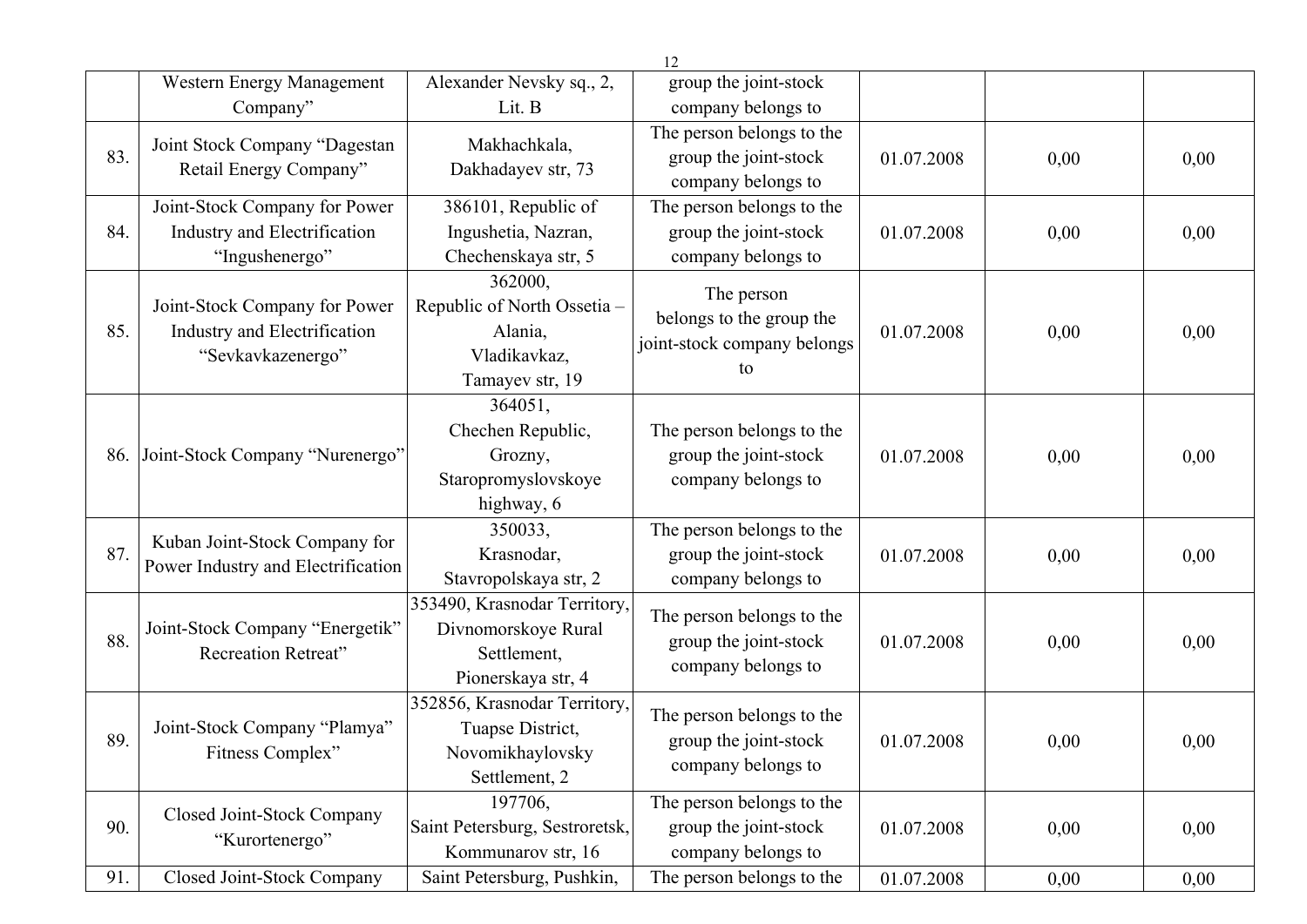|      |                                                                                                           |                                                                               | 13                                                                          |            |      |      |
|------|-----------------------------------------------------------------------------------------------------------|-------------------------------------------------------------------------------|-----------------------------------------------------------------------------|------------|------|------|
|      | "Tsarskoye Selo Energy                                                                                    | Glinka str, 5                                                                 | group the joint-stock                                                       |            |      |      |
|      | Company"                                                                                                  |                                                                               | company belongs to                                                          |            |      |      |
| 92.  | Limited Liability Company<br>"Electroservice Company"                                                     | 620100,<br>Yekaterinburg,<br>Sibirsky Trakt str,<br>39 V                      | The person belongs to the<br>group the joint-stock<br>company belongs to    | 01.07.2008 | 0,00 | 0,00 |
| 93.  | Joint Stock Company "Yaroslavl<br>Municipal Power Grid"                                                   | 150000, Yaroslavl,<br>Tchaikovsky str, 37                                     | The person belongs to the<br>group the joint-stock<br>company belongs to    | 15.09.2010 | 0,00 | 0,00 |
| 94.  | Joint-Stock Company<br>"Dagenergoset"                                                                     | 367020,<br>Makhachkala,<br>Dakhadayev str, 73 a                               | The person belongs to the<br>group<br>the joint-stock company<br>belongs to | 31.03.2010 | 0,00 | 0,00 |
| 95.  | Joint-Stock Company<br>"Energoservice of South"                                                           | 344002,<br>Russian Federation,<br>Rostov-on-Don,<br>Bolshaya Sadovaya str, 49 | The person belongs to the<br>group the joint-stock<br>company belongs to    | 30.12.2010 | 0,00 | 0,00 |
| 96.  | Joint-Stock Company "Energy-<br><b>Efficient Technologies"</b><br>Interregional Energoservice<br>Company" | 603155,<br>Nizhny Novgorod,<br>Proviantskaya str, 6                           | The person belongs to the<br>group the joint-stock<br>company belongs to    | 31.12.2010 | 0,00 | 0,00 |
| 97.  | Joint-Stock Company<br>"Energoservice Company"                                                            | 398001,<br>Lipetsk,<br>50 let NLMK str, 33                                    | The person belongs to the<br>group the joint-stock<br>company belongs to    | 28.01.2011 | 0,00 | 0,00 |
| 98.  | Joint-Stock Company<br>"Energoservice of Kuban"                                                           | 350080,<br>Krasnodar,<br>Novorossiyskaya str, 47                              | The person belongs to the<br>group the joint-stock<br>company belongs to    | 26.01.2011 | 0,00 | 0,00 |
| 99.  | Joint-Stock Company<br>"Yantarenergoservice"                                                              | 236010,<br>Kaliningrad,<br>Krasnoselskaya str, 83                             | The person belongs to the<br>group the joint-stock<br>company belongs to    | 12.01.2011 | 0,00 | 0,00 |
| 100. | Joint-Stock Company<br>"Energoservice Company of Ural"                                                    | 620142,<br>Russian Federation,<br>Yekaterinburg,                              | The person belongs to the<br>group the joint-stock<br>company belongs to    | 24.01.2011 | 0,00 | 0,00 |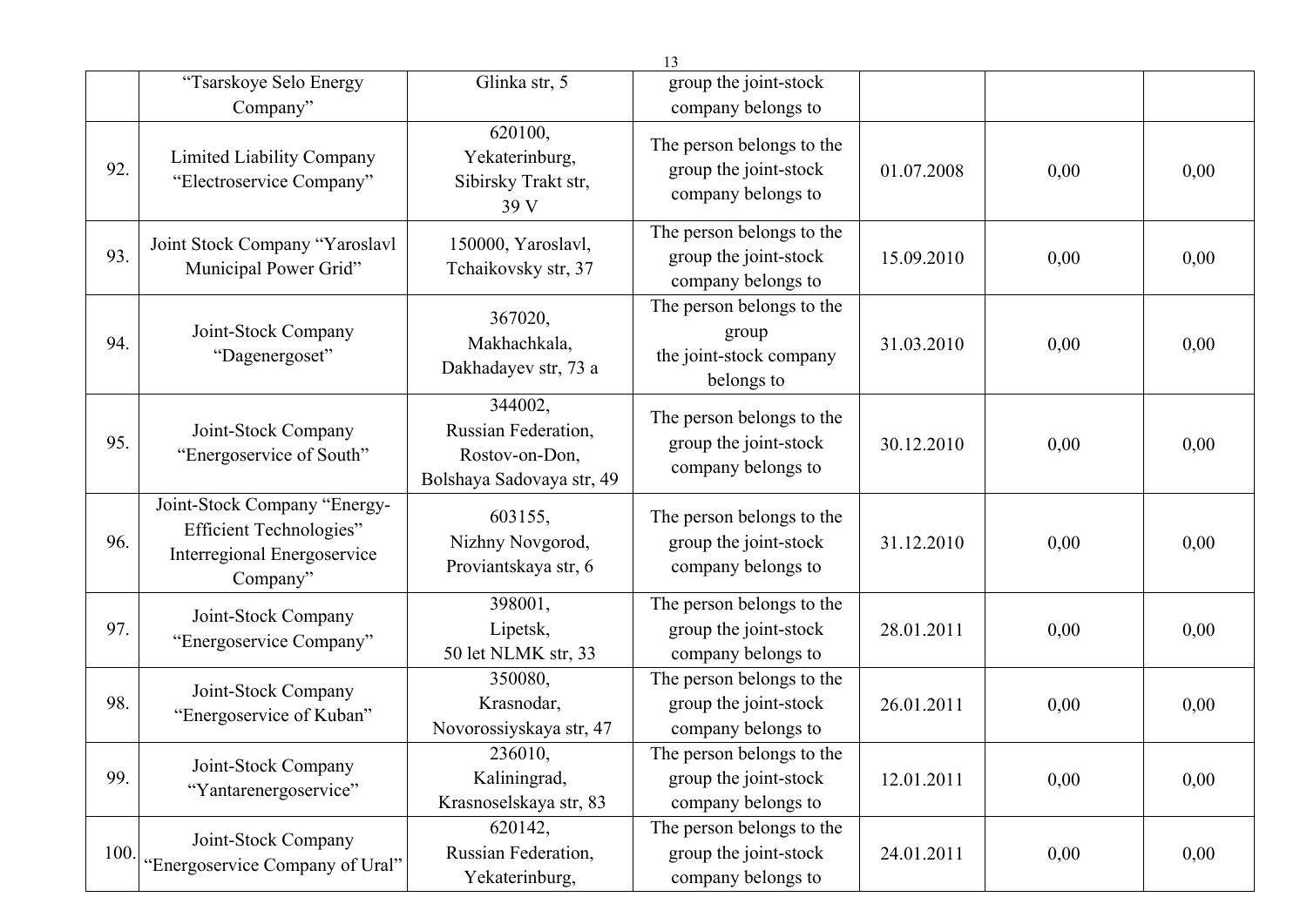|      |                                                                                                                    |                                                                                                                  | 14                                                                       |            |      |      |
|------|--------------------------------------------------------------------------------------------------------------------|------------------------------------------------------------------------------------------------------------------|--------------------------------------------------------------------------|------------|------|------|
|      |                                                                                                                    | Tchaikovsky str, 19                                                                                              |                                                                          |            |      |      |
| 101  | Joint-Stock Company<br>"Energoservice Company of<br>"Tyumenenergo"                                                 | 628406, Russia, Surgut,<br>Tyumen Region,<br>Khanty-Mansi Autonomous<br>Area - Yugra,<br>Universitetskaya str, 4 | The person belongs to the<br>group the joint-stock<br>company belongs to | 12.01.2011 | 0,00 | 0,00 |
| 102. | Joint-Stock Company<br>"Energoservice"                                                                             | 357506, Stavropol Territory,<br>Pyatigorsk,<br>Energetik Settlement,<br>Podstantsionnaya str, 18                 | The person belongs to the<br>group the joint-stock<br>company belongs to | 23.03.2011 | 0,00 | 0,00 |
| 103. | Joint-Stock Company<br>"Energoservice of Volga"                                                                    | Saratov,<br>Pervomaiskaya str,<br>42/44                                                                          | The person belongs to the<br>group the joint-stock<br>company belongs to | 12.01.2011 | 0,00 | 0,00 |
| 104. | Joint-Stock Company<br>"Energoservice Company of<br>Siberia"                                                       | 660135, Krasnoyarsk,<br>Vzletnaya str, 5, Building 1                                                             | The person belongs to the<br>group the joint-stock<br>company belongs to | 15.02.2011 | 0,00 | 0,00 |
| 105. | Closed Joint-Stock Company<br>'Innovation and Energy Efficiency<br>Center"                                         | 150042,<br>Yaroslavl,<br>Blucher str, 26                                                                         | The person belongs to the<br>group the joint-stock<br>company belongs to | 08.09.2011 | 0,00 | 0,00 |
| 106. | Limited Liability Company "EDF<br>Seti Vostok"                                                                     | 105120, Moscow, 2nd<br>Syromyatnichesky lane, 1                                                                  | The person belongs to the<br>group the joint-stock<br>company belongs to | 29.02.2012 | 0,00 | 0,00 |
| 107  | Joint-Stock Company<br>"Energoservice Company of<br>"Lenenergo"                                                    | 191124, St. Petersburg,<br>Sinopskaya emb., 60-62,<br>Lit. A                                                     | The person belongs to the<br>group the joint-stock<br>company belongs to | 10.01.2012 | 0,00 | 0,00 |
| 108. | Joint-Stock Company "Moscow<br>Power Industry Communication<br>Hub"                                                | 117630, Moscow,<br>Academician Chelomey str,<br>5a                                                               | The person belongs to the<br>group the joint-stock<br>company belongs to | 10.07.2012 | 0,00 | 0,00 |
| 109. | Joint-Stock Company "Scientific<br>Research Center of the Federal<br>Grid Company of the Unified<br>Energy System" | 115201, Moscow,<br>Kashirskoye highway, 22,<br>Block 3                                                           | The person belongs to the<br>group the joint-stock<br>company belongs to | 10.07.2012 | 0,00 | 0,00 |
| 110. | Joint-Stock Company "Main                                                                                          | 105318, Moscow,                                                                                                  | The person belongs to the                                                | 10.07.2012 | 0,00 | 0,00 |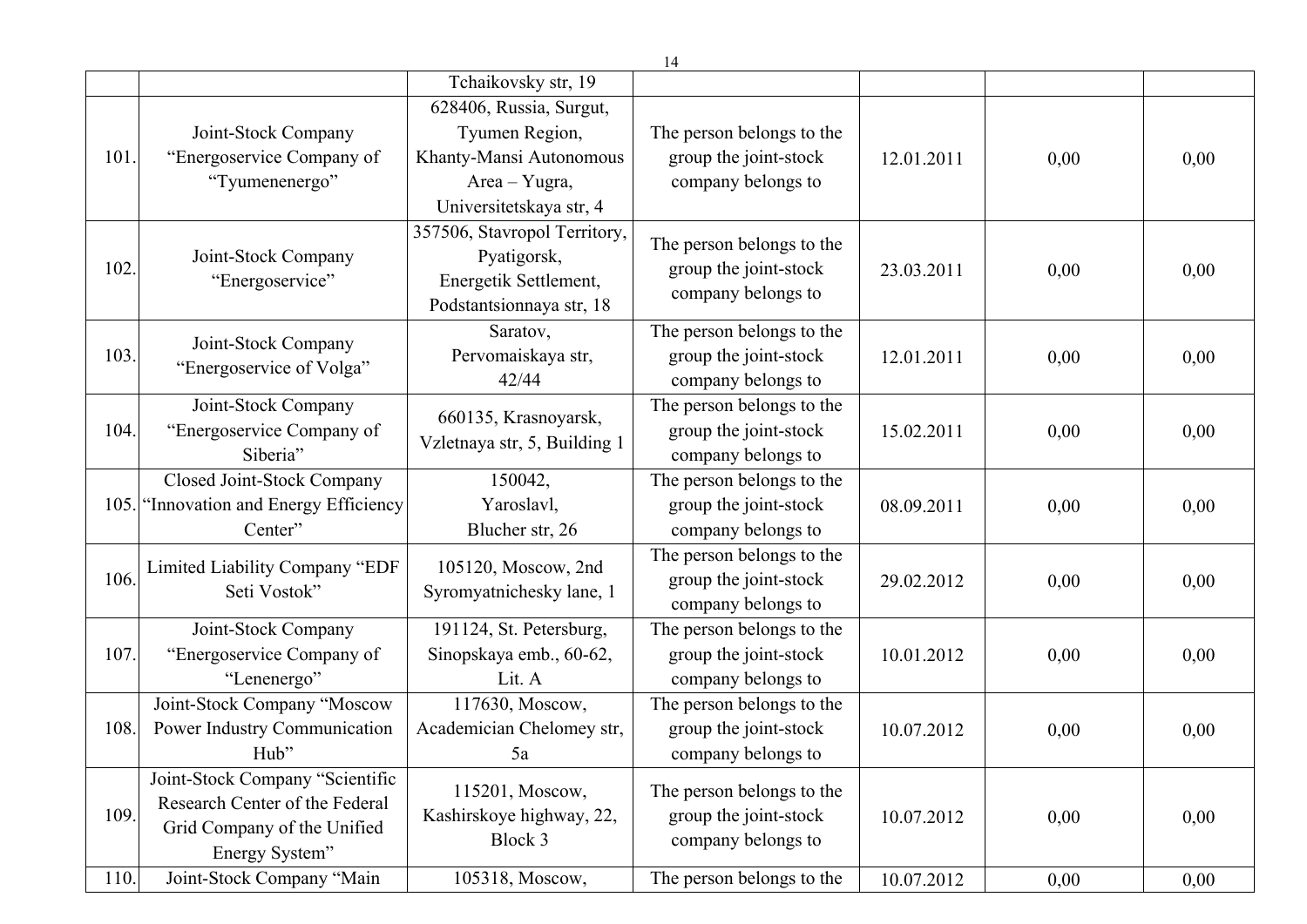|      |                                                                                                                               |                                                                    | 15                                                                       |            |      |      |
|------|-------------------------------------------------------------------------------------------------------------------------------|--------------------------------------------------------------------|--------------------------------------------------------------------------|------------|------|------|
|      | <b>Electric Power Grid Servicing</b>                                                                                          | Tkatskaya str, 1                                                   | group the joint-stock                                                    |            |      |      |
|      | Company of the Unified National                                                                                               |                                                                    | company belongs to                                                       |            |      |      |
|      | Energy System"                                                                                                                |                                                                    |                                                                          |            |      |      |
| 111. | Joint-Stock Company "Specialized<br><b>Electric Power Grid Servicing</b><br>Company of the Unified National<br>Energy System" | 142408, Moscow Region,<br>Noginsk, Parkovaya str, 1,<br>Building 1 | The person belongs to the<br>group the joint-stock<br>company belongs to | 10.07.2012 | 0,00 | 0,00 |
| 112. | Joint-Stock Company<br>"Engineering and Construction<br>Management Center of the Unified<br>Energy System"                    | 117630, Moscow,<br>Academician Chelomey str,<br>5A                 | The person belongs to the<br>group the joint-stock<br>company belongs to | 10.07.2012 | 0,00 | 0,00 |
| 113. | Joint-Stock Company "UES<br>Energostroysnabkomplekt"                                                                          | 109390, Moscow,<br>Artyukhina str, 6, Block 1                      | The person belongs to the<br>group the joint-stock<br>company belongs to | 10.07.2012 | 0,00 | 0,00 |
| 114. | <b>Limited Liability Company</b><br>"Power Industry Index - FGC<br>UES"                                                       | 117630, Moscow,<br>Academician Chelomey str,<br>5A                 | The person belongs to the<br>group the joint-stock<br>company belongs to | 10.07.2012 | 0,00 | 0,00 |
| 115. | Closed Joint-Stock Company<br>"Agency for Forecasting Balances<br>in the Electric Power Industry"                             | 115201, Moscow,<br>Kashirskoye highway, 22,<br>Block 3             | The person belongs to the<br>group the joint-stock<br>company belongs to | 10.07.2012 | 0,00 | 0,00 |
| 116. | Joint-Stock Company<br>"Chitatekhenergo"                                                                                      | 672000, Chita, 9 Yanvarya<br>str, $6$                              | The person belongs to the<br>group the joint-stock<br>company belongs to | 10.07.2012 | 0,00 | 0,00 |
| 117. | Joint-Stock Company "Mobile Gas<br>Turbine Power Plants"                                                                      | 119072, Moscow,<br>Bersenevskaya emb., 16,<br>Building 5           | The person belongs to the<br>group the joint-stock<br>company belongs to | 10.07.2012 | 0,00 | 0,00 |
| 118. | Joint-Stock Company<br>"Volgaenergosnabkomplekt"                                                                              | 117571, Moscow, Leninsky<br>pr., 156                               | The person belongs to the<br>group the joint-stock<br>company belongs to | 10.07.2012 | 0,00 | 0,00 |
| 119. | Joint-Stock Company<br>"Energotekhkomplekt"                                                                                   | 109028, Moscow,<br>Podkolokolny lane, 13/5                         | The person belongs to the<br>group the joint-stock<br>company belongs to | 10.07.2012 | 0,00 | 0,00 |
| 120. | Joint Stock Company "Tomsk                                                                                                    | RF, Tomsk, Kirov pr., 36                                           | The person belongs to the                                                | 10.07.2012 | 0,00 | 0,00 |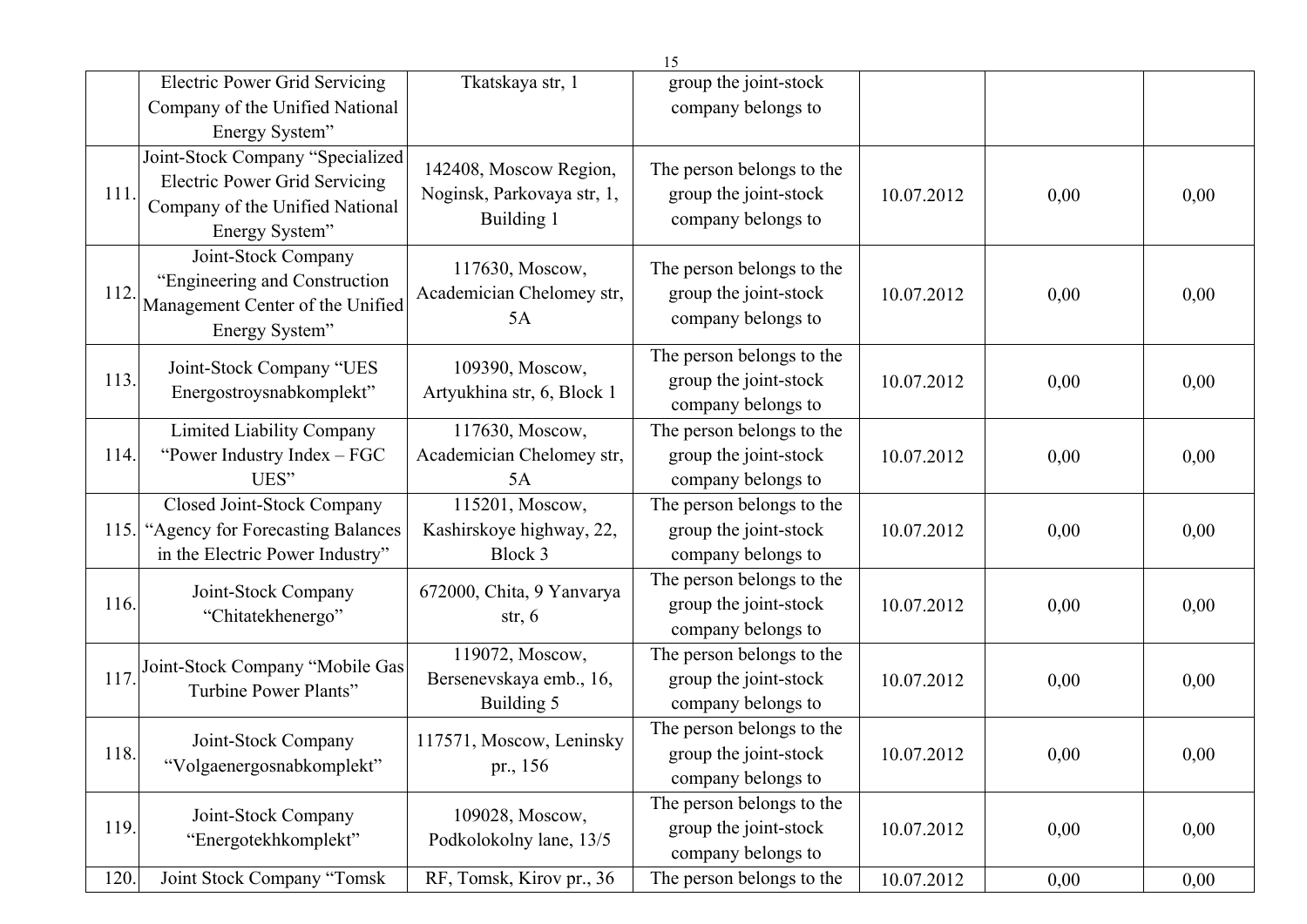|      |                                              |                              | 16                        |            |      |      |
|------|----------------------------------------------|------------------------------|---------------------------|------------|------|------|
|      | Trunk Grids"                                 |                              | group the joint-stock     |            |      |      |
|      |                                              |                              | company belongs to        |            |      |      |
|      | Joint-Stock Company "Main                    | 119072, Moscow,              | The person belongs to the |            |      |      |
| 121  | Computation Center for Power                 | Bersenevskaya emb., 16,      | group the joint-stock     | 10.07.2012 | 0,00 | 0,00 |
|      | Industry"                                    | Building 5                   | company belongs to        |            |      |      |
|      | Limited Liability Company "IT                | 109074, Moscow,              | The person belongs to the |            |      |      |
| 122. | Energy Service"                              | Kitaygorodsky secondary      | group the joint-stock     | 10.07.2012 | 0,00 | 0,00 |
|      |                                              | street, 7, Building 5        | company belongs to        |            |      |      |
|      | Joint Stock Company "Kuban                   | 350911, Krasnodar Territory, | The person belongs to the |            |      |      |
| 123. | Trunk Grids"                                 | Krasnodar,                   | group the joint-stock     | 10.07.2012 | 0,00 | 0,00 |
|      |                                              | Tramvayanaya str, 5          | company belongs to        |            |      |      |
|      |                                              | 690000, Primorsky Territory, | The person belongs to the |            |      |      |
| 124. | Joint-Stock Company<br>"Dalenergosetproject" | Vladivostok,                 | group the joint-stock     | 10.07.2012 | 0,00 | 0,00 |
|      |                                              | Partizansky pr., 26          | company belongs to        |            |      |      |
|      | Joint-Stock Company "G.M.                    | Russian Federation,          | The person belongs to the |            |      |      |
| 125. | Krzhizhanovsky Power Industry                | Moscow, Leninsky pr., 19     | group the joint-stock     | 10.07.2012 | 0,00 | 0,00 |
|      | Institute"                                   |                              | company belongs to        |            |      |      |
|      |                                              | 197730,                      | The person belongs to the |            |      |      |
| 126. | Limited Liability Company<br>"Energotrans"   | Russia, Saint Petersburg,    | group the joint-stock     | 26.06.2014 | 0,00 | 0,00 |
|      |                                              | Beloostrov Settlement,       | company belongs to        |            |      |      |
|      |                                              | Novoye highway, 45A          |                           |            |      |      |
|      | Joint-Stock Company                          | 344006, Rostov-on-Don,       | The person belongs to the |            |      |      |
| 127. | "Donenergo"                                  |                              | group the joint-stock     | 30.09.2014 | 0,00 | 0,00 |
|      |                                              | Pushkinskaya str, 162        | company belongs to        |            |      |      |
|      |                                              | 344022, Rostov-on-Don,       | The person belongs to the |            |      |      |
| 128. | Joint-Stock Company "Regional                | Suvorov str, 91, 7th floor,  | group the joint-stock     | 30.09.2014 | 0,00 | 0,00 |
|      | Development Corporation"                     | Room 44                      | company belongs to        |            |      |      |
|      |                                              |                              | The person belongs to the |            |      |      |
| 129. | Limited Liability Company                    | 346880, Rostov Region,       | group the joint-stock     | 30.09.2014 | 0,00 | 0,00 |
|      | "Donenergoservice"                           | Bataysk, Rechnaya str, 114   | company belongs to        |            |      |      |
|      |                                              |                              | The person belongs to the |            |      |      |
| 130. | Limited Liability Company                    | 346500, Rostov Region,       | group the joint-stock     | 30.09.2014 | 0,00 | 0,00 |
|      | "Regional Communal Systems"                  | Shakhty, Sovetskaya str,     | company belongs to        |            |      |      |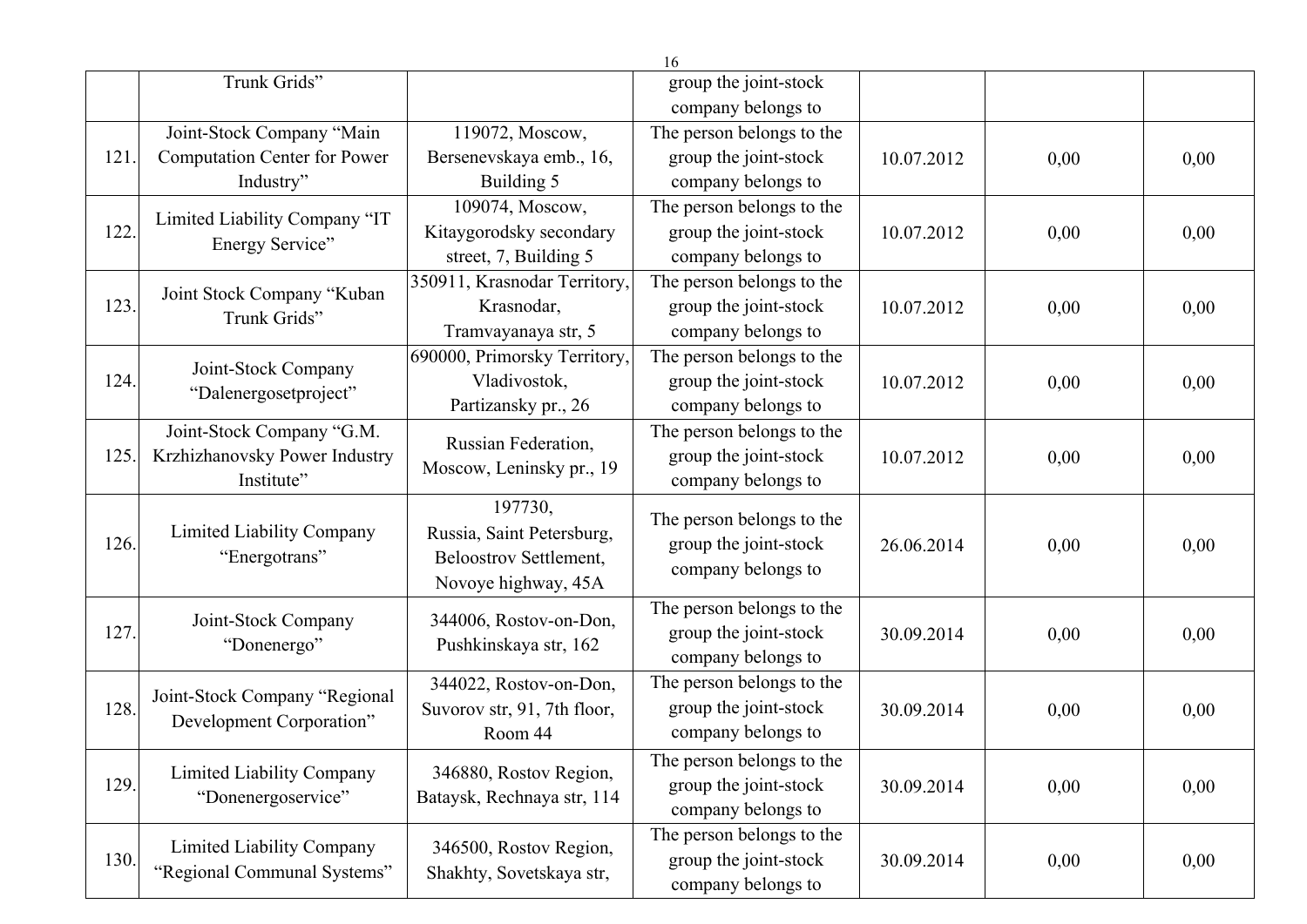|      |                                                        |                                                                              | 17                                                                       |            |      |      |
|------|--------------------------------------------------------|------------------------------------------------------------------------------|--------------------------------------------------------------------------|------------|------|------|
|      |                                                        | 187/189                                                                      |                                                                          |            |      |      |
| 131. | Public Joint-Stock Company<br>"Federal Testing Center" | 196608, Saint Petersburg,<br>Pushkin, Oktyabrsky<br>boulevard, 50/30, Lit. A | The person belongs to the<br>group the joint-stock<br>company belongs to | 21.11.2014 | 0,00 | 0,00 |
| 132. | Budargin, Oleg Mikhaylovich                            | No consent given                                                             | The person belongs to the<br>group the joint-stock<br>company belongs to | 10.07.2012 | 0,00 | 0,00 |
| 133. | Murov, Andrey Yevgenyevich                             | No consent given                                                             | The person belongs to the<br>group the joint-stock<br>company belongs to | 11.11.2013 | 0,00 | 0,00 |
| 134. | Zhuravlev, Dmitry Olegovich                            | No consent given                                                             | The person belongs to the<br>group the joint-stock<br>company belongs to | 01.03.2013 | 0,00 | 0,00 |
|      | 135. Surmenko, Vladislav Leonidovich                   | No consent given                                                             | The person belongs to the<br>group the joint-stock<br>company belongs to | 12.11.2014 | 0,00 | 0,00 |
| 136. | Gavrilov, Alexander Ilyich                             | No consent given                                                             | The person belongs to the<br>group the joint-stock<br>company belongs to | 19.03.2013 | 0,00 | 0,00 |
| 137. | Korsunov, Pavel Yuryevich                              | No consent given                                                             | The person belongs to the<br>group the joint-stock<br>company belongs to | 10.07.2012 | 0,00 | 0,00 |
| 138. | Frolkin, Yevgeny Nikolayevich                          | No consent given                                                             | The person belongs to the<br>group the joint-stock<br>company belongs to | 10.07.2012 | 0,00 | 0,00 |
| 139. | Pozdnyakov, Nikolay Igorevich                          | No consent given                                                             | The person belongs to the<br>group the joint-stock<br>company belongs to | 13.09.2014 | 0,00 | 0,00 |
| 140. | Zafesov, Yury Kazbekovich                              | No consent given                                                             | The person belongs to the<br>group the joint-stock<br>company belongs to | 10.07.2012 | 0,00 | 0,00 |
| 141. | Kudinov, Vyacheslav Ivanovich                          | No consent given                                                             | The person belongs to the<br>group the joint-stock                       | 10.07.2012 | 0,00 | 0,00 |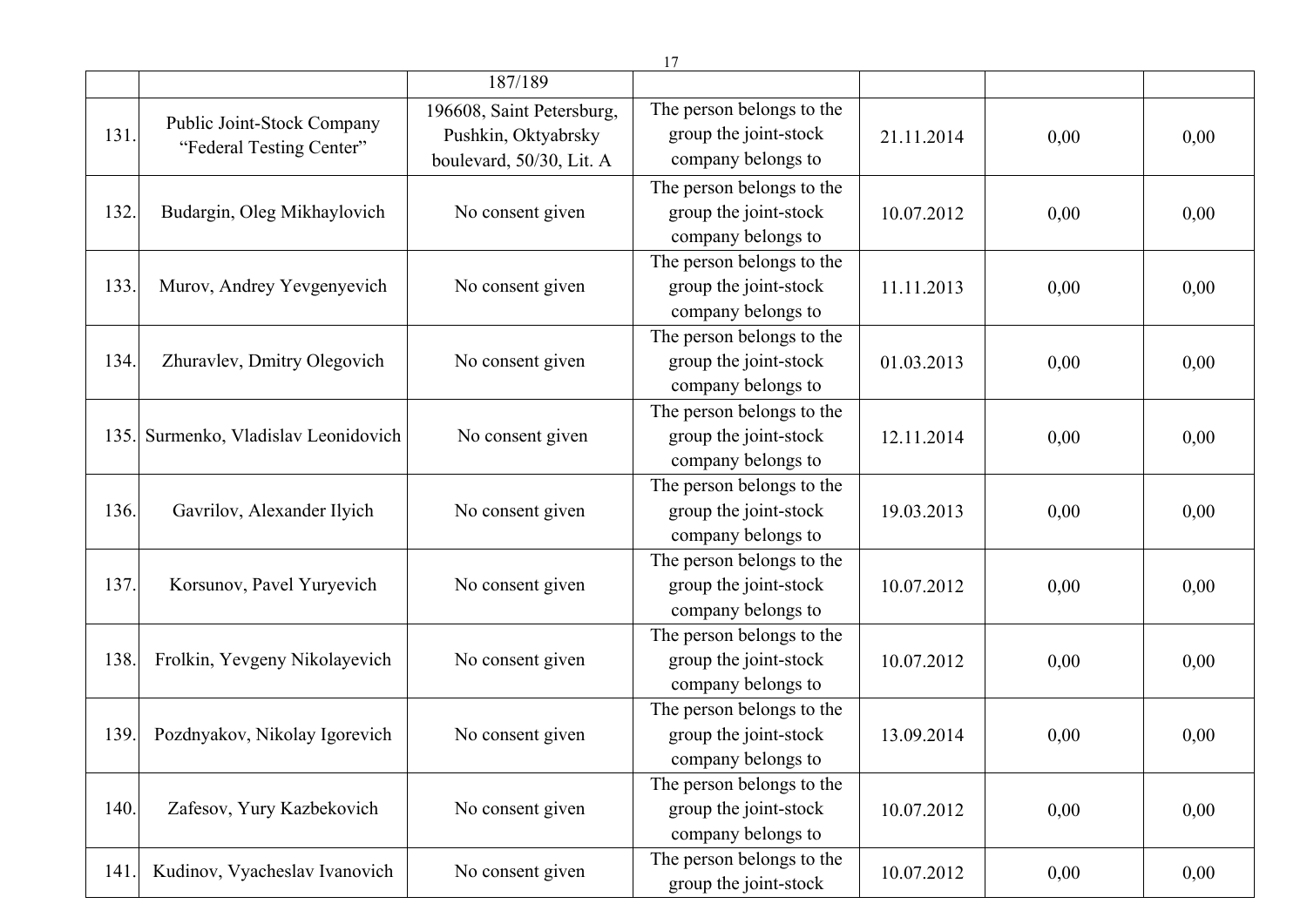|      |                                      |                  | 10                        |            |      |      |
|------|--------------------------------------|------------------|---------------------------|------------|------|------|
|      |                                      |                  | company belongs to        |            |      |      |
|      |                                      |                  | The person belongs to the |            |      |      |
| 142. | Kryuchkov, Mikhail Yuryevich         | No consent given | group the joint-stock     | 10.07.2012 | 0,00 | 0,00 |
|      |                                      |                  | company belongs to        |            |      |      |
|      |                                      |                  | The person belongs to the |            |      |      |
| 143. | Karmanov, Yury Alexandrovich         | No consent given | group the joint-stock     | 10.07.2012 | 0,00 | 0,00 |
|      |                                      |                  | company belongs to        |            |      |      |
|      |                                      |                  | The person belongs to the |            |      |      |
| 144. | Konstantinov, Oleg                   | No consent given | group the joint-stock     | 10.07.2012 | 0,00 | 0,00 |
|      | Konstantinovich                      |                  | company belongs to        |            |      |      |
|      |                                      |                  | The person belongs to the |            |      |      |
|      | 145. Timchenko, Anatoly Nikolayevich | No consent given | group the joint-stock     | 10.07.2012 | 0,00 | 0,00 |
|      |                                      |                  | company belongs to        |            |      |      |
|      |                                      |                  | The person belongs to the |            |      |      |
| 146. | Volkov, Eduard Petrovich             | No consent given | group the joint-stock     | 10.07.2012 | 0,00 | 0,00 |
|      |                                      |                  | company belongs to        |            |      |      |
|      |                                      |                  | The person belongs to the |            |      |      |
| 147. | Sinyutin, Petr Alexeyevich           | No consent given | group the joint-stock     | 12.07.2012 | 0,00 | 0,00 |
|      |                                      |                  | company belongs to        |            |      |      |
|      |                                      |                  | The person belongs to the |            |      |      |
| 148. | Chereshko, Maxim Nikolayevich        | No consent given | group the joint-stock     | 27.06.2012 | 0,00 | 0,00 |
|      |                                      |                  | company belongs to        |            |      |      |
|      |                                      |                  | The person belongs to the |            |      |      |
| 149. | Grishayev, Nikolay Alexeyevich       | No consent given | group the joint-stock     | 14.09.2013 | 0,00 | 0,00 |
|      |                                      |                  | company belongs to        |            |      |      |
|      |                                      |                  | The person belongs to the |            |      |      |
| 150. | Katynov, Dmitry Vasilyevich          | No consent given | group the joint-stock     | 01.07.2008 | 0,00 | 0,00 |
|      |                                      |                  | company belongs to        |            |      |      |
|      |                                      |                  | The person belongs to the |            |      |      |
|      | 151. Ovchinnikov, Viktor Yakovlevich | No consent given | group the joint-stock     | 31.12.2014 | 0,00 | 0,00 |
|      |                                      |                  | company belongs to        |            |      |      |
|      | Tarnorutskaya,                       |                  | The person belongs to the |            |      |      |
| 152. | Veronika Viktorovna                  | No consent given | group the joint-stock     | 01.07.2008 | 0,00 | 0,00 |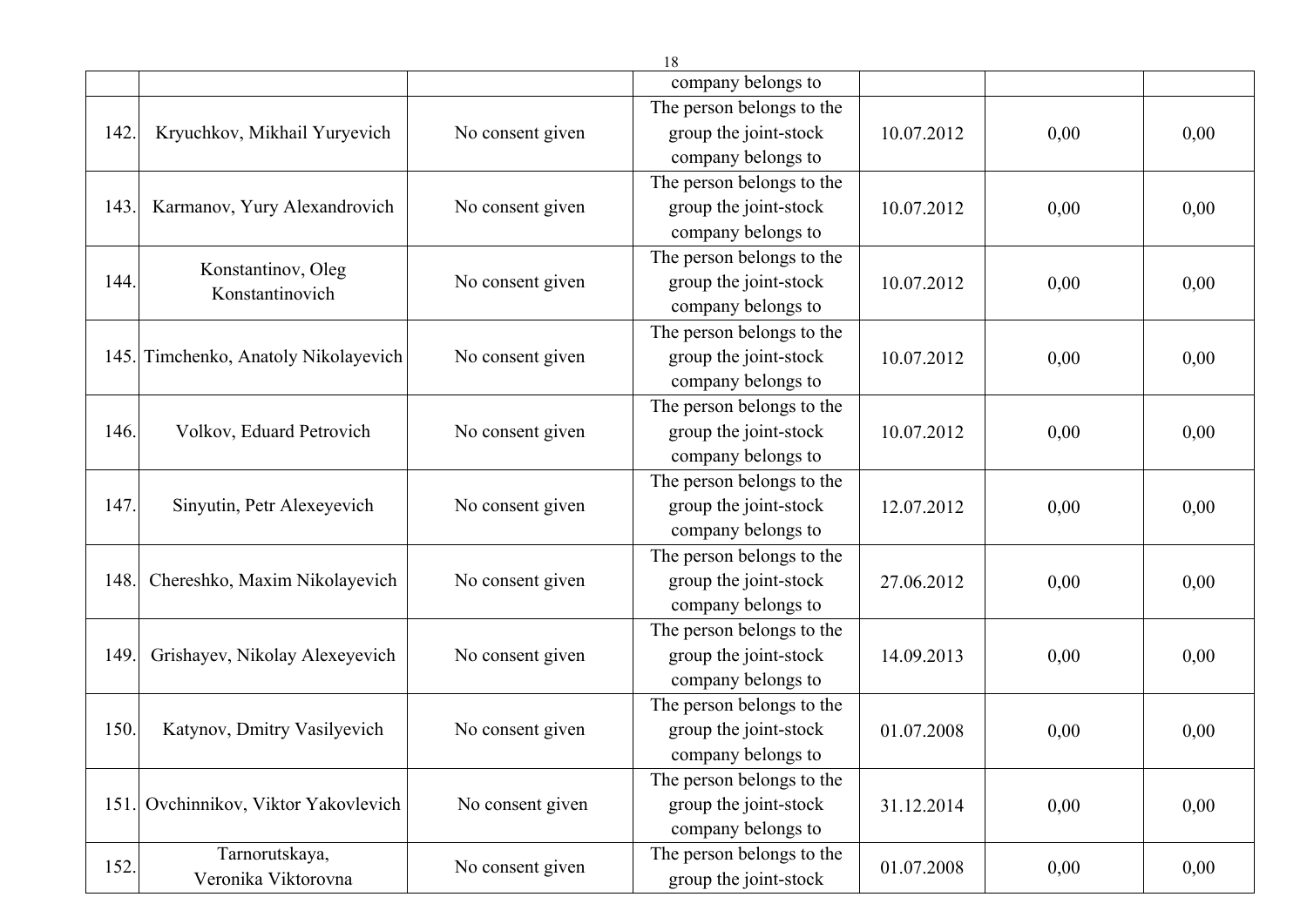|      |                                      |                  | company belongs to        |            |      |      |
|------|--------------------------------------|------------------|---------------------------|------------|------|------|
|      |                                      |                  | The person belongs to the |            |      |      |
| 153. |                                      | No consent given | group the joint-stock     | 17.08.2012 | 0,00 | 0,00 |
|      | Makovsky, Igor Vladimirovich         |                  | company belongs to        |            |      |      |
|      |                                      |                  | The person belongs to the |            |      |      |
| 154. | Kamolina, Natalya Alexandrovna       | No consent given | group the joint-stock     | 29.10.2014 | 0,00 | 0,00 |
|      |                                      |                  | company belongs to        |            |      |      |
|      |                                      |                  | The person belongs to the |            |      |      |
| 155. | Semenov, Viktor Germanovich          | No consent given | group the joint-stock     | 01.07.2008 | 0,00 | 0,00 |
|      |                                      |                  | company belongs to        |            |      |      |
|      |                                      |                  | The person belongs to the |            |      |      |
|      | 156. Semerikov, Sergey Alexandrovich | No consent given | group the joint-stock     | 10.10.2014 | 0,00 | 0,00 |
|      |                                      |                  | company belongs to        |            |      |      |
|      |                                      |                  | The person belongs to the |            |      |      |
| 157. | Latypova, Alla Valeryevna            | No consent given | group the joint-stock     | 08.10.2014 | 0,00 | 0,00 |
|      |                                      |                  | company belongs to        |            |      |      |
|      |                                      |                  | The person belongs to the |            |      |      |
| 158. | Churikova, Tatyana Alexeyevna        | No consent given | group the joint-stock     | 01.04.2008 | 0,00 | 0,00 |
|      |                                      |                  | company belongs to        |            |      |      |
|      | Chigarkova,                          |                  | The person belongs to the |            |      |      |
| 159. | Yevgeniya Vladimirovna               | No consent given | group the joint-stock     | 02.07.2013 | 0,00 | 0,00 |
|      |                                      |                  | company belongs to        |            |      |      |
|      |                                      |                  | The person belongs to the |            |      |      |
| 160. | Shashurin, German Lvovich            | No consent given | group the joint-stock     | 01.07.2008 | 0,00 | 0,00 |
|      |                                      |                  | company belongs to        |            |      |      |
|      |                                      |                  | The person belongs to the |            |      |      |
| 161. | Popov, Sergey Yevgenyevich           | No consent given | group the joint-stock     | 01.07.2008 | 0,00 | 0,00 |
|      |                                      |                  | company belongs to        |            |      |      |
|      | Sorochinsky,                         |                  | The person belongs to the |            |      |      |
| 162. | Andrey Valentinovich                 | No consent given | group the joint-stock     | 31.07.2010 | 0,00 | 0,00 |
|      |                                      |                  | company belongs to        |            |      |      |
| 163. |                                      | No consent given | The person belongs to the | 13.06.2012 | 0,00 | 0,00 |
|      | Shvagerus, Svetlana Viktorovna       |                  | group the joint-stock     |            |      |      |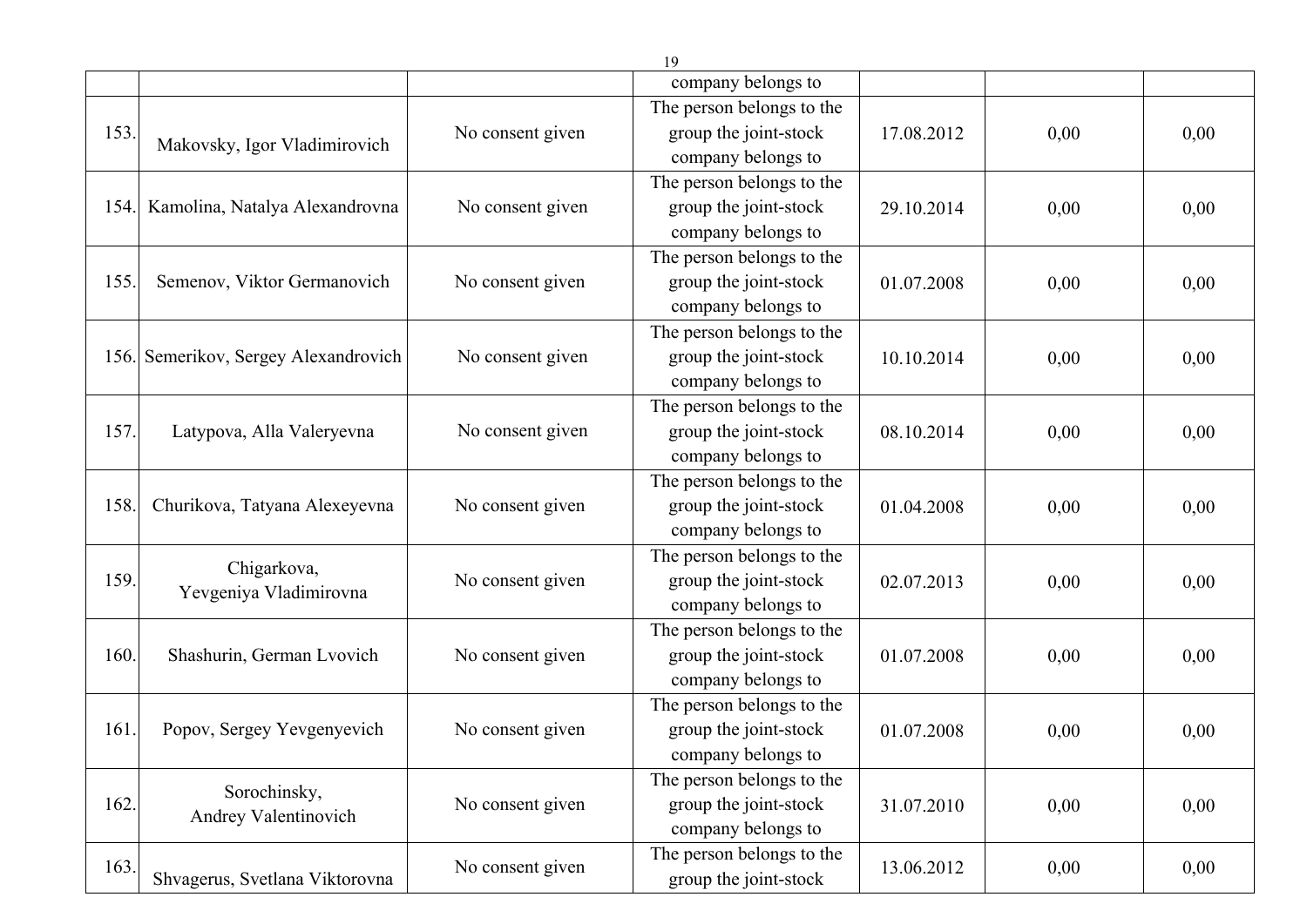|      |                                 |                  | ∠∪                        |            |      |      |
|------|---------------------------------|------------------|---------------------------|------------|------|------|
|      |                                 |                  | company belongs to        |            |      |      |
|      |                                 |                  | The person belongs to the |            |      |      |
| 164. | Golinko, Andrey Anatolyevich    | No consent given | group the joint-stock     | 23.08.2014 | 0,00 | 0,00 |
|      |                                 |                  | company belongs to        |            |      |      |
|      |                                 |                  | The person belongs to the |            |      |      |
| 165. | Smirnova, Olga Veniaminovna     | No consent given | group the joint-stock     | 01.07.2008 | 0,00 | 0,00 |
|      |                                 |                  | company belongs to        |            |      |      |
|      |                                 |                  | The person belongs to the |            |      |      |
| 166. | Kostikov, Oleg Mikhaylovich     | No consent given | group the joint-stock     | 05.06.2010 | 0,00 | 0,00 |
|      |                                 |                  | company belongs to        |            |      |      |
|      |                                 |                  | The person belongs to the |            |      |      |
| 167  | Ushakov, Yevgeny Viktorovich    | No consent given | group the joint-stock     | 01.07.2008 | 0,00 | 0,00 |
|      |                                 |                  | company belongs to        |            |      |      |
|      |                                 |                  | The person belongs to the |            |      |      |
| 168. | Mikheyev, Pavel Alexandrovich   | No consent given | group the joint-stock     | 24.12.2011 | 0,00 | 0,00 |
|      |                                 |                  | company belongs to        |            |      |      |
|      |                                 |                  | The person belongs to the |            |      |      |
| 169. | Shvab, Viktor Vilenovich        | No consent given | group the joint-stock     | 12.12.2011 | 0,00 | 0,00 |
|      |                                 |                  | company belongs to        |            |      |      |
|      |                                 |                  | The person belongs to the |            |      |      |
| 170. | Konevets, Kirill Sergeyevich    | No consent given | group the joint-stock     |            | 0,00 | 0,00 |
|      |                                 |                  | company belongs to        | 15.11.2012 |      |      |
|      |                                 |                  | The person belongs to the |            |      |      |
| 171  | Islentyev, Vadim Gennadyevich   | No consent given | group the joint-stock     | 22.09.2014 | 0,00 | 0,00 |
|      |                                 |                  | company belongs to        |            |      |      |
|      |                                 |                  | The person belongs to the |            |      |      |
| 172  | Ryabikin, Vladimir Anatolyevich | No consent given | group the joint-stock     | 01.07.2008 | 0,00 | 0,00 |
|      |                                 |                  | company belongs to        |            |      |      |
|      |                                 |                  | The person belongs to the |            |      |      |
| 173. | Sopoleva, Yelena Vladimirovna   | No consent given | group the joint-stock     | 30.09.2009 | 0,00 | 0,00 |
|      |                                 |                  | company belongs to        |            |      |      |
| 174. | Chekalenko,                     |                  | The person belongs to the |            |      |      |
|      | Roman Vladimirovich             | No consent given | group the joint-stock     | 20.09.2013 | 0,00 | 0,00 |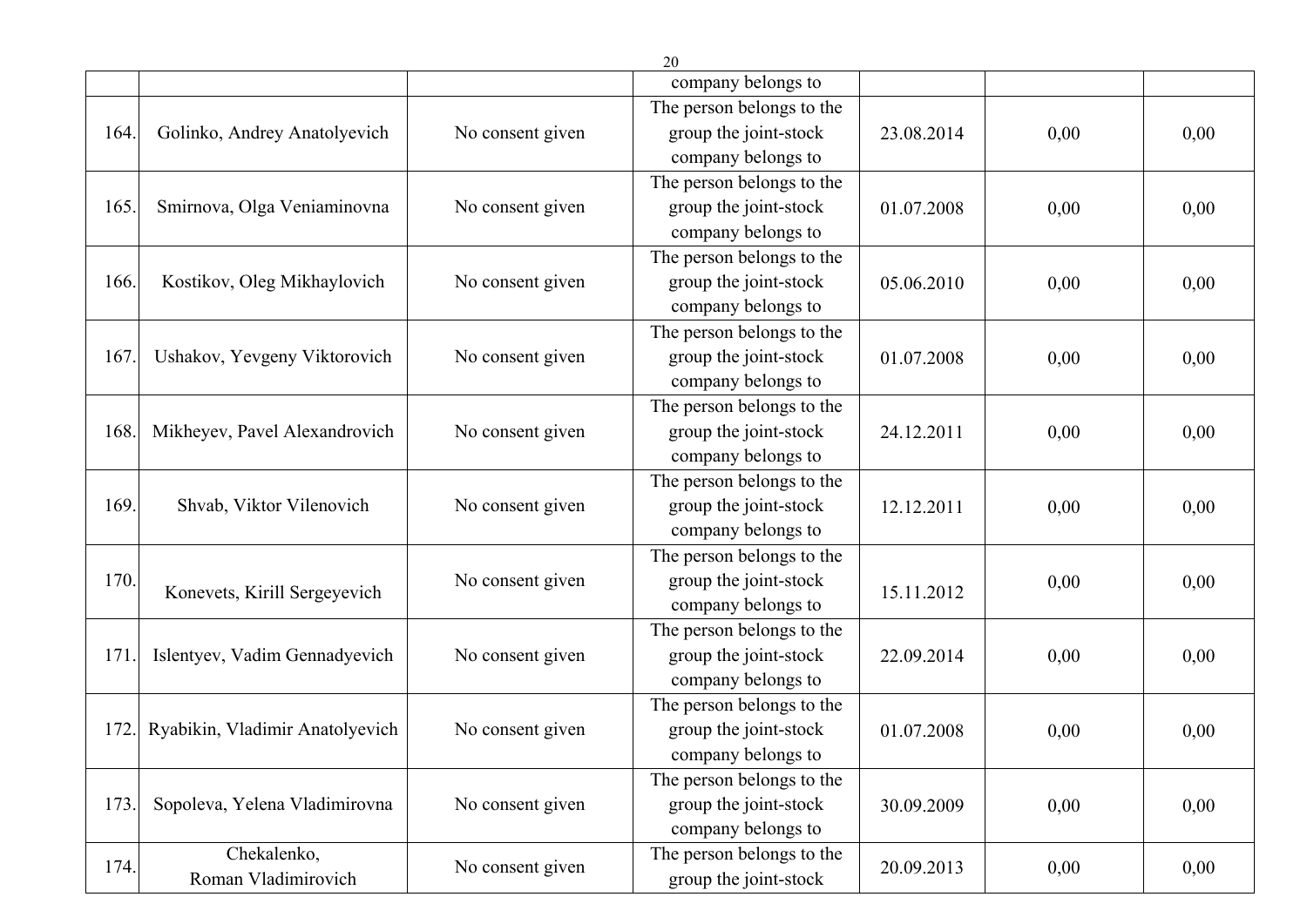|      |                                 |                  | company belongs to        |            |      |      |
|------|---------------------------------|------------------|---------------------------|------------|------|------|
|      |                                 |                  | The person belongs to the |            |      |      |
| 175. | Ivanov, Viktor Vasilyevich      | No consent given | group the joint-stock     | 27.04.2012 | 0,00 | 0,00 |
|      |                                 |                  | company belongs to        |            |      |      |
|      |                                 |                  | The person belongs to the |            |      |      |
| 176. | Tarasov, Alexander Arkadyevich  | No consent given | group the joint-stock     | 01.07.2008 | 0,00 | 0,00 |
|      |                                 |                  | company belongs to        |            |      |      |
|      |                                 |                  | The person belongs to the |            |      |      |
| 177. | Rodin, Sergey Vladimirovich     | No consent given | group the joint-stock     | 18.12.2012 | 0,00 | 0,00 |
|      |                                 |                  | company belongs to        |            |      |      |
|      |                                 |                  | The person belongs to the |            |      |      |
| 178. | Stepantsev, Alexey Borisovich   | No consent given | group the joint-stock     | 21.07.2014 | 0,00 | 0,00 |
|      |                                 |                  | company belongs to        |            |      |      |
|      |                                 |                  | The person belongs to the |            |      |      |
| 179. | Shemyakina, Svetlana Vasilyevna | No consent given | group the joint-stock     | 26.06.2012 | 0,00 | 0,00 |
|      |                                 |                  | company belongs to        |            |      |      |
|      |                                 |                  | The person belongs to the |            |      |      |
| 180. | Lurye, Alexander Viktorovich    | No consent given | group the joint-stock     | 22.10.2010 | 0,00 | 0,00 |
|      |                                 |                  | company belongs to        |            |      |      |
|      |                                 |                  | The person belongs to the |            |      |      |
| 181. | Yablokov, Anatoly Yuryevich     | No consent given | group the joint-stock     | 25.12.2014 | 0,00 | 0,00 |
|      |                                 |                  | company belongs to        |            |      |      |
|      |                                 |                  | The person belongs to the |            |      |      |
| 182. | Beresnev, Mikhail Nikolayevich  | No consent given | group the joint-stock     | 24.01.2011 | 0,00 | 0,00 |
|      |                                 |                  | company belongs to        |            |      |      |
|      |                                 |                  | The person belongs to the |            |      |      |
| 183. | Vasilyev, Vladimir Vasilyevich  | No consent given | group the joint-stock     | 21.03.2011 | 0,00 | 0,00 |
|      |                                 |                  | company belongs to        |            |      |      |
|      |                                 |                  | The person belongs to the |            |      |      |
| 184. | Mukumov, Remir Erkinovich       | No consent given | group the joint-stock     | 12.01.2011 | 0,00 | 0,00 |
|      |                                 |                  | company belongs to        |            |      |      |
| 185. | Reshetnikov,                    | No consent given | The person belongs to the | 28.10.2014 | 0,00 | 0,00 |
|      | Viktor Alexandrovich            |                  | group the joint-stock     |            |      |      |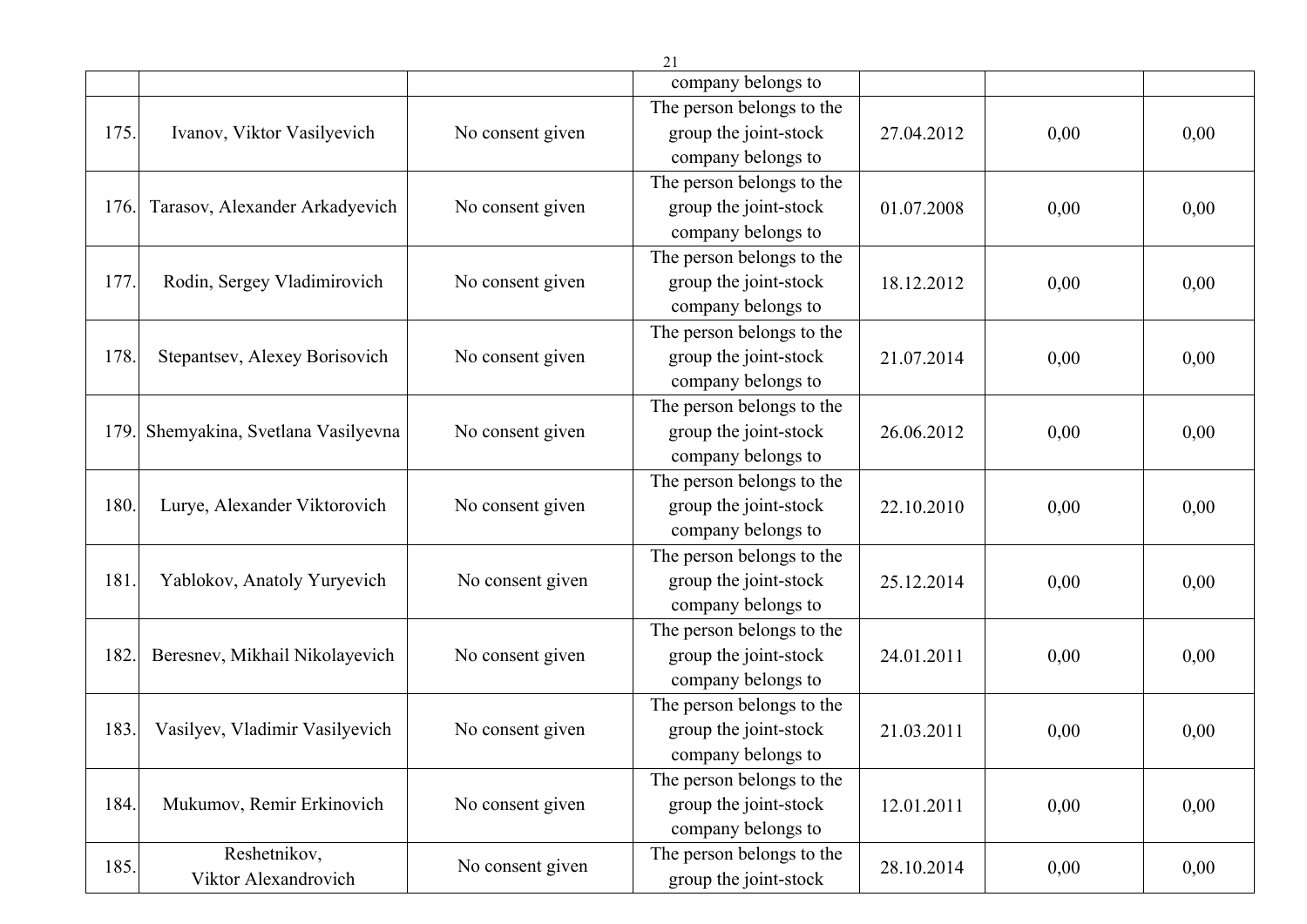|      |                                  |                  | company belongs to        |            |      |      |
|------|----------------------------------|------------------|---------------------------|------------|------|------|
|      |                                  |                  | The person belongs to the |            |      |      |
| 186. | Petukhov, Konstantin Yureyevich  | No consent given | group the joint-stock     | 19.02.2011 | 0,00 | 0,00 |
|      |                                  |                  | company belongs to        |            |      |      |
|      |                                  |                  | The person belongs to the |            |      |      |
| 187. | Korolev, Dmitry Nikolayevich     | No consent given | group the joint-stock     | 22.05.2013 | 0,00 | 0,00 |
|      |                                  |                  | company belongs to        |            |      |      |
|      |                                  |                  | The person belongs to the |            |      |      |
| 188. | Sharoshikhin, Igor Pavlovich     | No consent given | group the joint-stock     | 17.12.2011 | 0,00 | 0,00 |
|      |                                  |                  | company belongs to        |            |      |      |
|      |                                  |                  | The person belongs to the |            |      |      |
| 189. | Baugean, Eric Pierre             | No consent given | group the joint-stock     | 29.02.2012 | 0,00 | 0,00 |
|      |                                  |                  | company belongs to        |            |      |      |
|      |                                  |                  | The person belongs to the |            |      |      |
| 190. | Isayev, Oleg Yuryevich           | No consent given | group the joint-stock     | 11.12.2012 | 0,00 | 0,00 |
|      |                                  |                  | company belongs to        |            |      |      |
|      |                                  |                  | The person belongs to the |            |      |      |
| 191  | Zaychenko, Alla Vyacheslavovna   | No consent given | group the joint-stock     | 20.04.2013 | 0,00 | 0,00 |
|      |                                  |                  | company belongs to        |            |      |      |
|      |                                  |                  | The person belongs to the |            |      |      |
| 192. | Shkuratovsky, Pavel Grigoryevich | No consent given | group the joint-stock     | 13.08.2014 | 0,00 | 0,00 |
|      |                                  |                  | company belongs to        |            |      |      |
|      |                                  |                  | The person belongs to the |            |      |      |
| 193. | Sergeyev, Alexey Alexanderovich  | No consent given | group the joint-stock     | 08.05.2013 | 0,00 | 0,00 |
|      |                                  |                  | company belongs to        |            |      |      |
|      |                                  |                  | The person belongs to the |            |      |      |
| 194. | Syunyayeva, Diana Anatolyevna    | No consent given | group the joint-stock     | 01.06.2013 | 0,00 | 0,00 |
|      |                                  |                  | company belongs to        |            |      |      |
|      |                                  |                  | The person belongs to the |            |      |      |
| 195. | Lebedev, Alexander Borisovich    | No consent given | group the joint-stock     | 15.05.2013 | 0,00 | 0,00 |
|      |                                  |                  | company belongs to        |            |      |      |
| 196. | Glotov, Artem Vladimirovich      | No consent given | The person belongs to the | 07.06.2013 | 0,00 | 0,00 |
|      |                                  |                  | group the joint-stock     |            |      |      |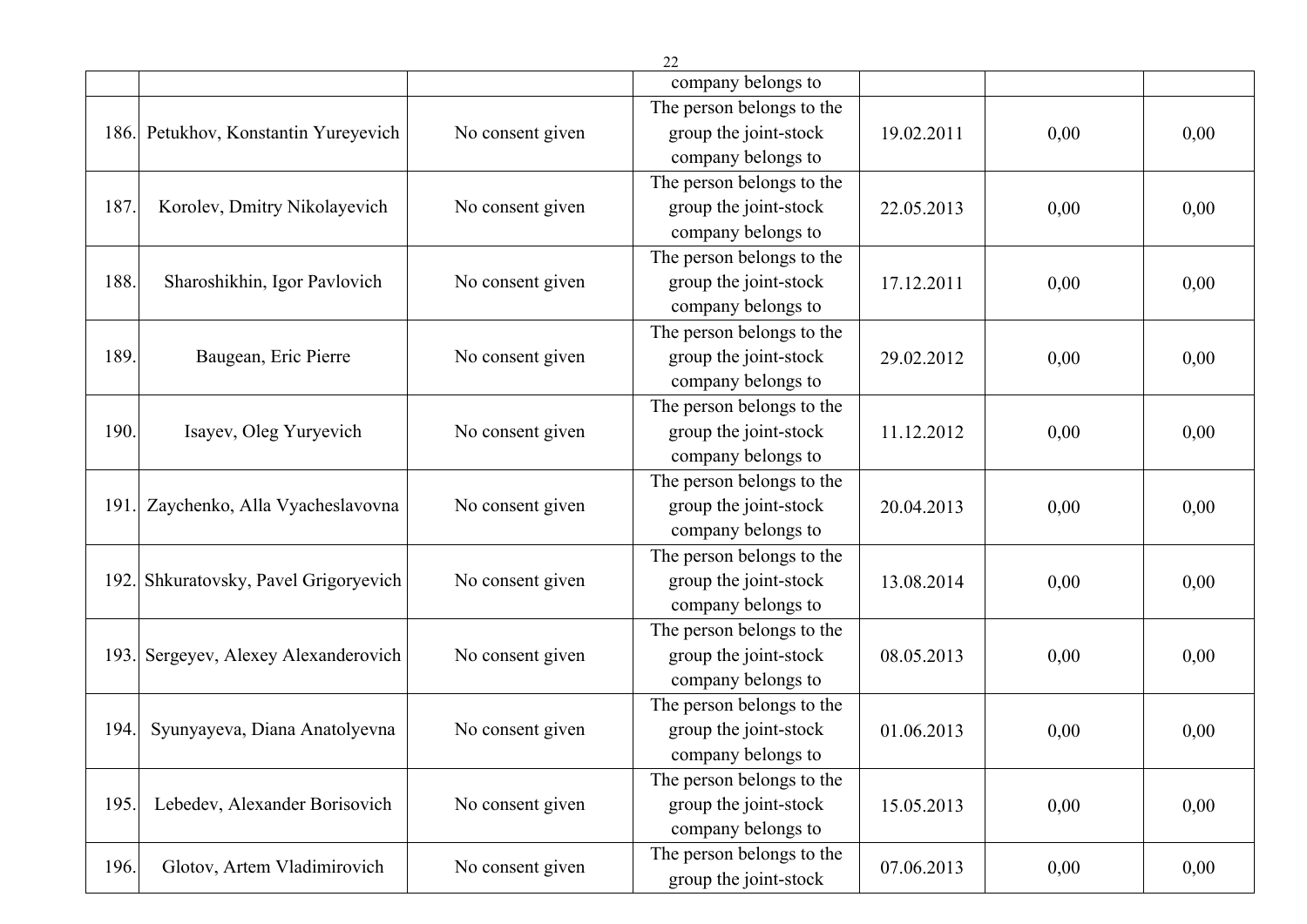|      |                                        |                  | 23                                                                                             |            |      |      |
|------|----------------------------------------|------------------|------------------------------------------------------------------------------------------------|------------|------|------|
|      |                                        |                  | company belongs to                                                                             |            |      |      |
| 197. | Mirmanov,<br>Alexey Vyacheslavocivh    | No consent given | The person belongs to the<br>group the joint-stock                                             | 17.10.2014 | 0,00 | 0,00 |
| 198. | Aushev, Artur Magometovich             | No consent given | company belongs to<br>The person belongs to the<br>group the joint-stock<br>company belongs to | 20.12.2013 | 0,00 | 0,00 |
| 199. | Kotikov, Konstantin Viktorovich        | No consent given | The person belongs to the<br>group the joint-stock<br>company belongs to                       | 29.10.2013 | 0,00 | 0,00 |
| 200. | Kondrashov,<br>Sergey Vladimirovich    | No consent given | The person belongs to the<br>group the joint-stock<br>company belongs to                       | 27.12.2013 | 0,00 | 0,00 |
| 201. | Karzanov, Alexey Gennadyevich          | No consent given | The person belongs to the<br>group the joint-stock<br>company belongs to                       | 24.09.2013 | 0,00 | 0,00 |
| 202. | Pichugina, Mariya Nikolayevna          | No consent given | The person belongs to the<br>group the joint-stock<br>company belongs to                       | 27.12.2013 | 0,00 | 0,00 |
| 203. | Skorokhodov,<br>Vladimir Yevgenyevich  | No consent given | The person belongs to the<br>group the joint-stock<br>company belongs to                       | 31.12.2013 | 0,00 | 0,00 |
| 204. | Abramova, Yelena Yuryevna              | No consent given | The person belongs to the<br>group the joint-stock<br>company belongs to                       | 24.01.2014 | 0,00 | 0,00 |
|      | 205. Kuzmenko, Grigory Grigoryevich    | No consent given | The person belongs to the<br>group the joint-stock<br>company belongs to                       | 29.11.2014 | 0,00 | 0,00 |
|      | 206. Terentyev, Stanislav Nikolayevich | No consent given | The person belongs to the<br>group the joint-stock<br>company belongs to                       | 04.03.2014 | 0,00 | 0,00 |
| 207. | Bakhtin, Pavel Viktorovich             | No consent given | The person belongs to the<br>group the joint-stock                                             | 01.01.2014 | 0,00 | 0,00 |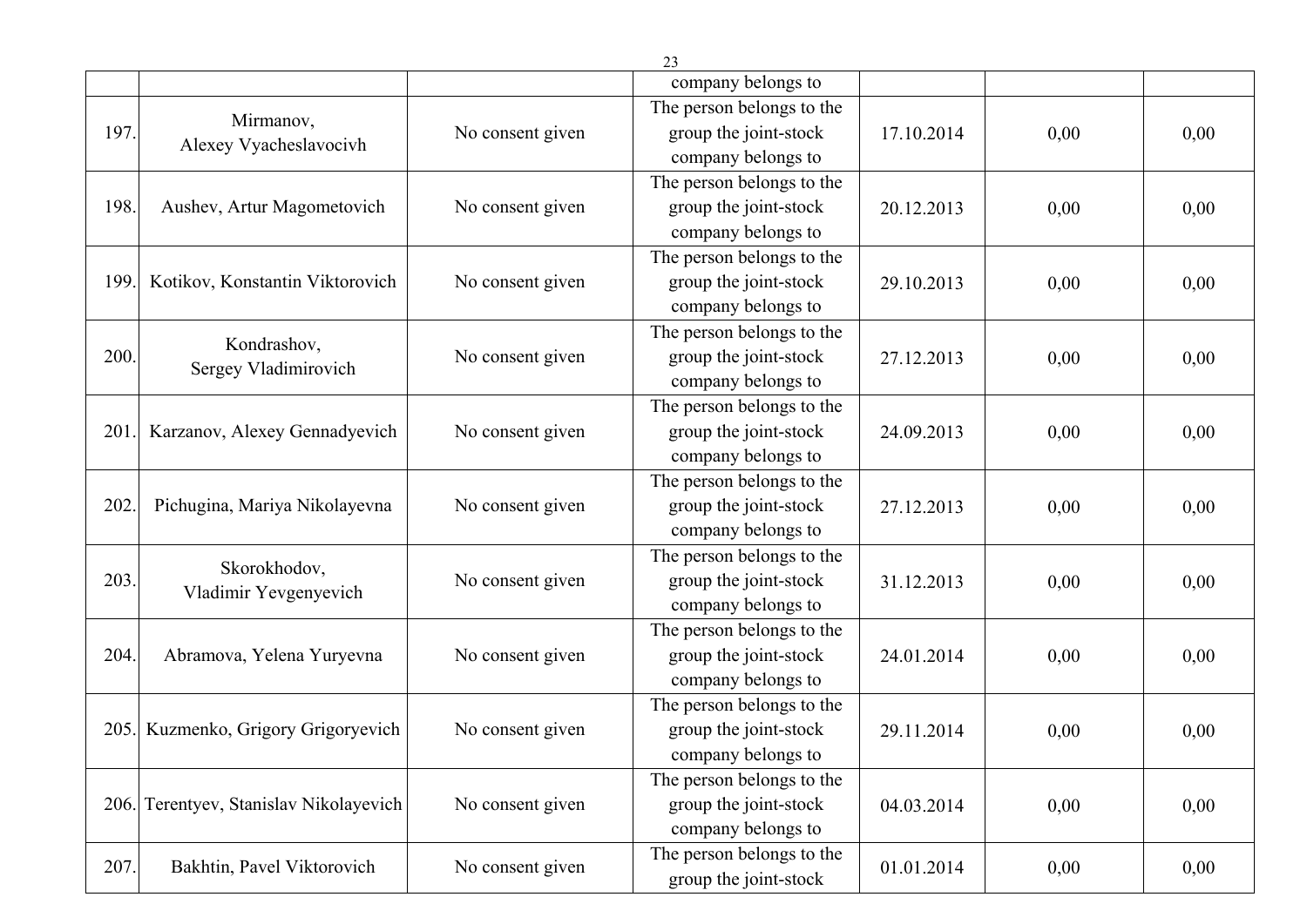|      |                                       |                  | company belongs to        |            |      |      |
|------|---------------------------------------|------------------|---------------------------|------------|------|------|
|      |                                       |                  | The person belongs to the |            |      |      |
| 208. | Sukhotskaya, Olesya Andreyevna        | No consent given | group the joint-stock     | 18.02.2014 | 0,00 | 0,00 |
|      |                                       |                  | company belongs to        |            |      |      |
|      |                                       |                  | The person belongs to the |            |      |      |
| 209. | Zaytsev, Yury Viktorovich             | No consent given | group the joint-stock     | 29.08.2014 | 0,00 | 0,00 |
|      |                                       |                  | company belongs to        |            |      |      |
|      |                                       |                  | The person belongs to the |            |      |      |
| 210. | Gorbachev, Sergey Ivanovich           | No consent given | group the joint-stock     | 01.03.2014 | 0,00 | 0,00 |
|      |                                       |                  | company belongs to        |            |      |      |
|      |                                       |                  | The person belongs to the |            |      |      |
| 211. | Kosolapov, Igor Alexeyevich           | No consent given | group the joint-stock     | 04.02.2014 | 0,00 | 0,00 |
|      |                                       |                  | company belongs to        |            |      |      |
|      |                                       |                  | The person belongs to the |            |      |      |
| 212. | Sukhin, Rodion Viktorovich            | No consent given | group the joint-stock     | 06.06.2014 | 0,00 | 0,00 |
|      |                                       |                  | company belongs to        |            |      |      |
|      |                                       |                  | The person belongs to the |            |      |      |
| 213. | Dregval, Sergey Georgiyevich          | No consent given | group the joint-stock     | 28.10.2014 | 0,00 | 0,00 |
|      |                                       |                  | company belongs to        |            |      |      |
|      |                                       |                  | The person belongs to the |            |      |      |
| 214. | Ebzeyev, Boris Borisovich             | No consent given | group the joint-stock     | 17.06.2014 | 0,00 | 0,00 |
|      |                                       |                  | company belongs to        |            |      |      |
|      |                                       |                  | The person belongs to the |            |      |      |
|      | 215. Kovalenko, Tatyana Vladimirovna  | No consent given | group the joint-stock     | 07.04.2014 | 0,00 | 0,00 |
|      |                                       |                  | company belongs to        |            |      |      |
|      |                                       |                  | The person belongs to the |            |      |      |
|      | 216. Shuvalov, Vladimir Vladimirovich | No consent given | group the joint-stock     | 17.06.2014 | 0,00 | 0,00 |
|      |                                       |                  | company belongs to        |            |      |      |
|      |                                       |                  | The person belongs to the |            |      |      |
| 217. | Penkov, Alexander Petrovich           | No consent given | group the joint-stock     | 26.06.2014 | 0,00 | 0,00 |
|      |                                       |                  | company belongs to        |            |      |      |
|      |                                       |                  | The person belongs to the |            |      |      |
| 218. | Goncharov, Viktor Georgiyevich        | No consent given | group the joint-stock     | 30.09.2014 | 0,00 | 0,00 |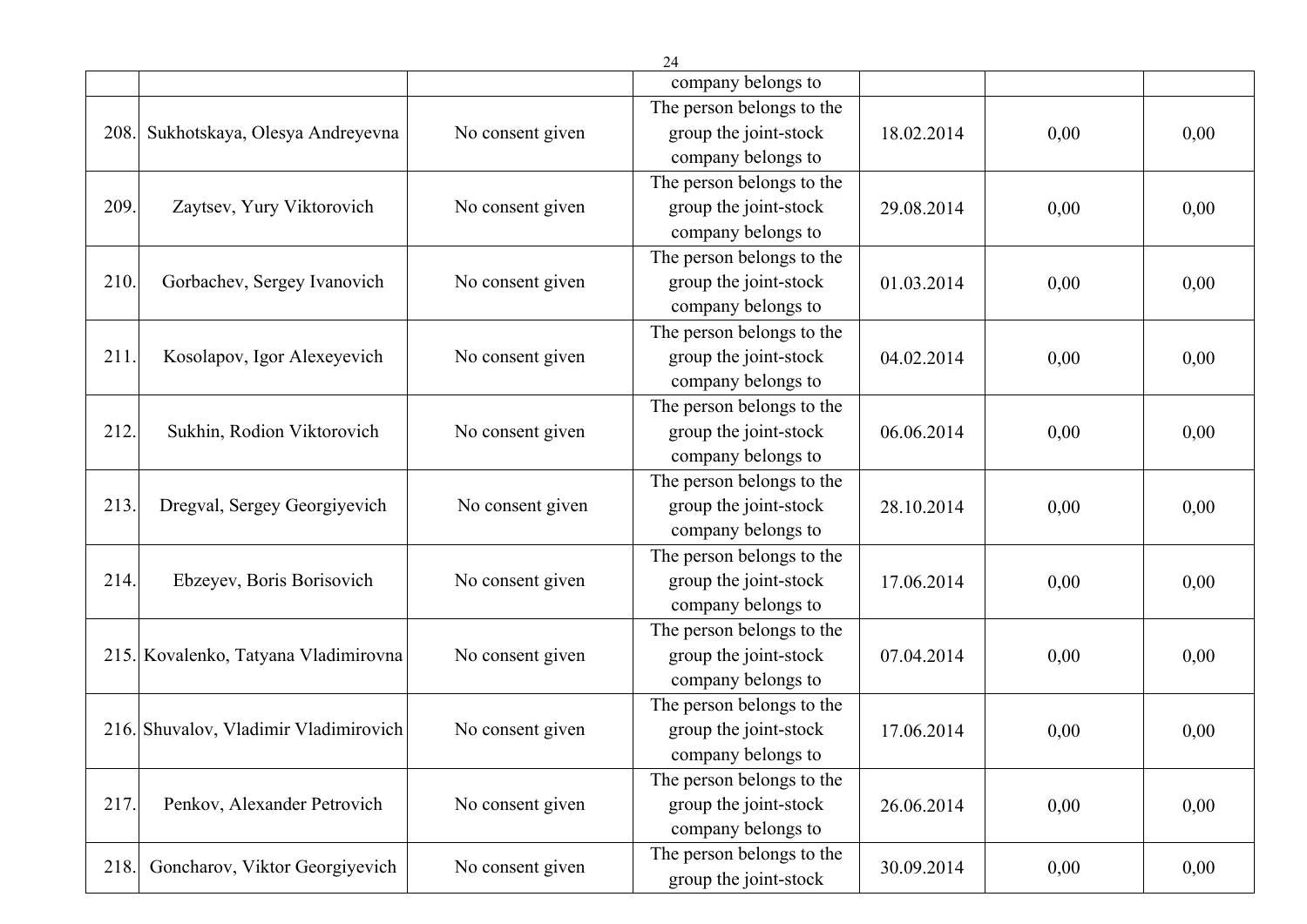|       |                               |                  | company belongs to        |            |      |      |
|-------|-------------------------------|------------------|---------------------------|------------|------|------|
|       |                               |                  | The person belongs to the |            |      |      |
| 219.  | Kravtsov, Gennady Ivanovich   | No consent given | group the joint-stock     | 30.09.2014 | 0,00 | 0,00 |
|       |                               |                  | company belongs to        |            |      |      |
|       |                               |                  | The person belongs to the |            |      |      |
| 220.1 | Rondar, Vladimir Nikolayevich | No consent given | group the joint-stock     | 30.09.2014 | 0,00 | 0,00 |
|       |                               |                  | company belongs to        |            |      |      |

## **II. Changes having occurred in the list of affiliates of "IDGC of the North-West" JSC during the period from 01.10.2014 to 31.12.2014**

| Full business name (registered name of  | Location of legal      | Reason(s) for person to be qualified as | Date of the | Fraction of | Fraction of joint-                    |
|-----------------------------------------|------------------------|-----------------------------------------|-------------|-------------|---------------------------------------|
| non-profit organization) or given name, | entity or place of     | affiliate                               | reason(s)   | affiliate's | stock company's                       |
| patronymic and family name of affiliate | residence of           |                                         | occurrence  |             | participation in ordinary shares held |
|                                         | individual (indicated) |                                         |             | joint-stock | by affiliate, $\%$                    |
|                                         | only upon the          |                                         |             | company's   |                                       |
|                                         | concerned              |                                         |             | chartered   |                                       |
|                                         | individual's consent)  |                                         |             | capital, %  |                                       |
|                                         |                        |                                         |             |             |                                       |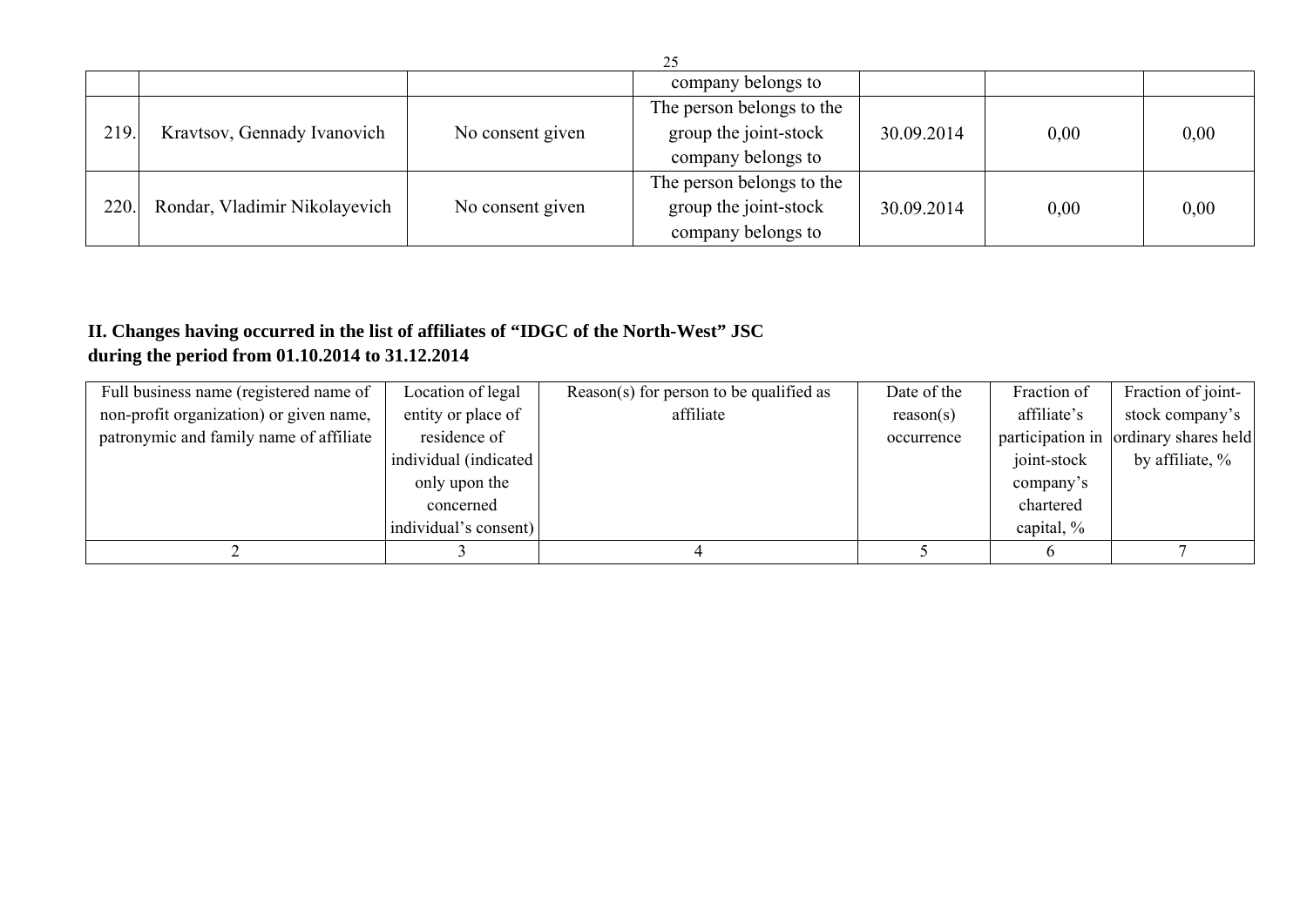| Item<br>No.                     |                                                                      | Change contents                                                                      |                                                                  |            |      |            | Change introduction<br>date |
|---------------------------------|----------------------------------------------------------------------|--------------------------------------------------------------------------------------|------------------------------------------------------------------|------------|------|------------|-----------------------------|
|                                 |                                                                      | Bezdenezhnykh, Oleg Arnoldovich - excluded from the list of affiliates due to having |                                                                  |            |      | 28.11.2014 |                             |
|                                 | ceased to be a member of the Collegial Executive Body of the Company |                                                                                      | 27.11.2014                                                       |            |      |            |                             |
|                                 | Contents of affiliate details prior to change:                       |                                                                                      |                                                                  |            |      |            |                             |
|                                 |                                                                      |                                                                                      |                                                                  |            | h    |            |                             |
| Bezdenezhnykh, Oleg Arnoldovich |                                                                      | No consent given                                                                     | The person is a member of the<br>Collegial Executive Body of the | 30.08.2013 | 0,00 |            | 0,00                        |
|                                 |                                                                      |                                                                                      | Company                                                          |            |      |            |                             |
|                                 | Contents of affiliate details after change:                          |                                                                                      |                                                                  |            |      |            |                             |
|                                 |                                                                      |                                                                                      |                                                                  |            |      |            |                             |
|                                 | Bezdenezhnykh, Oleg Arnoldovich                                      | No consent given                                                                     | The person is no affiliate                                       | 27.11.2014 |      |            |                             |

| Item<br>No.                    |                                                                                                                                                      | Change contents  |                                                                             |            |      | Change introduction<br>date |            |  |
|--------------------------------|------------------------------------------------------------------------------------------------------------------------------------------------------|------------------|-----------------------------------------------------------------------------|------------|------|-----------------------------|------------|--|
| 2                              | Tiron, Dmitry Petrovich - excluded from the list of affiliates due to having ceased to be a<br>member of the Collegial Executive Body of the Company |                  |                                                                             | 27.11.2014 |      |                             | 28.11.2014 |  |
|                                | Contents of affiliate details prior to change:                                                                                                       |                  |                                                                             |            |      |                             |            |  |
|                                |                                                                                                                                                      |                  |                                                                             |            | 6    |                             | 7          |  |
| <b>Tiron, Dmitry Petrovich</b> |                                                                                                                                                      | No consent given | The person is a member of the<br>Collegial Executive Body of the<br>Company | 14.12.2012 | 0,00 |                             | 0,00       |  |
|                                | Contents of affiliate details after change:                                                                                                          |                  |                                                                             |            |      |                             |            |  |
|                                |                                                                                                                                                      |                  |                                                                             |            | 6    |                             |            |  |
| <b>Tiron, Dmitry Petrovich</b> |                                                                                                                                                      | No consent given | The person is no affiliate                                                  | 27.11.2014 |      |                             |            |  |

| Item <sup>1</sup> |                                                                                            | Date of change | Change introduction |  |
|-------------------|--------------------------------------------------------------------------------------------|----------------|---------------------|--|
| No.               | Change contents                                                                            | occurrence     | date                |  |
|                   | Kopanov, Yevgeny Nikolayevich - excluded from the list of affiliates due to termination of | 28.11.2014     | 01.12.2014          |  |
|                   | powers in the capacity of Acting General Director of "Energoservice of the North-West" JSC |                |                     |  |
|                   | Contents of affiliate details prior to change:                                             |                |                     |  |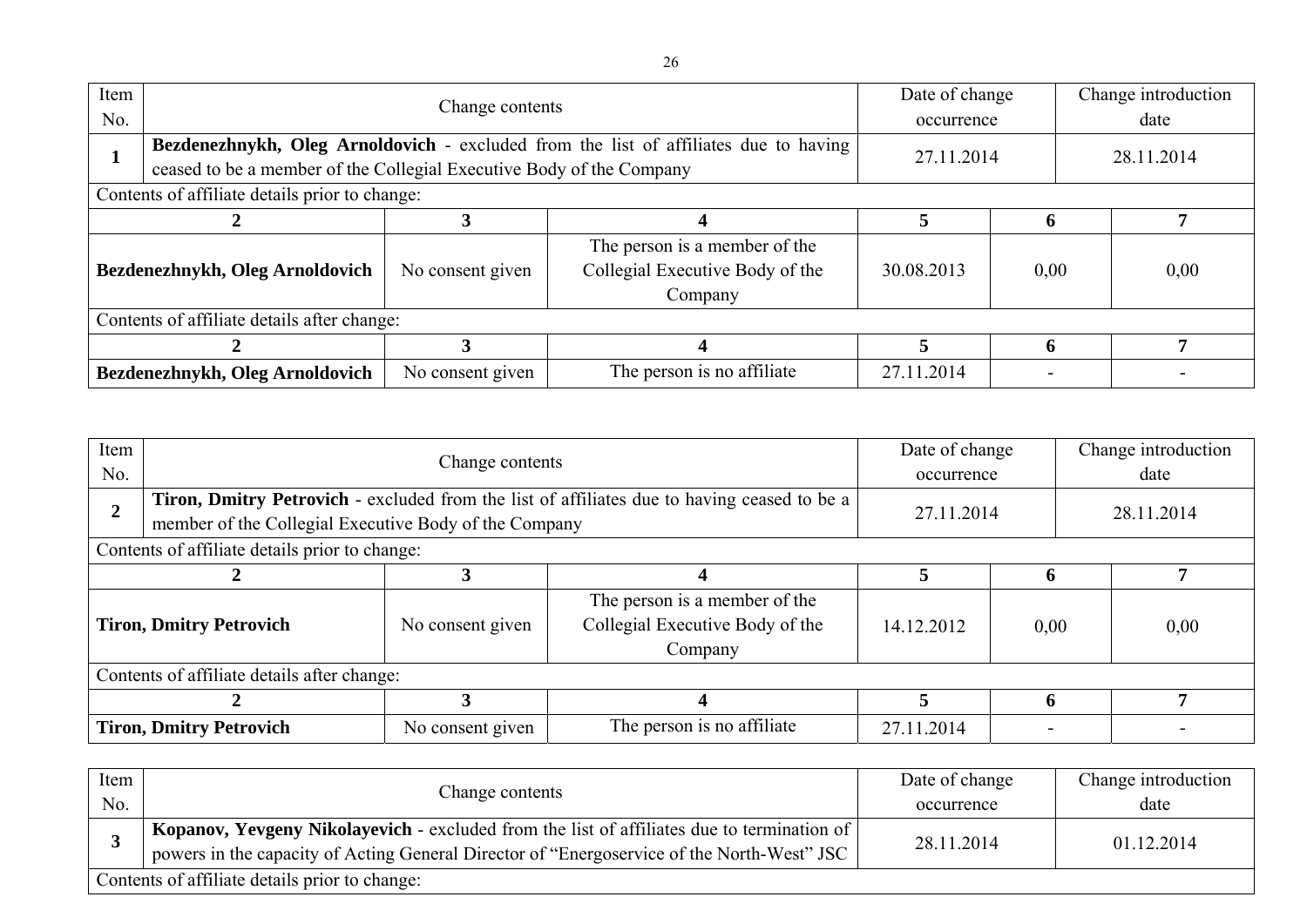| Kopanov, Yevgeny Nikolayevich               | No consent given | The person belongs to the group the<br>joint-stock company belongs to | 20.03.2014 | 0,00 | 0,00 |
|---------------------------------------------|------------------|-----------------------------------------------------------------------|------------|------|------|
| Contents of affiliate details after change: |                  |                                                                       |            |      |      |
|                                             |                  |                                                                       |            |      |      |
| Kopanov, Yevgeny Nikolayevich               | No consent given | The person is no affiliate                                            | 29.11.2014 |      |      |

| Item                           |                                                                                           | Change contents  |                                                                       |            |            | Change introduction |  |  |
|--------------------------------|-------------------------------------------------------------------------------------------|------------------|-----------------------------------------------------------------------|------------|------------|---------------------|--|--|
| No.                            |                                                                                           |                  |                                                                       |            | occurrence | date                |  |  |
|                                | Kuzmenko, Grigory Grigoryevich - included in the list of affiliates due to appointment to |                  |                                                                       | 29.11.2014 |            | 01.12.2014          |  |  |
|                                | the position of Acting General Director of Energoservice of the North-West, JSC           |                  |                                                                       |            |            |                     |  |  |
|                                | Contents of affiliate details prior to change:                                            |                  |                                                                       |            |            |                     |  |  |
|                                |                                                                                           |                  |                                                                       |            |            |                     |  |  |
|                                | Kuzmenko, Grigory Grigoryevich                                                            | No consent given | The person is no affiliate                                            |            |            |                     |  |  |
|                                | Contents of affiliate details after change:                                               |                  |                                                                       |            |            |                     |  |  |
|                                |                                                                                           |                  |                                                                       |            |            | ៗ                   |  |  |
| Kuzmenko, Grigory Grigoryevich |                                                                                           | No consent given | The person belongs to the group the<br>joint-stock company belongs to | 29.11.2014 | 0,00       | 0,00                |  |  |

| Item |                                                            | Change contents                                                                           |                                                                      |            | Date of change | Change introduction |  |  |
|------|------------------------------------------------------------|-------------------------------------------------------------------------------------------|----------------------------------------------------------------------|------------|----------------|---------------------|--|--|
| No.  |                                                            |                                                                                           |                                                                      |            | occurrence     | date                |  |  |
|      |                                                            | Gorokhov, Andrey Yuryevich - excluded from the list of affiliates due to having ceased to |                                                                      |            |                | 31.12.2014          |  |  |
|      | be a member of the Collegial Executive Body of the Company |                                                                                           | 30.12.2014                                                           |            |                |                     |  |  |
|      | Contents of affiliate details prior to change:             |                                                                                           |                                                                      |            |                |                     |  |  |
|      |                                                            |                                                                                           |                                                                      |            |                |                     |  |  |
|      | <b>Gorokhov, Andrey Yuryevich</b>                          | No consent given                                                                          | Member of the Collegial Executive<br>Body of the joint-stock company | 08.02.2013 | 0,0013         | 0,0013              |  |  |
|      | Contents of affiliate details after change:                |                                                                                           |                                                                      |            |                |                     |  |  |
|      |                                                            |                                                                                           |                                                                      | h          |                |                     |  |  |
|      | <b>Gorokhov, Andrey Yuryevich</b>                          | No consent given                                                                          | The person is no affiliate                                           | 30.12.2014 |                |                     |  |  |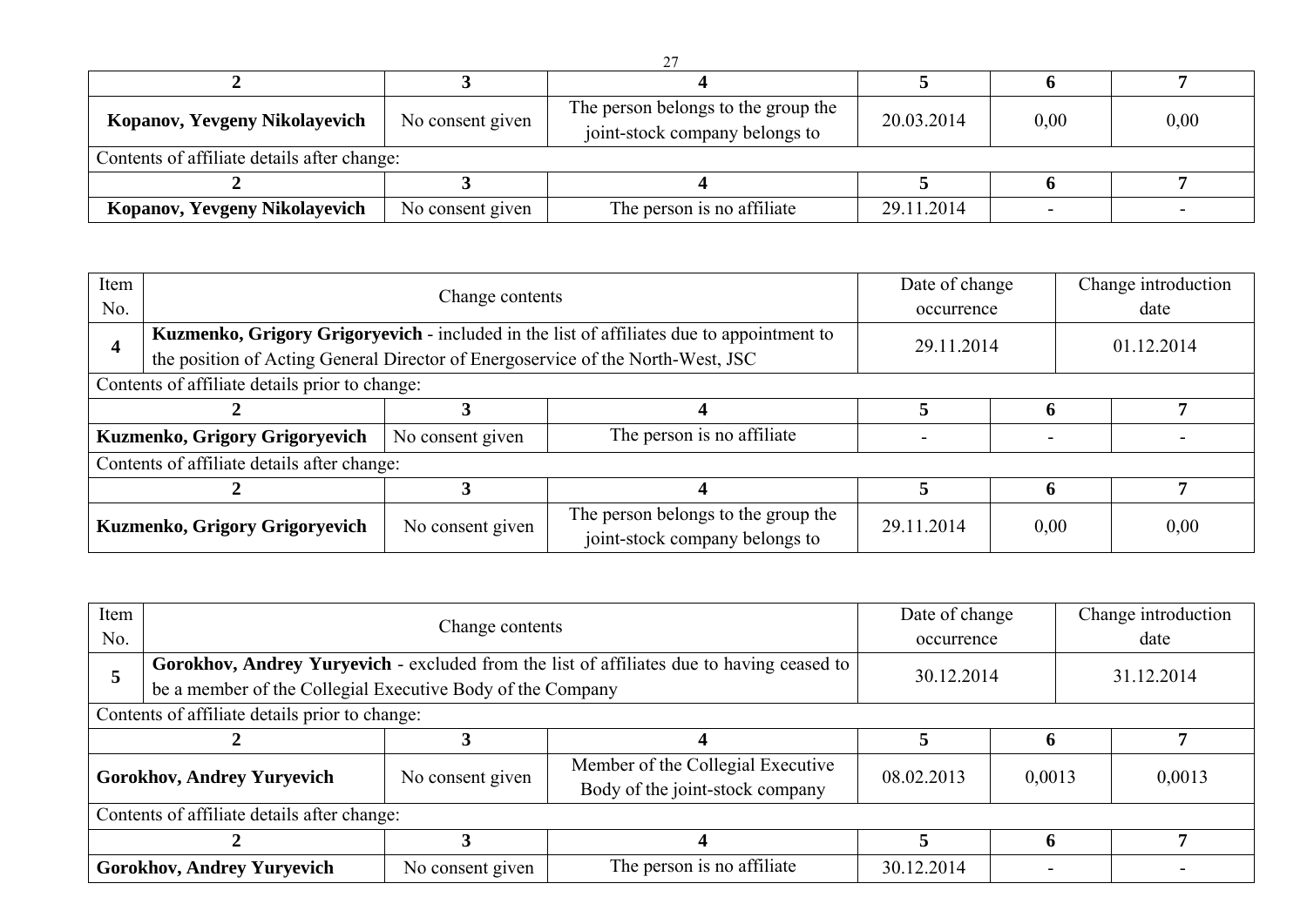| Item                                   |                                                | Change contents                                                                                                                                          |                                                                       | Date of change |              | Change introduction |            |  |
|----------------------------------------|------------------------------------------------|----------------------------------------------------------------------------------------------------------------------------------------------------------|-----------------------------------------------------------------------|----------------|--------------|---------------------|------------|--|
| No.                                    |                                                |                                                                                                                                                          |                                                                       |                |              |                     | date       |  |
| 6                                      |                                                | Yedimichev, Yevgeny Nikolayevich - excluded from the list of affiliates due to termination<br>of the reasons for the person to be qualified as affiliate |                                                                       |                | 24.12.2014   |                     | 31.12.2014 |  |
|                                        | Contents of affiliate details prior to change: |                                                                                                                                                          |                                                                       |                |              |                     |            |  |
|                                        | 3                                              |                                                                                                                                                          |                                                                       |                | <sup>6</sup> |                     | 7          |  |
| <b>Yedimchev, Yevgeny Nikolayevich</b> |                                                | No consent given                                                                                                                                         | The person belongs to the group the<br>joint-stock company belongs to | 30.10.2013     | 0,00         |                     | 0,00       |  |
|                                        | Contents of affiliate details after change:    |                                                                                                                                                          |                                                                       |                |              |                     |            |  |
|                                        |                                                |                                                                                                                                                          |                                                                       | 5              | n            |                     |            |  |
| <b>Yedimchev, Yevgeny Nikolayevich</b> |                                                | No consent given                                                                                                                                         | The person is no affiliate                                            | 24.12.2014     |              |                     |            |  |

| Item                               |                                                     | Change contents  |                                                                                           |                          | Date of change | Change introduction |  |
|------------------------------------|-----------------------------------------------------|------------------|-------------------------------------------------------------------------------------------|--------------------------|----------------|---------------------|--|
| No.                                |                                                     |                  |                                                                                           | occurrence               |                | date                |  |
|                                    |                                                     |                  | Yablokov, Anatoly Yuryevich - included in the list of affiliates due to appearance of the | 25.12.2014<br>31.12.2014 |                |                     |  |
|                                    | reasons for the person to be qualified as affiliate |                  |                                                                                           |                          |                |                     |  |
|                                    | Contents of affiliate details prior to change:      |                  |                                                                                           |                          |                |                     |  |
|                                    |                                                     |                  |                                                                                           |                          |                |                     |  |
|                                    | <b>Yablokov, Anatoly Yuryevich</b>                  | No consent given | The person is no affiliate                                                                |                          |                |                     |  |
|                                    | Contents of affiliate details after change:         |                  |                                                                                           |                          |                |                     |  |
|                                    |                                                     |                  |                                                                                           |                          |                |                     |  |
| <b>Yablokov, Anatoly Yuryevich</b> |                                                     | No consent given | The person belongs to the group the<br>joint-stock company belongs to                     | 25.12.2014               | 0,00           | 0,00                |  |

| Item | Change contents                                                                            | Date of change | Change introduction |
|------|--------------------------------------------------------------------------------------------|----------------|---------------------|
| No.  |                                                                                            | occurrence     | date                |
|      | Vinokurov, Igor Vladimirovich - excluded from the list of affiliates due to termination of | 27.10.2014     | 31.12.2014          |
|      | the reasons for the person to be qualified as affiliate                                    |                |                     |
|      | Contents of affiliate details prior to change:                                             |                |                     |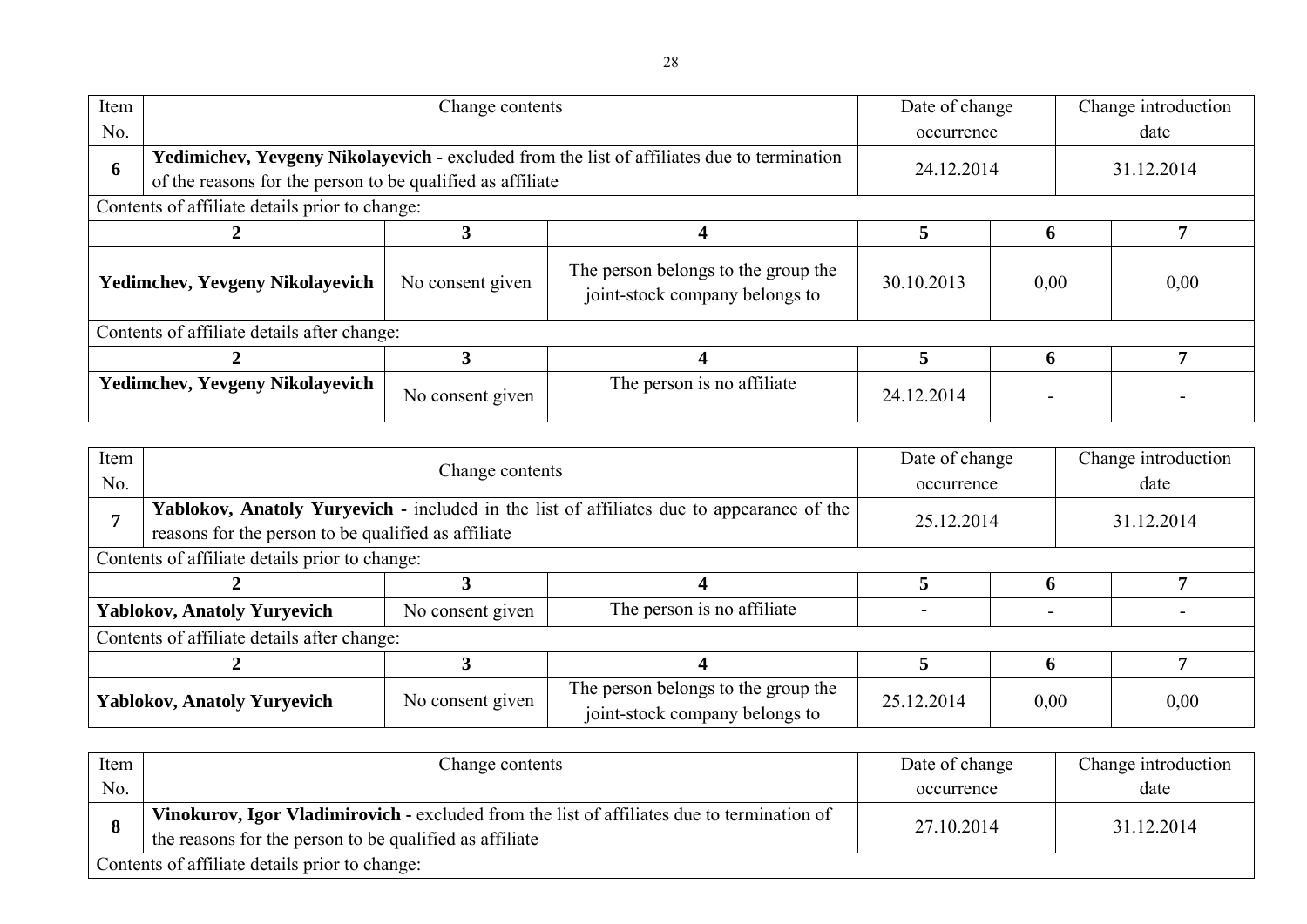| <b>Vinokurov, Igor Vladimirovich</b>        | No consent given | The person belongs to the group the<br>joint-stock company belongs to | 14.06.2012 | 0,00 | 0,00 |
|---------------------------------------------|------------------|-----------------------------------------------------------------------|------------|------|------|
| Contents of affiliate details after change: |                  |                                                                       |            |      |      |
|                                             |                  |                                                                       |            |      |      |
| <b>Vinokurov, Igor Vladimirovich</b>        | No consent given | The person is no affiliate                                            | 27.10.2014 |      |      |

| Item     |                                                         | Change contents  |                                                                                                    |            |      |            | Change introduction |  |
|----------|---------------------------------------------------------|------------------|----------------------------------------------------------------------------------------------------|------------|------|------------|---------------------|--|
| No.      |                                                         |                  |                                                                                                    | occurrence |      |            | date                |  |
| <b>Q</b> |                                                         |                  | <b>Reshetnikov, Viktor Alexandrovich - included in the list of affiliates due to appearance of</b> | 28.10.2014 |      |            |                     |  |
|          | the reasons for the person to be qualified as affiliate |                  |                                                                                                    |            |      | 31.12.2014 |                     |  |
|          | Contents of affiliate details prior to change:          |                  |                                                                                                    |            |      |            |                     |  |
|          |                                                         |                  |                                                                                                    |            |      |            |                     |  |
|          | Reshetnikov,                                            | No consent given | The person is no affiliate                                                                         |            |      |            |                     |  |
|          | <b>Viktor Alexandrovich</b>                             |                  |                                                                                                    |            |      |            |                     |  |
|          | Contents of affiliate details after change:             |                  |                                                                                                    |            |      |            |                     |  |
|          |                                                         |                  |                                                                                                    |            |      |            | 7                   |  |
|          | Reshetnikov,<br>No consent given                        |                  | The person belongs to the group the                                                                | 28.10.2014 | 0,00 |            | 0,00                |  |
|          | <b>Viktor Alexandrovich</b>                             |                  | joint-stock company belongs to                                                                     |            |      |            |                     |  |

| Item                           | Change contents                                     |                  |                                                                                          | Date of change |      |            | Change introduction |  |
|--------------------------------|-----------------------------------------------------|------------------|------------------------------------------------------------------------------------------|----------------|------|------------|---------------------|--|
| No.                            |                                                     |                  |                                                                                          | occurrence     |      |            | date                |  |
| 10                             |                                                     |                  | Tikin, Ivan Vasilyevich - excluded from the list of affiliates due to termination of the | 28.10.2014     |      | 31.12.2014 |                     |  |
|                                | reasons for the person to be qualified as affiliate |                  |                                                                                          |                |      |            |                     |  |
|                                | Contents of affiliate details prior to change:      |                  |                                                                                          |                |      |            |                     |  |
|                                |                                                     |                  |                                                                                          |                |      |            |                     |  |
| <b>Tikin, Ivan Vasilyevich</b> |                                                     | No consent given | The person belongs to the group the<br>joint-stock company belongs to                    | 02.07.2014     | 0,00 |            | 0,00                |  |
|                                | Contents of affiliate details after change:         |                  |                                                                                          |                |      |            |                     |  |
|                                |                                                     |                  |                                                                                          | n              |      |            |                     |  |
|                                | <b>Tikin, Ivan Vasilyevich</b>                      | No consent given | The person is no affiliate                                                               | 28.10.2014     |      |            |                     |  |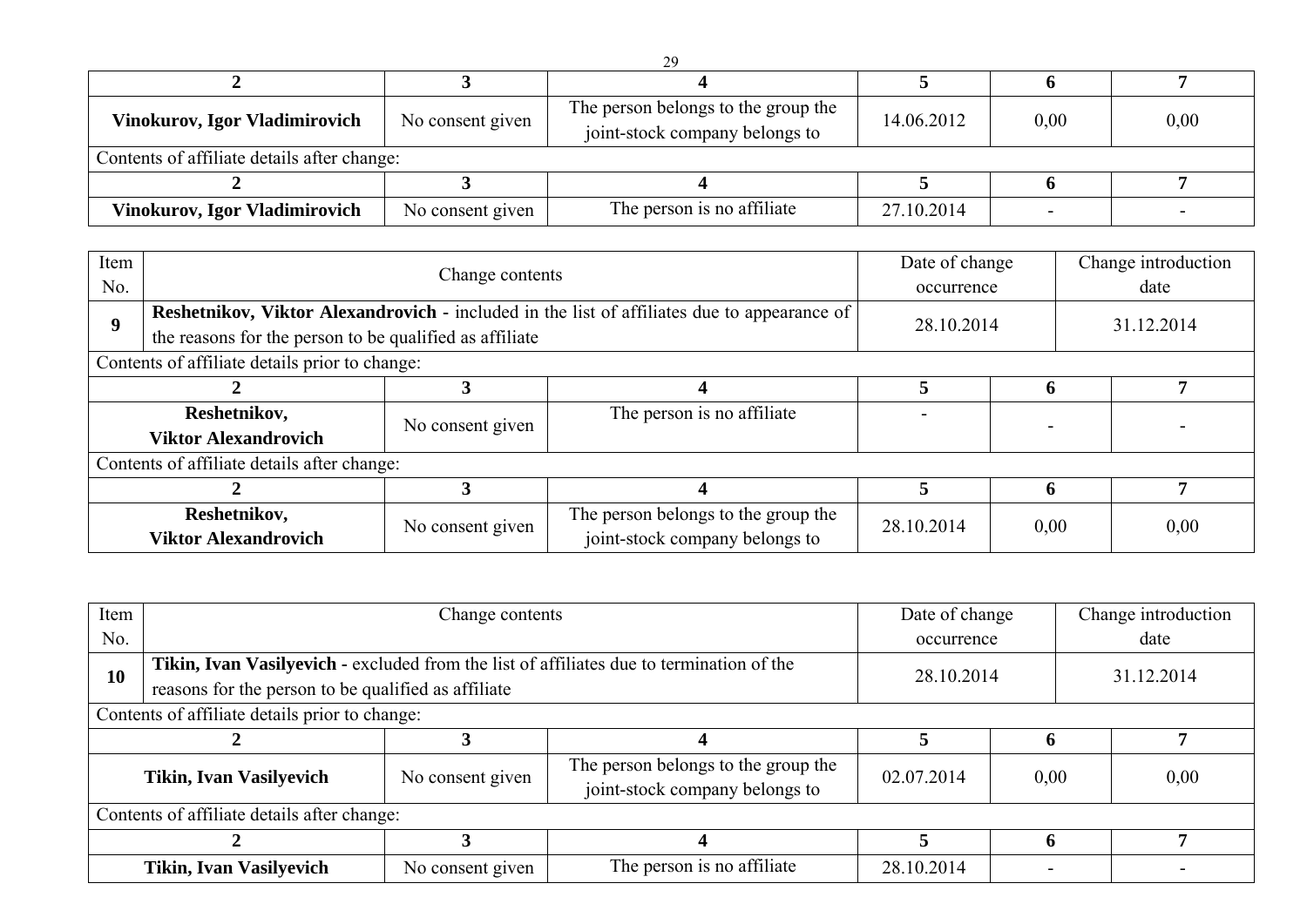| Item<br>No. |                                                                                                                                                     | Change contents  |                                                                       |            | Date of change<br>occurrence |  | Change introduction<br>date |
|-------------|-----------------------------------------------------------------------------------------------------------------------------------------------------|------------------|-----------------------------------------------------------------------|------------|------------------------------|--|-----------------------------|
| <b>11</b>   | Kamolina, Natalya Alexandrovna - included in the list of affiliates due to appearance of<br>the reasons for the person to be qualified as affiliate |                  |                                                                       | 29.10.2014 |                              |  | 31.12.2014                  |
|             | Contents of affiliate details prior to change:                                                                                                      |                  |                                                                       |            |                              |  |                             |
|             |                                                                                                                                                     |                  |                                                                       |            |                              |  |                             |
|             | Kamolina, Natalya Alexandrovna                                                                                                                      | No consent given | The person is no affiliate                                            |            |                              |  |                             |
|             | Contents of affiliate details after change:                                                                                                         |                  |                                                                       |            |                              |  |                             |
|             |                                                                                                                                                     |                  |                                                                       |            |                              |  |                             |
|             | Kamolina, Natalya Alexandrovna                                                                                                                      | No consent given | The person belongs to the group the<br>joint-stock company belongs to | 29.10.2014 | 0,00                         |  | 0,00                        |

| Item                                |                                                     | Change contents  |                                                                                               | Date of change |      |      | Change introduction |  |
|-------------------------------------|-----------------------------------------------------|------------------|-----------------------------------------------------------------------------------------------|----------------|------|------|---------------------|--|
| No.                                 |                                                     |                  |                                                                                               | occurrence     |      | date |                     |  |
| 12                                  |                                                     |                  | Larionov, Dmitry Vitalyevich - excluded from the list of affiliates due to termination of the | 05.09.2014     |      |      | 31.12.2014          |  |
|                                     | reasons for the person to be qualified as affiliate |                  |                                                                                               |                |      |      |                     |  |
|                                     | Contents of affiliate details prior to change:      |                  |                                                                                               |                |      |      |                     |  |
|                                     |                                                     |                  |                                                                                               |                |      |      |                     |  |
| <b>Larionov, Dmitry Vitalyevich</b> |                                                     | No consent given | The person belongs to the group the<br>joint-stock company belongs to                         | 30.12.2011     | 0,00 |      | 0,00                |  |
|                                     | Contents of affiliate details after change:         |                  |                                                                                               |                |      |      |                     |  |
|                                     |                                                     |                  |                                                                                               |                |      |      |                     |  |
|                                     | <b>Larionov, Dmitry Vitalyevich</b>                 | No consent given | The person is no affiliate                                                                    | 05.09.2014     |      |      |                     |  |

| Item |                                                                             |                 |                                                                                         | Date of change           |  | Change introduction |
|------|-----------------------------------------------------------------------------|-----------------|-----------------------------------------------------------------------------------------|--------------------------|--|---------------------|
| No.  |                                                                             | Change contents |                                                                                         | occurrence               |  | date                |
| 13   |                                                                             |                 | Latypova, Alla Valeryevna - included in the list of affiliates due to appearance of the | 08.10.2014<br>31.12.2014 |  |                     |
|      | reasons for the person to be qualified as affiliate                         |                 |                                                                                         |                          |  |                     |
|      | Contents of affiliate details prior to change:                              |                 |                                                                                         |                          |  |                     |
|      |                                                                             |                 |                                                                                         |                          |  |                     |
|      | The person is no affiliate<br>No consent given<br>Latypova, Alla Valeryevna |                 |                                                                                         |                          |  |                     |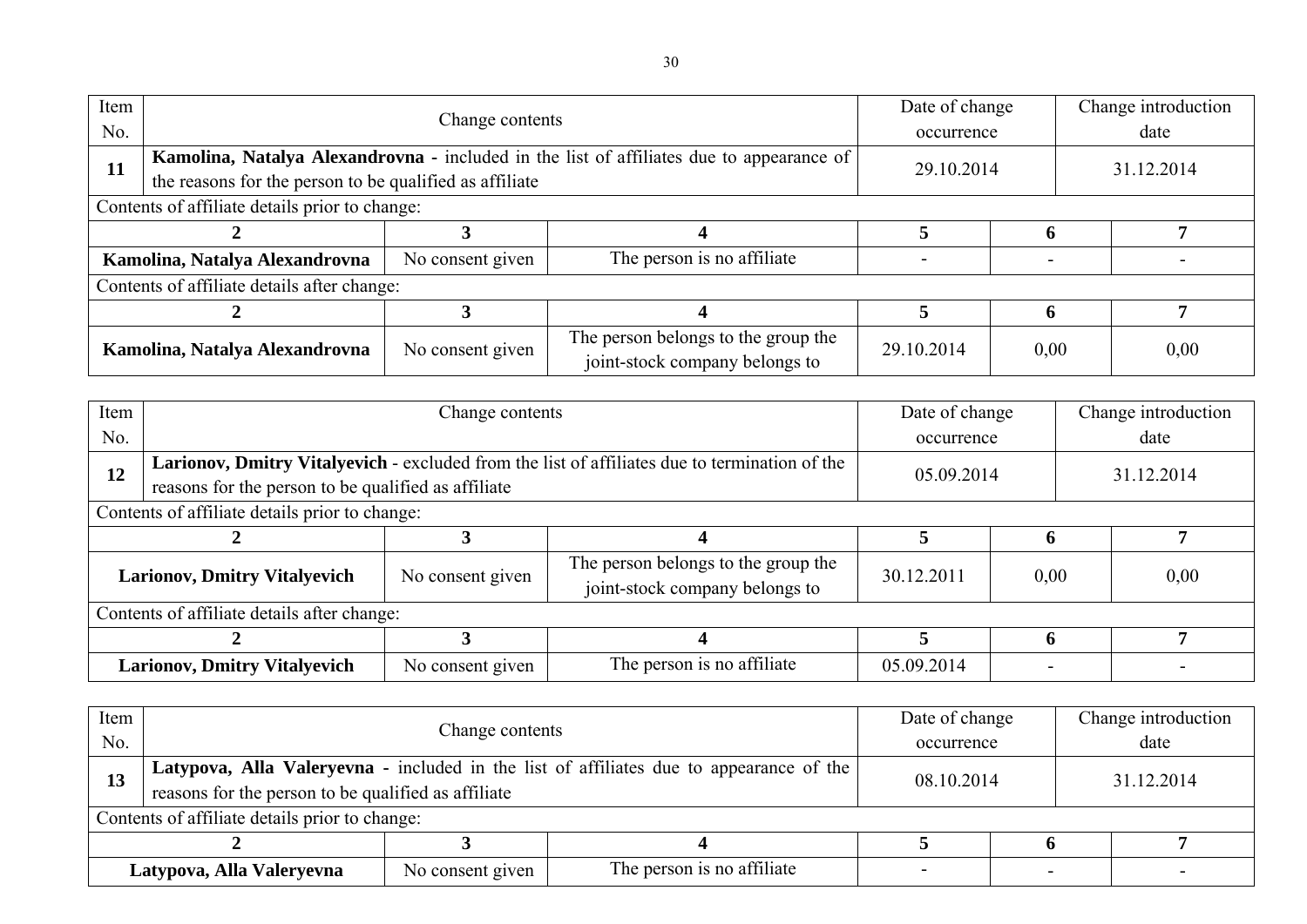Contents of affiliate details after change:

| Contents of affilmate actums after change. |                  |                                                                       |            |      |      |  |  |  |
|--------------------------------------------|------------------|-----------------------------------------------------------------------|------------|------|------|--|--|--|
|                                            |                  |                                                                       |            |      |      |  |  |  |
| Latypova, Alla Valeryevna                  | No consent given | The person belongs to the group the<br>joint-stock company belongs to | 08.10.2014 | 0,00 | 0,00 |  |  |  |

| Item |                                                         | Change contents                                                                            |                                                                       | Date of change           |      |      | Change introduction |
|------|---------------------------------------------------------|--------------------------------------------------------------------------------------------|-----------------------------------------------------------------------|--------------------------|------|------|---------------------|
| No.  |                                                         |                                                                                            | occurrence                                                            |                          |      | date |                     |
| 14   |                                                         | Lebedev, Yury Vyacheslavovich - excluded from the list of affiliates due to termination of |                                                                       |                          |      |      |                     |
|      | the reasons for the person to be qualified as affiliate |                                                                                            |                                                                       | 27.10.2014<br>31.12.2014 |      |      |                     |
|      | Contents of affiliate details prior to change:          |                                                                                            |                                                                       |                          |      |      |                     |
|      |                                                         |                                                                                            |                                                                       |                          |      |      |                     |
|      | Lebedev, Jury Vyacheslavovich                           | No consent given                                                                           | The person belongs to the group the<br>joint-stock company belongs to | 01.05.2014               | 0,00 |      | 0,00                |
|      | Contents of affiliate details after change:             |                                                                                            |                                                                       |                          |      |      |                     |
|      |                                                         |                                                                                            |                                                                       |                          | h    |      |                     |
|      | Lebedev, Jury Vyacheslavovich                           | No consent given                                                                           | The person is no affiliate                                            | 27.10.2014               |      |      |                     |

| Item |                                                     | Change contents  |                                                                                              | Date of change           |      | Change introduction |  |  |  |
|------|-----------------------------------------------------|------------------|----------------------------------------------------------------------------------------------|--------------------------|------|---------------------|--|--|--|
| No.  |                                                     |                  |                                                                                              | occurrence               |      | date                |  |  |  |
| 15   |                                                     |                  | Dregval, Sergey Georgiyevich - included from the list of affiliates due to appearance of the | 28.10.2014<br>31.12.2014 |      |                     |  |  |  |
|      | reasons for the person to be qualified as affiliate |                  |                                                                                              |                          |      |                     |  |  |  |
|      | Contents of affiliate details prior to change:      |                  |                                                                                              |                          |      |                     |  |  |  |
|      |                                                     |                  |                                                                                              |                          |      |                     |  |  |  |
|      | <b>Dregval, Sergey Georgiyevich</b>                 | No consent given | The person is no affiliate                                                                   |                          |      |                     |  |  |  |
|      | Contents of affiliate details after change:         |                  |                                                                                              |                          |      |                     |  |  |  |
|      |                                                     |                  |                                                                                              |                          |      |                     |  |  |  |
|      | <b>Dregval, Sergey Georgiyevich</b>                 | No consent given | The person belongs to the group the<br>joint-stock company belongs to                        | 28.10.2014               | 0,00 | 0,00                |  |  |  |

| Item | hange contents                                                                                   | Date of change | Change introduction |
|------|--------------------------------------------------------------------------------------------------|----------------|---------------------|
| No.  |                                                                                                  | occurrence     | date                |
| 16   | <b>Lebedinsky, Alexey Yuryevich - excluded from the list of affiliates due to termination of</b> | 31.12.2014     | 31.12.2014          |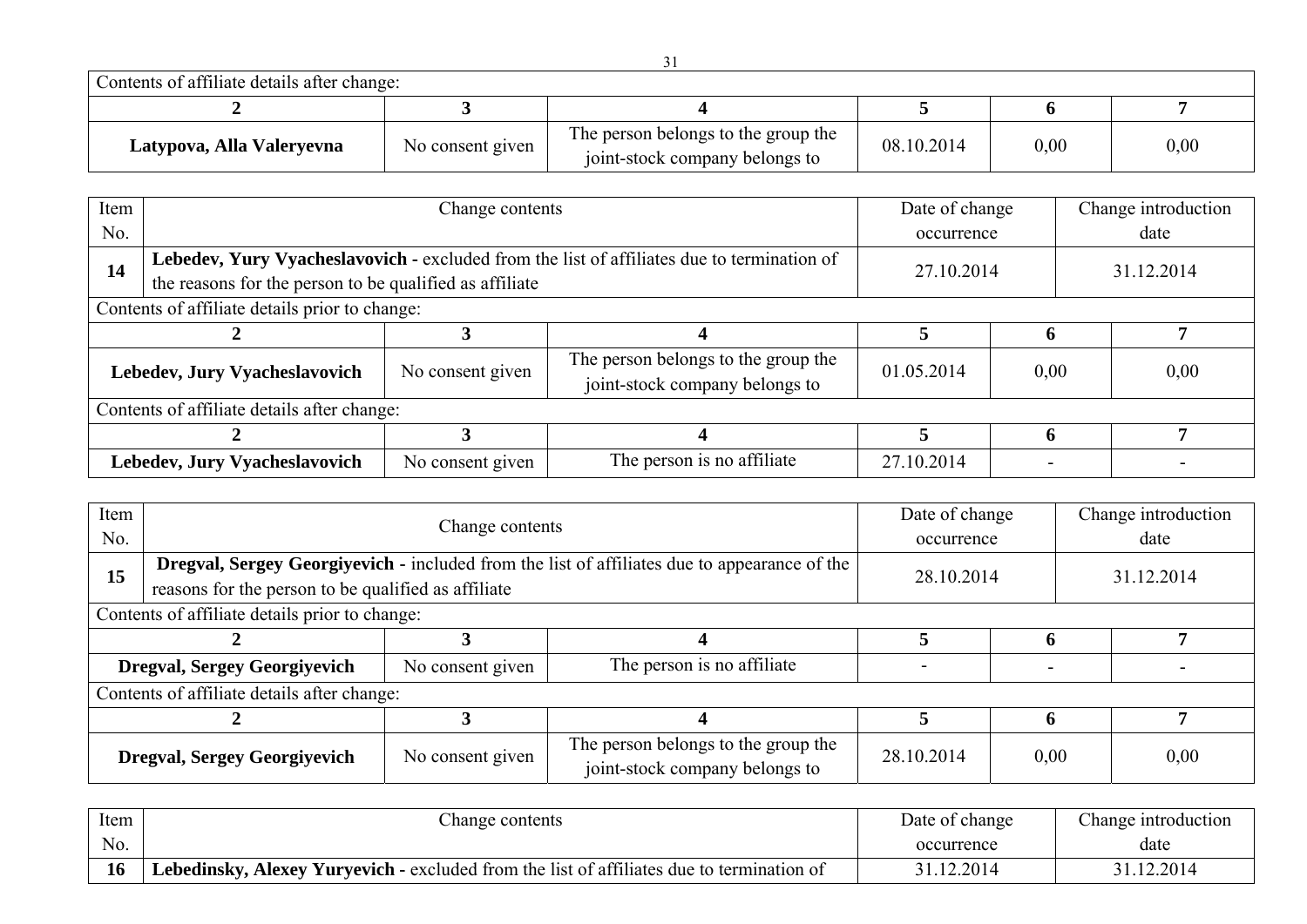| the reasons for the person to be qualified as affiliate |                  |                                                                       |            |      |      |  |  |  |
|---------------------------------------------------------|------------------|-----------------------------------------------------------------------|------------|------|------|--|--|--|
| Contents of affiliate details prior to change:          |                  |                                                                       |            |      |      |  |  |  |
|                                                         |                  |                                                                       |            |      |      |  |  |  |
| <b>Lebedinsky, Alexey Yuryevich</b>                     | No consent given | The person belongs to the group the<br>joint-stock company belongs to | 09.08.2010 | 0,00 | 0,00 |  |  |  |
| Contents of affiliate details after change:             |                  |                                                                       |            |      |      |  |  |  |
|                                                         |                  |                                                                       |            |      |      |  |  |  |
| <b>Lebedinsky, Alexey Yuryevich</b>                     | No consent given | The person is no affiliate                                            | 31.12.2014 |      |      |  |  |  |

| Item<br>No. |                                                                                                                                                      | Change contents  |                                                                       | Date of change<br>occurrence |      |            | Change introduction<br>date |
|-------------|------------------------------------------------------------------------------------------------------------------------------------------------------|------------------|-----------------------------------------------------------------------|------------------------------|------|------------|-----------------------------|
| 17          | Ovchinnikov, Viktor Yakovlevich - included in the list of affiliates due to appearance of<br>the reasons for the person to be qualified as affiliate |                  |                                                                       | 31.12.2014                   |      | 31.12.2014 |                             |
|             | Contents of affiliate details prior to change:                                                                                                       |                  |                                                                       |                              |      |            |                             |
|             |                                                                                                                                                      |                  |                                                                       |                              |      |            |                             |
|             | <b>Ovchinnikov, Viktor Yakovlevich</b>                                                                                                               | No consent given | The person is no affiliate                                            |                              |      |            |                             |
|             | Contents of affiliate details after change:                                                                                                          |                  |                                                                       |                              |      |            |                             |
|             |                                                                                                                                                      |                  |                                                                       |                              | O    |            | 7                           |
|             | Ovchinnikov, Viktor Yakovlevich                                                                                                                      | No consent given | The person belongs to the group the<br>joint-stock company belongs to | 31.12.2014                   | 0,00 |            | 0,00                        |

| Item                                                                                             |                                                            | Change contents  |                                                                       | Date of change |      |  | Change introduction |
|--------------------------------------------------------------------------------------------------|------------------------------------------------------------|------------------|-----------------------------------------------------------------------|----------------|------|--|---------------------|
| No.                                                                                              |                                                            |                  |                                                                       | occurrence     |      |  | date                |
| Semerikov, Alexander Sergeyevich - excluded from the list of affiliates due to termination<br>18 |                                                            |                  |                                                                       | 09.10.2014     |      |  | 31.12.2014          |
|                                                                                                  | of the reasons for the person to be qualified as affiliate |                  |                                                                       |                |      |  |                     |
|                                                                                                  | Contents of affiliate details prior to change:             |                  |                                                                       |                |      |  |                     |
|                                                                                                  |                                                            |                  |                                                                       |                |      |  |                     |
|                                                                                                  | <b>Semerikov, Alexander Sergeyevich</b>                    | No consent given | The person belongs to the group the<br>joint-stock company belongs to | 01.07.2008     | 0,00 |  | 0,00                |
|                                                                                                  | Contents of affiliate details after change:                |                  |                                                                       |                |      |  |                     |
|                                                                                                  |                                                            |                  |                                                                       |                |      |  |                     |
|                                                                                                  | <b>Semerikov, Alexander Sergeyevich</b>                    | No consent given | The person is no affiliate                                            | 09.10.2014     |      |  |                     |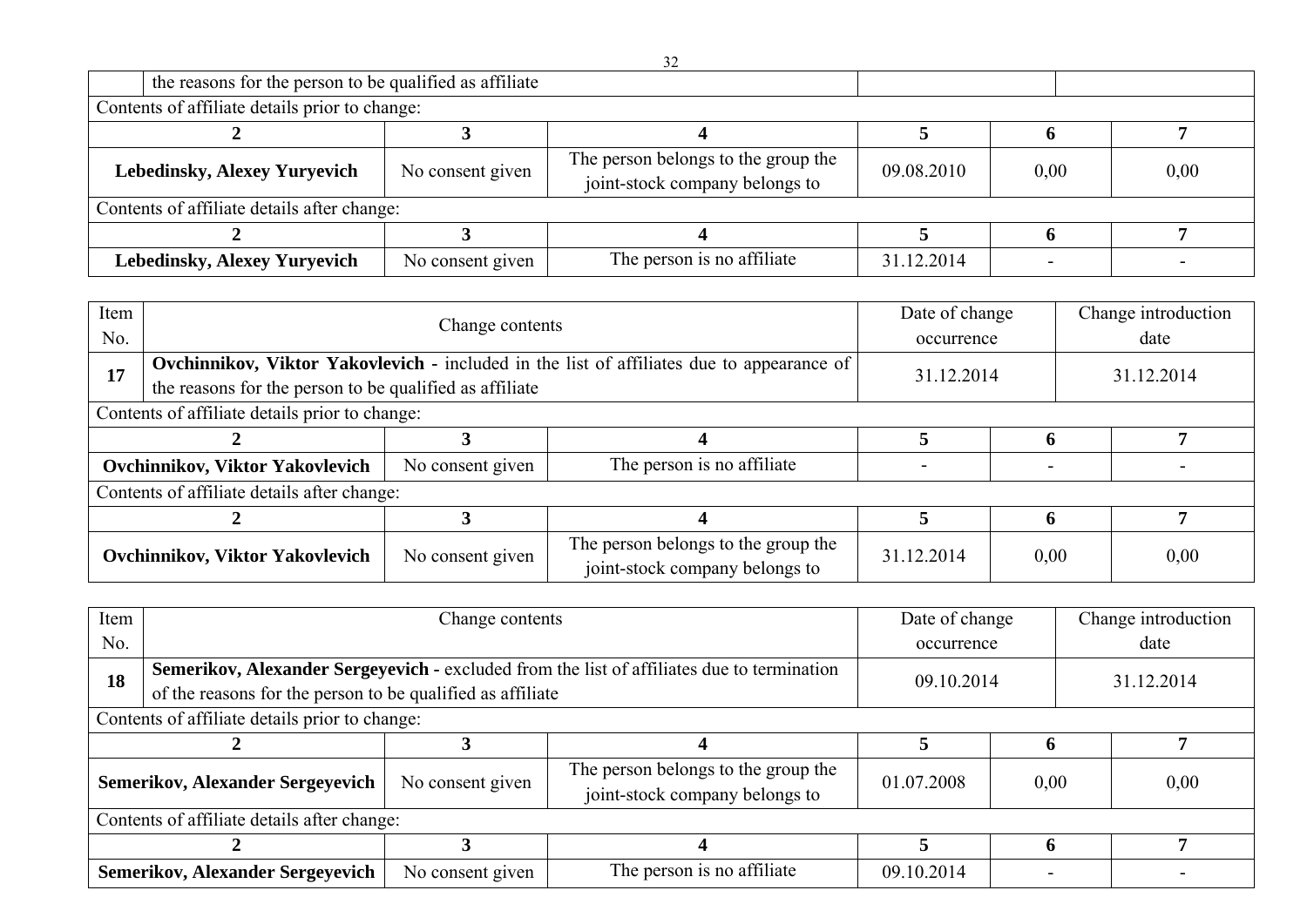| Item<br>No. |                                                         | Change contents  |                                                                                             | Date of change<br>occurrence |      |            | Change introduction<br>date |
|-------------|---------------------------------------------------------|------------------|---------------------------------------------------------------------------------------------|------------------------------|------|------------|-----------------------------|
| 19          | the reasons for the person to be qualified as affiliate |                  | Semerikov, Sergey Alexandrovich - included from the list of affiliates due to appearance of | 10.10.2014                   |      | 31.12.2014 |                             |
|             | Contents of affiliate details prior to change:          |                  |                                                                                             |                              |      |            |                             |
|             |                                                         |                  |                                                                                             |                              |      |            |                             |
|             | <b>Semerikov, Sergey Alexandrovich</b>                  | No consent given | The person is no affiliate                                                                  |                              |      |            |                             |
|             | Contents of affiliate details after change:             |                  |                                                                                             |                              |      |            |                             |
|             |                                                         |                  |                                                                                             |                              |      |            |                             |
|             | <b>Semerikov, Sergey Alexandrovich</b>                  | No consent given | The person belongs to the group the<br>joint-stock company belongs to                       | 10.10.2014                   | 0,00 |            | 0,00                        |

| Item |                                                | Change contents                                                        |                                                                                  | Date of change |      |            | Change introduction |
|------|------------------------------------------------|------------------------------------------------------------------------|----------------------------------------------------------------------------------|----------------|------|------------|---------------------|
| No.  |                                                |                                                                        |                                                                                  | occurrence     |      | date       |                     |
| 20   |                                                |                                                                        | Golubchenko, Yevgeny Alexandrovich - excluded from the list of affiliates due to | 11.11.2014     |      | 31.12.2014 |                     |
|      |                                                | termination of the reasons for the person to be qualified as affiliate |                                                                                  |                |      |            |                     |
|      | Contents of affiliate details prior to change: |                                                                        |                                                                                  |                |      |            |                     |
|      |                                                |                                                                        |                                                                                  |                |      |            |                     |
|      | Golubchenko,                                   | No consent given                                                       | The person belongs to the group the                                              | 01.03.2013     | 0,00 |            | 0,00                |
|      | <b>Yevgeny Alexandrovich</b>                   |                                                                        | joint-stock company belongs to                                                   |                |      |            |                     |
|      | Contents of affiliate details after change:    |                                                                        |                                                                                  |                |      |            |                     |
|      |                                                |                                                                        |                                                                                  | 5              | O    |            |                     |
|      | Golubchenko,                                   | No consent given                                                       | The person is no affiliate                                                       | 11.11.2014     |      |            |                     |
|      | <b>Yevgeny Alexandrovich</b>                   |                                                                        |                                                                                  |                |      |            |                     |

| Item |                                                                                                  | Date of change | Change introduction |
|------|--------------------------------------------------------------------------------------------------|----------------|---------------------|
| No.  | Change contents                                                                                  | occurrence     | date                |
|      | <b>Surmenko, Vladislav Leonidovich -</b> included in the list of affiliates due to appearance of | 12.11.2014     | 31.12.2014          |
| 21   | the reasons for the person to be qualified as affiliate                                          |                |                     |
|      | Contents of affiliate details prior to change:                                                   |                |                     |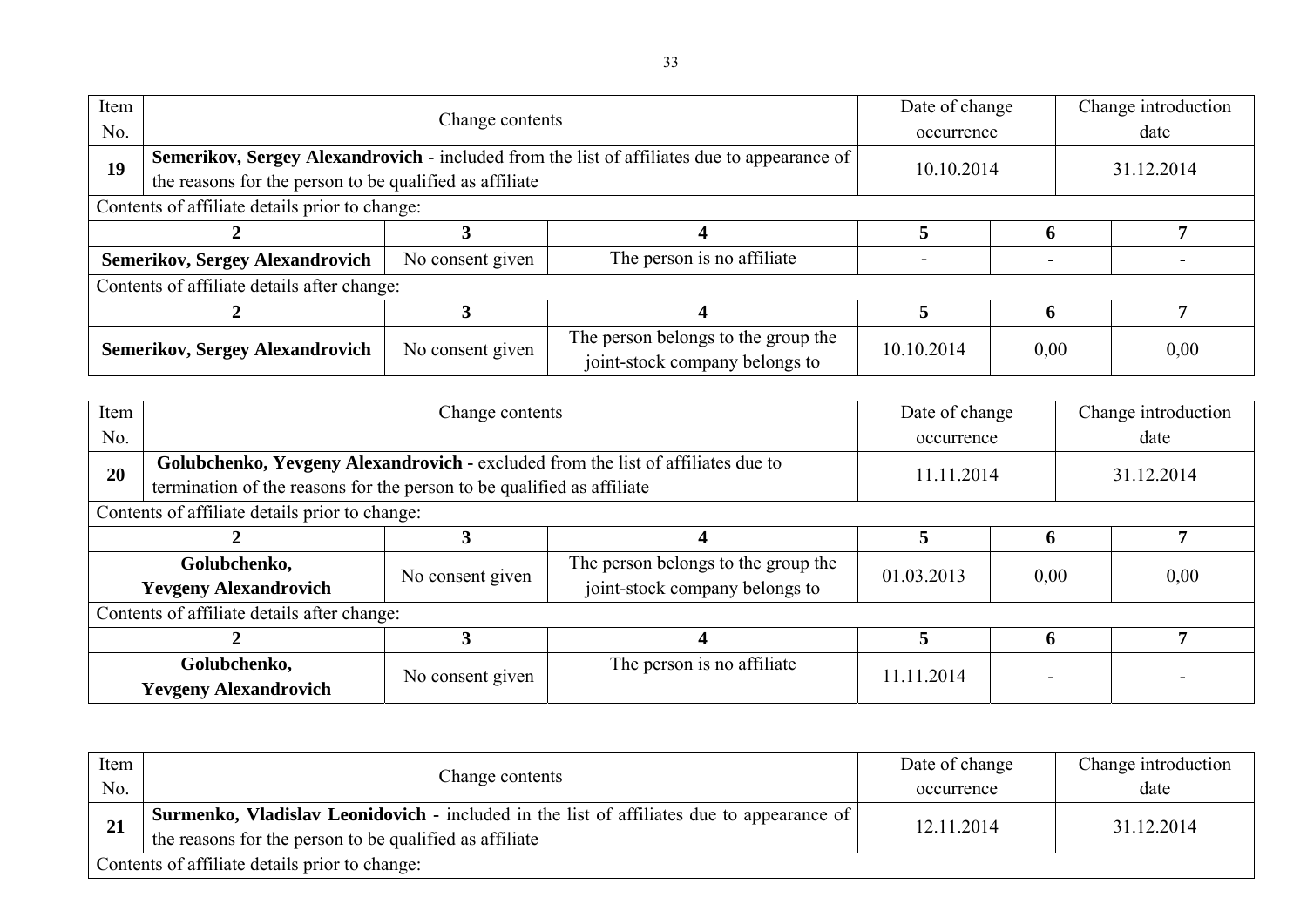| Surmenko, Vladislav Leonidovich             | No consent given | The person is no affiliate                                            |            |      |      |  |  |  |
|---------------------------------------------|------------------|-----------------------------------------------------------------------|------------|------|------|--|--|--|
| Contents of affiliate details after change: |                  |                                                                       |            |      |      |  |  |  |
|                                             |                  |                                                                       |            |      |      |  |  |  |
| Surmenko, Vladislav Leonidovich             | No consent given | The person belongs to the group the<br>joint-stock company belongs to | 12.11.2014 | 0.00 | 0,00 |  |  |  |

| Item<br>No. |                                                                                         | Change contents                                                                    |                                                                                 |            | Date of change<br>occurrence | Change introduction<br>date |  |
|-------------|-----------------------------------------------------------------------------------------|------------------------------------------------------------------------------------|---------------------------------------------------------------------------------|------------|------------------------------|-----------------------------|--|
| 22          | affiliates due to appearance of the reasons for the person to be qualified as affiliate |                                                                                    | Public Joint-Stock Company "Federal Testing Center" - included from the list of | 21.11.2014 |                              | 31.12.2014                  |  |
|             | Contents of affiliate details prior to change:                                          |                                                                                    |                                                                                 |            |                              |                             |  |
|             | 2                                                                                       | 5                                                                                  | 6                                                                               | 7          |                              |                             |  |
|             | <b>Public Joint-Stock Company</b><br>"Federal Testing Center"                           | 196608, Saint<br>Petersburg, Pushkin,<br>Oktyabrsky<br>boulevard, 50/30,<br>Lit. A | The person is no affiliate                                                      |            |                              |                             |  |
|             | Contents of affiliate details after change:                                             |                                                                                    |                                                                                 |            |                              |                             |  |
|             | 2                                                                                       | 3                                                                                  | 4                                                                               | 5          | 6                            | 7                           |  |
|             | <b>Public Joint-Stock Company</b><br>"Federal Testing Center"                           | 196608, Saint<br>Petersburg, Pushkin,<br>Oktyabrsky<br>boulevard, 50/30,<br>Lit. A | The person belongs to the group the<br>joint-stock company belongs to           | 21.11.2014 | 0,00                         | 0,00                        |  |

| Item<br>No. | Change contents                                                                                   | Date of change<br>occurrence | Change introduction<br>date |
|-------------|---------------------------------------------------------------------------------------------------|------------------------------|-----------------------------|
| 23          | <b>Titov, Sergey Gennadyevich</b> - change in reasons for the person to be qualified as affiliate | 21.11.2014                   | 31.12.2014                  |
|             | Contents of affiliate details prior to change:                                                    |                              |                             |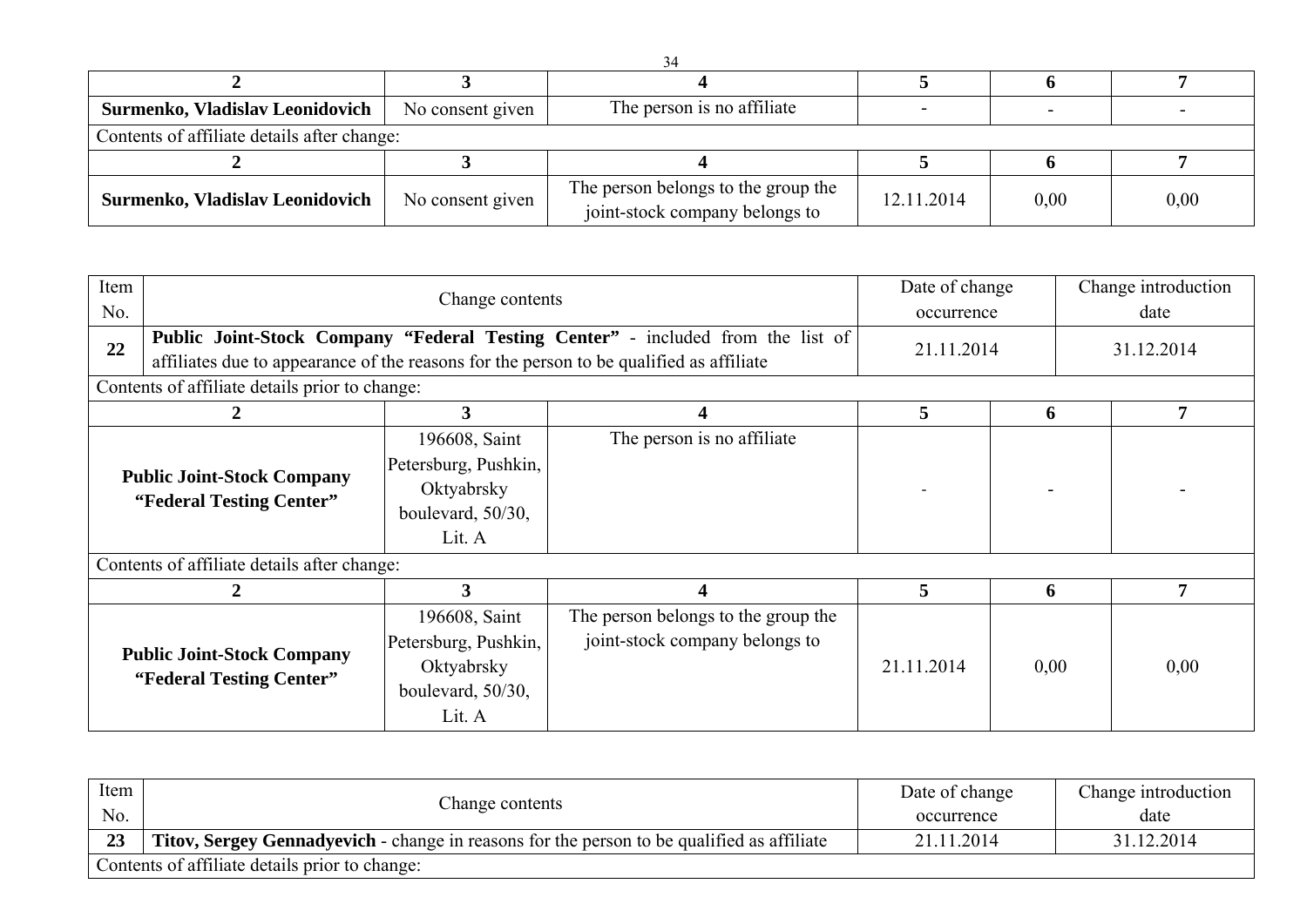| <b>Titov, Sergey Gennadyevich</b>           | No consent given | Member of the Board of Directors of<br>the joint-stock company | 25.06.2014 | 0,00 | 0,00 |  |  |
|---------------------------------------------|------------------|----------------------------------------------------------------|------------|------|------|--|--|
| Contents of affiliate details after change: |                  |                                                                |            |      |      |  |  |
|                                             |                  |                                                                |            |      |      |  |  |
|                                             |                  | Member of the Board of Directors of                            | 25.06.2014 |      |      |  |  |
|                                             |                  | the joint-stock company.                                       |            | 0,00 |      |  |  |
| <b>Titov, Sergey Gennadyevich</b>           | No consent given | The person belongs to the group the                            | 21.11.2014 |      | 0,00 |  |  |
|                                             |                  | joint-stock company belongs to                                 |            |      |      |  |  |

| Item<br>No.<br>24                                         | Joint-Stock Company "UES EC Real Estate" - change of the affiliate's name<br>Contents of affiliate details prior to change: | Change contents                                    |                                                                       | Date of change<br>occurrence<br>17.11.2014 |      | Change introduction<br>date<br>31.12.2014 |
|-----------------------------------------------------------|-----------------------------------------------------------------------------------------------------------------------------|----------------------------------------------------|-----------------------------------------------------------------------|--------------------------------------------|------|-------------------------------------------|
|                                                           |                                                                                                                             | 3                                                  |                                                                       | 5                                          | 6    | 7                                         |
| <b>Joint-Stock Company "UES EC</b><br><b>Real Estate"</b> |                                                                                                                             | 125933,<br>Moscow,<br>Volokolamskoye<br>highway, 2 | The person belongs to the group the<br>joint-stock company belongs to | 01.07.2008                                 | 0,00 | 0,00                                      |
|                                                           | Contents of affiliate details after change:                                                                                 |                                                    |                                                                       |                                            |      |                                           |
|                                                           |                                                                                                                             | 3                                                  |                                                                       | 5                                          | 6    | 7                                         |
|                                                           | <b>Joint-Stock Company "UES EC</b><br><b>Real Estate"</b>                                                                   | 125933,<br>Moscow,<br>Volokolamskoye<br>highway, 2 | The person belongs to the group the<br>joint-stock company belongs to | 01.07.2008                                 | 0,00 | 0,00                                      |

| Item<br>No. |                                                                                                         | Change contents |  |            | Date of change<br>occurrence | Change introduction<br>date |
|-------------|---------------------------------------------------------------------------------------------------------|-----------------|--|------------|------------------------------|-----------------------------|
| 25          | Joint-Stock Company "Povolzhye Energy EC Real Estate" - change of the affiliate's<br>registered address |                 |  | 11.08.2014 |                              | 31.12.2014                  |
|             | Contents of affiliate details prior to change:                                                          |                 |  |            |                              |                             |
|             |                                                                                                         |                 |  |            |                              |                             |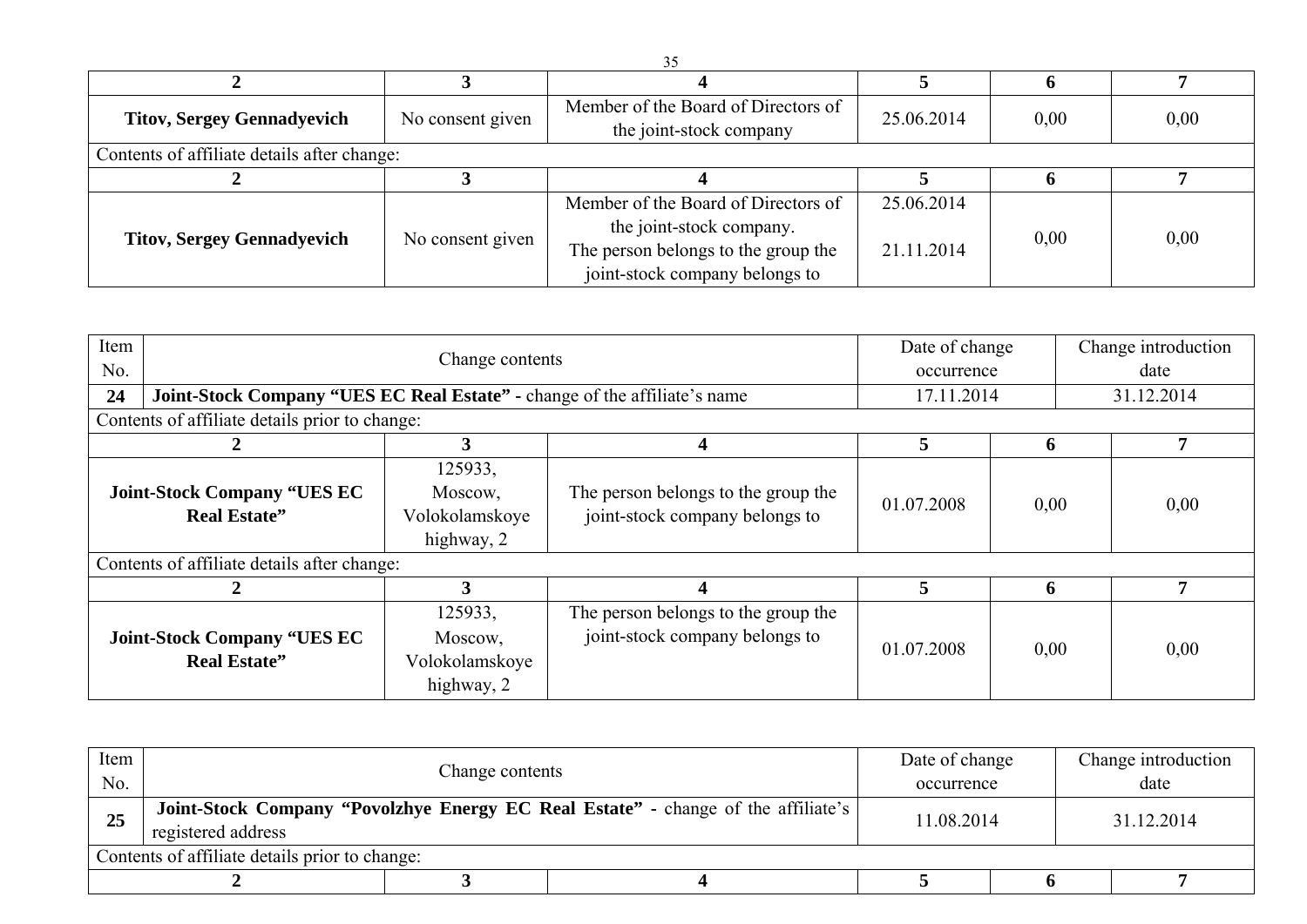| <b>Joint-Stock Company "Povolzhye</b><br><b>Energy EC Real Estate"</b> | 443001,<br>Samara,<br>Samarskaya str,<br>$203$ "B" | The person belongs to the group the<br>joint-stock company belongs to | 01.07.2008 | 0.00 | 0,00 |
|------------------------------------------------------------------------|----------------------------------------------------|-----------------------------------------------------------------------|------------|------|------|
| Contents of affiliate details after change:                            |                                                    |                                                                       |            |      |      |
|                                                                        |                                                    |                                                                       |            |      |      |
| <b>Joint-Stock Company "Povolzhye</b>                                  | 443045, Samara,                                    | The person belongs to the group the                                   | 01.07.2008 | 0.00 | 0,00 |
| <b>Energy EC Real Estate"</b>                                          | Aurora str, 148                                    | joint-stock company belongs to                                        |            |      |      |

| Item<br>No.                                                                                                                         |                                                | Date of change<br>occurrence |                                                                       | Change introduction<br>date |            |  |      |
|-------------------------------------------------------------------------------------------------------------------------------------|------------------------------------------------|------------------------------|-----------------------------------------------------------------------|-----------------------------|------------|--|------|
| Mirmanov, Alexey Vyacheslavovich - change in the occurrence date of the reason for the<br>26<br>person to be qualified as affiliate |                                                |                              | 17.10.2014                                                            |                             | 31.12.2014 |  |      |
|                                                                                                                                     | Contents of affiliate details prior to change: |                              |                                                                       |                             |            |  |      |
| 5                                                                                                                                   |                                                |                              |                                                                       |                             |            |  | 7    |
| Mirmanov,<br><b>Alexey Vyacheslavocivh</b>                                                                                          |                                                | No consent given             | The person belongs to the group the<br>joint-stock company belongs to | 17.10.2013                  | 0,00       |  | 0,00 |
|                                                                                                                                     | Contents of affiliate details after change:    |                              |                                                                       |                             |            |  |      |
|                                                                                                                                     |                                                |                              |                                                                       |                             |            |  |      |
|                                                                                                                                     | Mirmanov,<br><b>Alexey Vyacheslavocivh</b>     | No consent given             | The person belongs to the group the<br>joint-stock company belongs to | 17.10.2014                  | 0,00       |  | 0,00 |

| Item<br>No. |                                                               | Change contents    |                                                                                                                                                                  | Date of change<br>occurrence |      |  | Change introduction<br>date |  |
|-------------|---------------------------------------------------------------|--------------------|------------------------------------------------------------------------------------------------------------------------------------------------------------------|------------------------------|------|--|-----------------------------|--|
| 27          |                                                               |                    | Joint-Stock Company "Administration for Fiber-Optic Communication Lines on<br>Overhead Transmission Lines of Interregional Distribution Grid Companies" - change | 28.11.2014                   |      |  | 31.12.2014                  |  |
|             | of the affiliate's registered address                         |                    |                                                                                                                                                                  |                              |      |  |                             |  |
|             | Contents of affiliate details prior to change:                |                    |                                                                                                                                                                  |                              |      |  |                             |  |
|             |                                                               |                    |                                                                                                                                                                  |                              |      |  |                             |  |
|             | <b>Joint-Stock Company</b><br>"Administration for Fiber-Optic | 115184,<br>Moscow, | The person belongs to the group the<br>joint-stock company belongs to                                                                                            | 15.04.2011                   | 0,00 |  | 0,00                        |  |
|             | <b>Communication Lines on</b>                                 | Bolshaya           |                                                                                                                                                                  |                              |      |  |                             |  |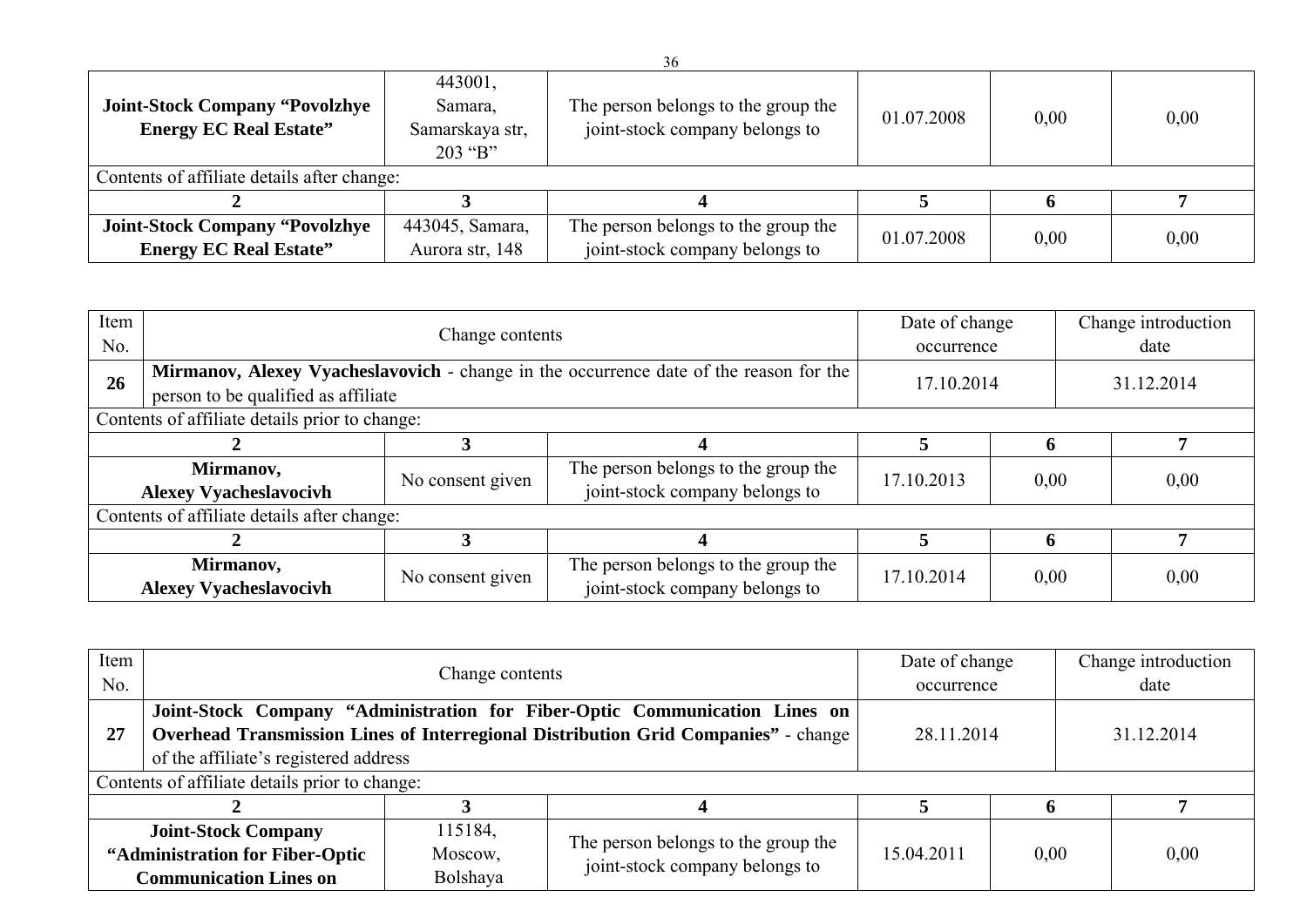| <b>Overhead Transmission Lines of</b>       | Tatarskaya str, 35, |                                     |            |      |      |
|---------------------------------------------|---------------------|-------------------------------------|------------|------|------|
| <b>Interregional Distribution Grid</b>      | Building 6          |                                     |            |      |      |
| Companies"                                  |                     |                                     |            |      |      |
| Contents of affiliate details after change: |                     |                                     |            |      |      |
|                                             |                     |                                     |            |      |      |
| <b>Joint-Stock Company</b>                  |                     |                                     |            |      |      |
| "Administration for Fiber-Optic             |                     |                                     |            |      |      |
| <b>Communication Lines on</b>               | 107023, Moscow,     | The person belongs to the group the | 15.04.2011 | 0.00 | 0,00 |
| <b>Overhead Transmission Lines of</b>       | Semyonov lane, 15   | joint-stock company belongs to      |            |      |      |
| <b>Interregional Distribution Grid</b>      |                     |                                     |            |      |      |
| Companies"                                  |                     |                                     |            |      |      |

| Item<br>No.                                 |                                                                                               | Change contents                                                                    |                                                                       | Date of change<br>occurrence |      | Change introduction<br>date |  |
|---------------------------------------------|-----------------------------------------------------------------------------------------------|------------------------------------------------------------------------------------|-----------------------------------------------------------------------|------------------------------|------|-----------------------------|--|
| 28<br>of the affiliate's registered address |                                                                                               | Joint-Stock Company for Power Industry and Electrification "Ingushenergo" - change |                                                                       | 10.10.2014                   |      | 31.12.2014                  |  |
|                                             | Contents of affiliate details prior to change:                                                |                                                                                    |                                                                       |                              |      |                             |  |
|                                             |                                                                                               | 3                                                                                  | 4                                                                     | 5                            | 6    |                             |  |
|                                             | <b>Joint-Stock Company for Power</b><br><b>Industry and Electrification</b><br>"Ingushenergo" | 386101, Republic<br>of Ingushetia,<br>Nazran,<br>Chechenskaya str,<br>8a           | The person belongs to the group the<br>joint-stock company belongs to | 01.07.2008                   | 0,00 | 0,00                        |  |
|                                             | Contents of affiliate details after change:                                                   |                                                                                    |                                                                       |                              |      |                             |  |
|                                             |                                                                                               | 3                                                                                  |                                                                       | 5                            | 6    | 7                           |  |
|                                             | <b>Joint-Stock Company for Power</b><br><b>Industry and Electrification</b><br>"Ingushenergo" | 386101, Republic<br>of Ingushetia,<br>Nazran,<br>Chechenskaya str,                 | The person belongs to the group the<br>joint-stock company belongs to | 01.07.2008                   | 0,00 | 0,00                        |  |

| Item | hange contents                                                                  | Date of change | Change introduction |
|------|---------------------------------------------------------------------------------|----------------|---------------------|
| No.  |                                                                                 | occurrence     | date                |
| 29   | Joint-Stock Company "Interregional Distribution Grid Company of North Caucasus" | 12.08.2014     | 31.12.2014          |